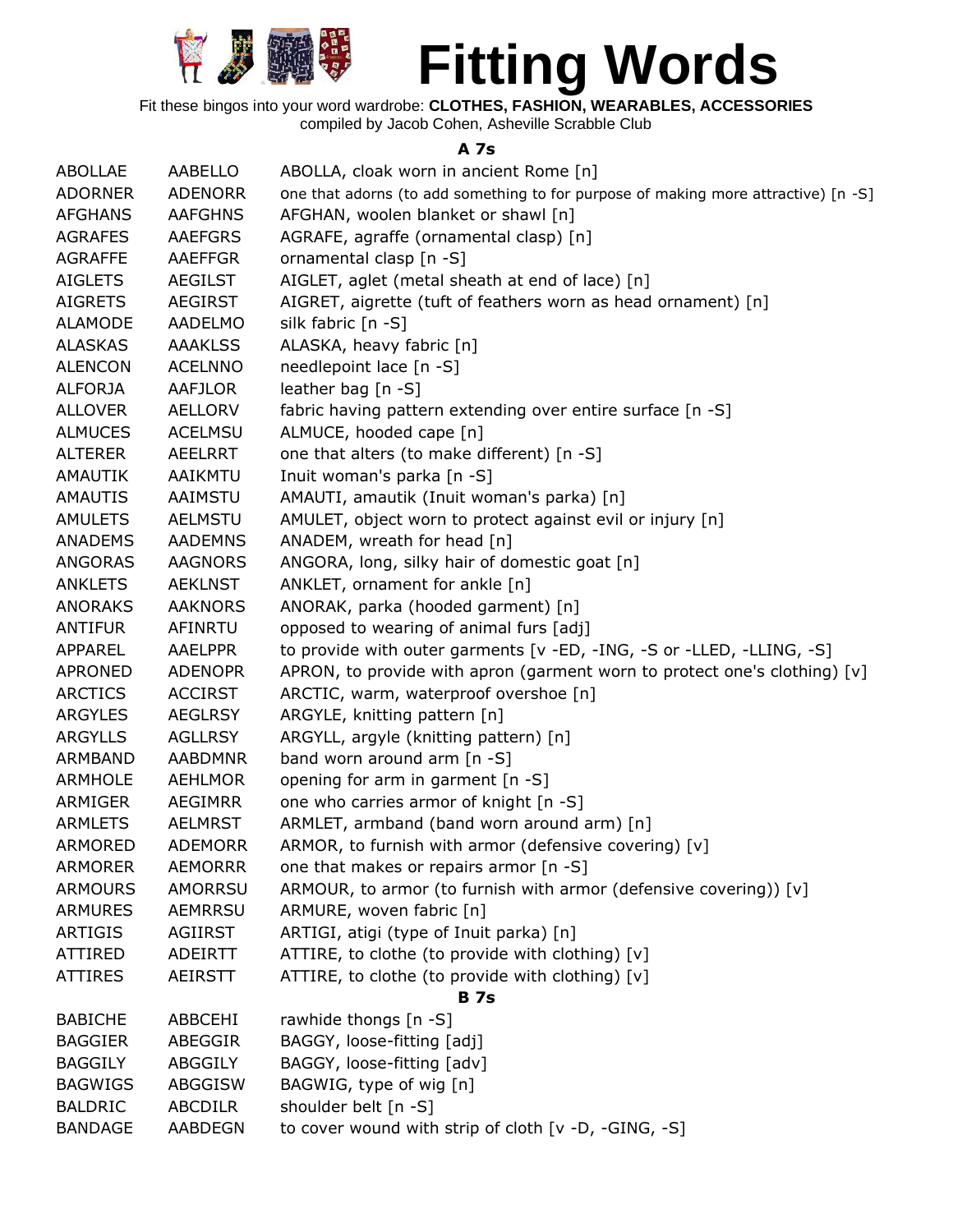

| <b>BANDANA</b> | <b>AAABDNN</b>  | bandanna (large, colored handkerchief) [n -S]                                      |
|----------------|-----------------|------------------------------------------------------------------------------------|
| <b>BANDEAU</b> | AABDENU         | headband (band worn on head) [n -S or -X]                                          |
| <b>BANGLES</b> | <b>ABEGLNS</b>  | BANGLE, bracelet (wrist ornament) [n]                                              |
| <b>BANNETS</b> | <b>ABENNST</b>  | BANNET, bonnet [n]                                                                 |
| <b>BARBUTS</b> | <b>ABBRSTU</b>  | BARBUT, type of helmet [n]                                                         |
| <b>BARDING</b> | <b>ABDGINR</b>  | BARD, to armor horse [v] / BARDE, to bard (to armor horse) [v]                     |
| <b>BAREFIT</b> | ABEFIRT         | barefoot (being without shoes) [adj]                                               |
| <b>BAREGES</b> | <b>ABEEGRS</b>  | BAREGE, sheer fabric [n]                                                           |
| <b>BARRETS</b> | <b>ABERRST</b>  | BARRET, flat cap [n]                                                               |
| <b>BASHLYK</b> | <b>ABHKLSY</b>  | cloth hood [n -S]                                                                  |
| <b>BASINET</b> | <b>ABEINST</b>  | medieval helmet [n -S]                                                             |
| <b>BASQUES</b> | ABEQSSU         | BASQUE, bodice (corset) [n]                                                        |
| <b>BASTERS</b> | <b>ABERSST</b>  | BASTER, one that bastes (to sew loosely together) [n]                              |
| <b>BASTING</b> | ABGINST         | thread used by baster [n -S] / BASTE, to sew loosely together [v]                  |
| <b>BATIKED</b> | ABDEIKT         | BATIK, to dye fabric by particular process [v]                                     |
| <b>BATISTE</b> | ABEISTT         | sheer fabric [n -S]                                                                |
| <b>BATTIKS</b> | <b>ABIKSTT</b>  | BATTIK, fabric dyed by batiking [n]                                                |
| <b>BATTING</b> | <b>ABGINTT</b>  | batt (sheet of cotton) [n -S]                                                      |
| <b>BAUBLES</b> | ABBELSU         | BAUBLE, cheap trinket [n]                                                          |
| <b>BAWDRIC</b> | ABCDIRW         | baldric (shoulder belt) [n -S]                                                     |
| <b>BEADERS</b> | <b>ABDEERS</b>  | BEADER, one that beads (to adorn with beads (round pieces of glass) [n]            |
| <b>BEADIER</b> | ABDEEIR         | BEADY, resembling beads (round pieces of glass)                                    |
| <b>BEADING</b> | ABDEGIN         | BEAD, to adorn with beads (round pieces of glass) [v]                              |
| <b>BEANIES</b> | ABEEINS         | BEANIE, small cap [n]                                                              |
| <b>BECLOAK</b> | ABCEKLO         | to place cloak on [v -ED, -ING, -S]                                                |
| <b>BEDECKS</b> | <b>BCDEEKS</b>  | BEDECK, to clothe with finery [v]                                                  |
| <b>BEDGOWN</b> | <b>BDEGNOW</b>  | dressing gown [n -S]                                                               |
| <b>BEDIGHT</b> | <b>BDEGHIT</b>  | to bedeck (to clothe with finery) [v -ED, -ING, -S]                                |
| <b>BEDIZEN</b> | <b>BDEEINZ</b>  | to dress gaudily [v -ED, -ING, -S]                                                 |
| <b>BEDSOCK</b> | <b>BCDEKOS</b>  | sock for wear in bed [n -S]                                                        |
| <b>BEETLER</b> | <b>BEEELRT</b>  | one that operates cloth-finishing machine [n -S]                                   |
| <b>BEJEWEL</b> | <b>BEEEJLW</b>  | to adorn with jewels [v -ED, -ING, -S or -LLED, -LLING, -S]                        |
| <b>BELACED</b> | <b>ABCDEEL</b>  | adorned with lace [adj]                                                            |
| <b>BELTERS</b> | <b>BEELRST</b>  | BELTER, one that belts (to fasten with belt (strap or band worn around waist)) [n] |
| <b>BELTING</b> | <b>BGEILNT</b>  | material for belts [n -S]                                                          |
| <b>BERETTA</b> | <b>ABEERTT</b>  | biretta (cap worn by clergymen) [n -S]                                             |
| <b>BEROBED</b> | <b>BBDEEOR</b>  | wearing robe [adj]                                                                 |
| <b>BIBELOT</b> | <b>BBEILLOT</b> | trinket [n -S]                                                                     |
| <b>BIBLESS</b> | <b>BBEILSS</b>  | having no bib (cloth covering) [adj]                                               |
| <b>BIBLIKE</b> | <b>BBEIIKL</b>  | resembling bib (cloth covering) [adj]                                              |
| <b>BICORNE</b> | <b>BCEINOR</b>  | type of hat $[n -S]$                                                               |
| <b>BICORNS</b> | <b>BCINORS</b>  | BICORN, bicorne (type of hat) [n]                                                  |
| <b>BIRETTA</b> | ABEIRTT         | cap worn by clergymen [n -S]                                                       |
| <b>BLANKIE</b> | ABEIKLN         | child's blanket [n -S]                                                             |
| <b>BLAZERS</b> | <b>ABELRSZ</b>  | BLAZER, lightweight jacket [n]                                                     |
| <b>BLINGED</b> | <b>BDEGILN</b>  | BLING, to adopt flamboyant appearance [v]                                          |
|                |                 |                                                                                    |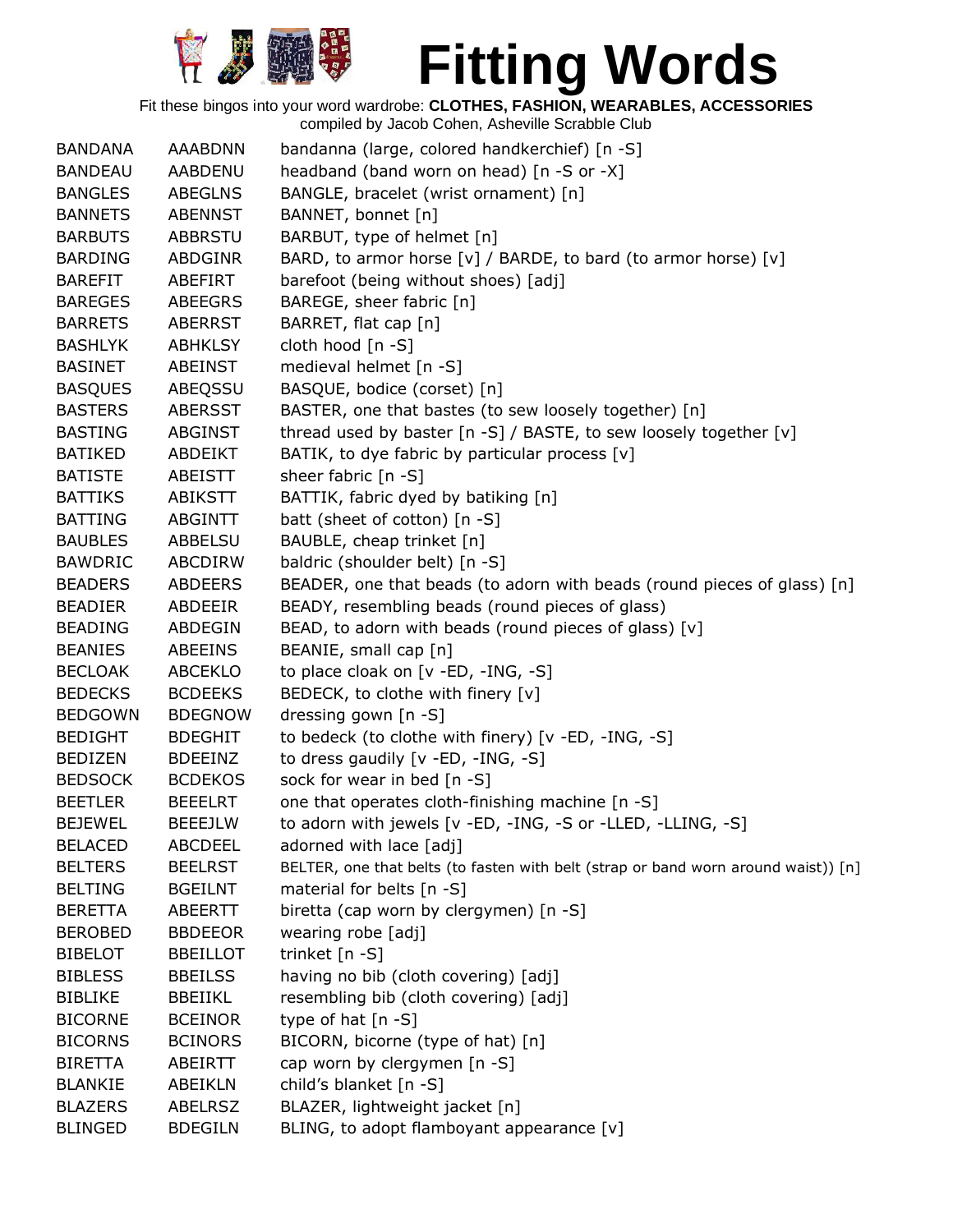

Fit these bingos into your word wardrobe: **CLOTHES, FASHION, WEARABLES, ACCESSORIES**

| <b>BLOUSED</b> | <b>BDELOSU</b> | BLOUSE, to hang loosely [v]                                            |
|----------------|----------------|------------------------------------------------------------------------|
| <b>BLOUSES</b> | <b>BELOSSU</b> | BLOUSE, to hang loosely [v]                                            |
| <b>BLOUSON</b> | <b>BLNOOSU</b> | woman's garment [n -S]                                                 |
| <b>BLUCHER</b> | <b>BCEHLRU</b> | half boot [n -S]                                                       |
| <b>BLUEING</b> | <b>BEGILNU</b> | bluing (fabric coloring) [n -S] / BLUE, to make blue [v]               |
| <b>BLUINGS</b> | <b>BGILNSU</b> | BLUING, fabric coloring [n]                                            |
| <b>BOBBINS</b> | <b>BBBINOS</b> | BOBBIN, thread holder [n]                                              |
| <b>BODICES</b> | <b>BCDEIOS</b> | BODICE, corset [n]                                                     |
| <b>BOLIVIA</b> | ABIILOV        | soft fabric [n]                                                        |
| <b>BONNETS</b> | <b>BENNOST</b> | BONNET, to provide with bonnet (type of hat) [v]                       |
| <b>BOOTEES</b> | <b>BEEOOST</b> | BOOTEE, baby's sock [n]                                                |
| <b>BOOTERY</b> | <b>BEOORTY</b> | shoe store [n -RIES]                                                   |
| <b>BOOTIES</b> | <b>BEIOOST</b> | BOOTIE, bootee (baby's sock) [n]                                       |
| <b>BOUBOUS</b> | <b>BBOOSUU</b> | BOUBOU, long flowing garment                                           |
| <b>BOUCLES</b> | <b>BCELOSU</b> | BOUCLE, knitted fabric [n]                                             |
| <b>BRAIDED</b> | ABDDEIR        | BRAID, to weave together [v]                                           |
| <b>BRAIDER</b> | ABDEIRR        | one that braids (to weave together) [n -S]                             |
| <b>BRALESS</b> | <b>ABELRSS</b> | wearing no bra [adj]                                                   |
| <b>BROCADE</b> | <b>ABCDEOR</b> | to weave with raised design [v -D, -DING, -S]                          |
| <b>BROGANS</b> | <b>ABGNORS</b> | BROGAN, heavy shoe [n]                                                 |
| <b>BROIDER</b> | <b>BDEIORR</b> | to adorn with needlework [v -ED, -ING, -S]                             |
| <b>BUCKRAM</b> | ABCKMRU        | to stiffen (to make stiff) [v -ED, -ING, -S]                           |
| <b>BUMBAGS</b> | ABBGMSU        | BUMBAG, pack that straps to waist [n]                                  |
| <b>BURKHAS</b> | <b>ABHKRSU</b> | BURKHA, burka (long loose outer garment worn by some Muslim women) [n] |
| <b>BURLAPS</b> | <b>ABLPRSU</b> | BURLAP, coarse fabric [n]                                              |
| <b>BURLERS</b> | <b>BELRRSU</b> | BURLER, one that burls (to finish cloth by removing lumps) [n]         |
| <b>BURLING</b> | <b>BGILNRU</b> | BURL, to finish cloth by removing lumps [v]                            |
| <b>BURNOUS</b> | <b>BNORSUU</b> | burnoose (hooded cloak) [n -ES]                                        |
| <b>BUSBIES</b> | <b>BBEISSU</b> | BUSBY, tall fur hat [n]                                                |
| <b>BUSHELS</b> | <b>BEHLSSU</b> | BUSHEL, to mend clothing [v]                                           |
| <b>BUSKINS</b> | <b>BIKNSSU</b> | BUSKIN, high shoe [n]                                                  |
| <b>BUSTIER</b> | <b>BEIRSTU</b> | woman's undergarment [n -S]                                            |
| <b>BUTTONS</b> | <b>BNOSTTU</b> | BUTTON, to fasten with button (small disk) [v]                         |
| <b>BUTTONY</b> | <b>BNOTTUY</b> | resembling button [adj]                                                |
| <b>BUZZWIG</b> | <b>BGIUWZZ</b> | large, thick wig [n -S]                                                |
| <b>BYRNIES</b> | <b>BEINRSY</b> | BYRNIE, armored shirt [n]                                              |
|                |                | C <sub>7s</sub>                                                        |
| <b>CACHOUS</b> | <b>ACCHOSU</b> | CACHOU, catechu (resin used in tanning) [n]                            |
| CADDICE        | <b>ACCDDEI</b> | caddis (coarse woolen fabric) [n -S]                                   |
| <b>CAESTUS</b> | <b>ACESSTU</b> | cestus (belt or girdle) [n -ES]                                        |
| <b>CAFTANS</b> | <b>AACFNST</b> | CAFTAN, full-length tunic [n]                                          |
| <b>CAGOULE</b> | <b>ACEGLOU</b> | hooded waterproof garment [n -S]                                       |
| CALICOS        | <b>ACCILOS</b> | CALICO, cotton fabric [n]                                              |
| <b>CALOTTE</b> | <b>ACELOTT</b> | skullcap (close-fitting cap) [n -S]                                    |
| <b>CALPACK</b> | <b>AACCKLP</b> | calpac (sheepskin hat) [n -S]                                          |
| <b>CALPACS</b> | <b>AACCLPS</b> | CALPAC, sheepskin hat [n]                                              |
|                |                |                                                                        |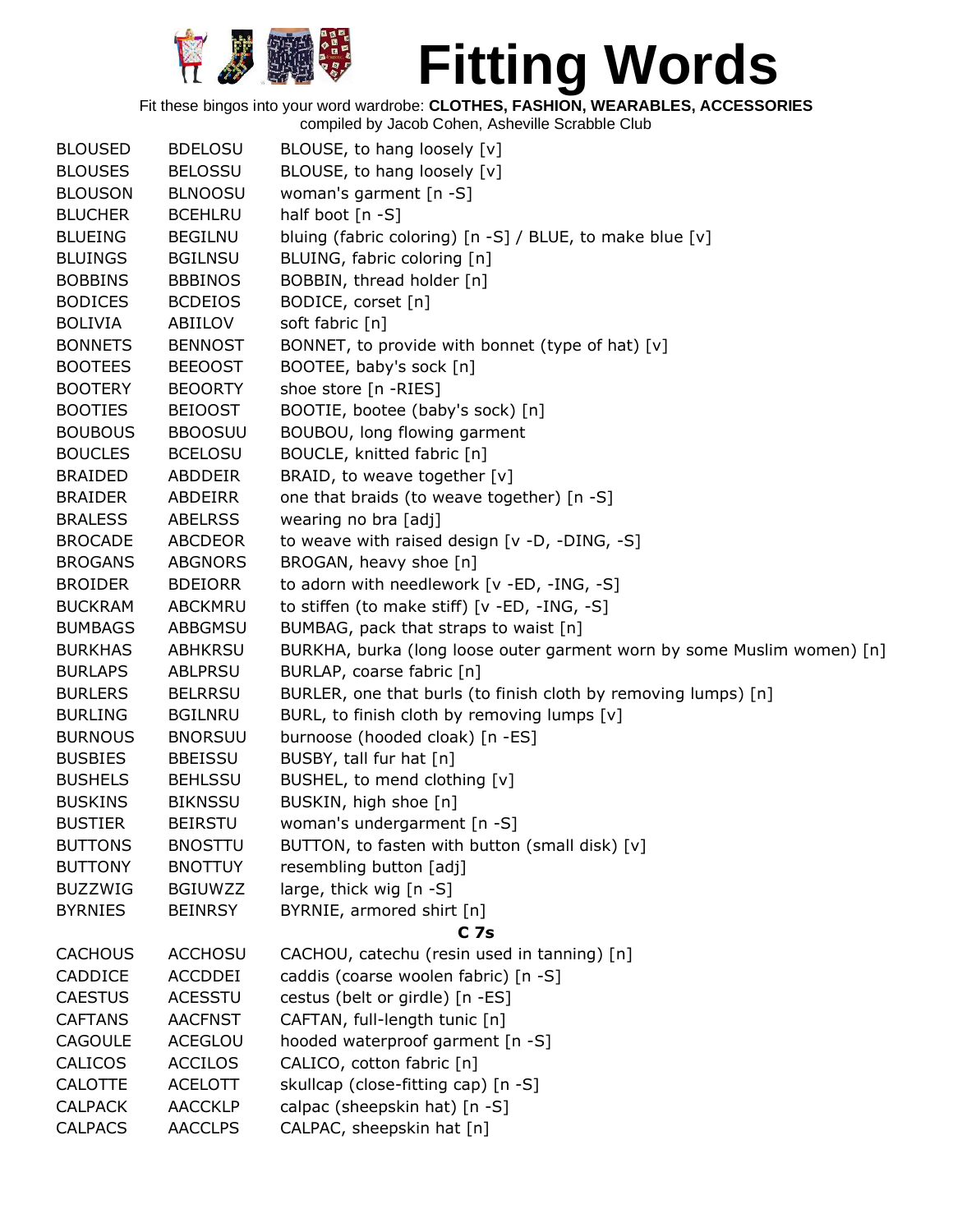

Fit these bingos into your word wardrobe: **CLOTHES, FASHION, WEARABLES, ACCESSORIES**

| <b>CAMAILS</b> | <b>AACILMS</b>  | CAMAIL, piece of armor for neck [n]                                             |
|----------------|-----------------|---------------------------------------------------------------------------------|
| CAMBRIC        | ABCCIMR         | fine linen $[n - S]$                                                            |
| <b>CAMISAS</b> | <b>AACIMSS</b>  | CAMISA, shirt or chemise [n]                                                    |
| <b>CAMISES</b> | <b>ACEIMSS</b>  | CAMISE, loose shirt or gown [n]                                                 |
| <b>CAMISIA</b> | <b>AACIIMS</b>  | camise (loose shirt or gown) [n -S]                                             |
| <b>CAMLETS</b> | <b>ACELMST</b>  | CAMLET, durable fabric [n]                                                      |
| <b>CAMMIES</b> | <b>ACEIMMS</b>  | CAMMIE, camouflage [n]                                                          |
| <b>CAPELET</b> | <b>ACEELPT</b>  | small cape [n -S]                                                               |
| <b>CAPLESS</b> | <b>ACELPSS</b>  | being without cap [adj]                                                         |
| <b>CAPOTES</b> | <b>ACEOPST</b>  | CAPOTE, hooded cloak or overcoat [n]                                            |
| <b>CAPOUCH</b> | <b>ACCHOPU</b>  | capuche (hood or cowl) [n -ES]                                                  |
| <b>CAPPERS</b> | <b>ACEPPRS</b>  | CAPPER, capmaker (one that makes caps) [n]                                      |
| <b>CAPPING</b> | <b>ACGINPP</b>  | CAP, provide with cap (type of head covering) [v]                               |
| <b>CAPUCHE</b> | <b>ACCEHPU</b>  | hood or cowl [n -S]                                                             |
| CARDING        | <b>ACDGINR</b>  | process of combing and cleaning cotton fibers; cleaned and combed fibers [n -S] |
| <b>CASHOOS</b> | <b>ACHOOSS</b>  | CASHOO, catechu (resin used in tanning) [n]                                     |
| CASIMIRE       | <b>ACEIIMRS</b> | casimere (woolen fabric) [n -S]                                                 |
| CASQUED        | ACDEQSU         | CASQUE, helmet [adj]                                                            |
| <b>CASQUES</b> | <b>ACEQSSU</b>  | CASQUE, helmet [n]                                                              |
| <b>CASSOCK</b> | <b>ACCKOSS</b>  | long garment worn by clergymen [n -S]                                           |
| CATECHU        | <b>ACCEHTU</b>  | resin used in tanning [n -S]                                                    |
| <b>CATSUIT</b> | ACISTTU         | close-fitting one-piece garment [n -S]                                          |
| <b>CHADARS</b> | <b>AACDHRS</b>  | CHADAR, chador (large shawl) [n]                                                |
| <b>CHADORS</b> | <b>ACDHORS</b>  | large shawl [n]                                                                 |
| <b>CHALLIE</b> | <b>ACEHILL</b>  | challis (light fabric) [n -S]                                                   |
| <b>CHALLIS</b> | <b>ACHILLS</b>  | light fabric [n -ES]                                                            |
| <b>CHAMOIS</b> | <b>ACHIMOS</b>  | soft leather [n -IX] / to prepare leather like chamois [v -ED, -ING, -ES]       |
| <b>CHAMOIX</b> | <b>ACHIMOX</b>  | CHAMOIS, soft leather [n]                                                       |
| CHAPEAU        | AACEHPU         | hat $[n - S$ or $-X]$                                                           |
| <b>CHAPLET</b> | <b>ACEHLPT</b>  | wreath for head [n -S]                                                          |
| <b>CHAPPAL</b> | <b>AACHLPP</b>  | sandal worn in India [n -S]                                                     |
| <b>CHARKAS</b> | <b>AACHKRS</b>  | CHARKA, charkha (spinning wheel) [n]                                            |
| <b>CHARKHA</b> | <b>AACHHKR</b>  | spinning wheel [n -S]                                                           |
| <b>CHEMISE</b> | <b>CEEHIMS</b>  | loose dress [n -S]                                                              |
| <b>CHEVIOT</b> | <b>CEHIOTV</b>  | coarse fabric [n -S]                                                            |
| <b>CHICEST</b> | <b>CCEHIST</b>  | CHIC, smartly stylish [adj]                                                     |
| <b>CHICHIS</b> | <b>CCHHIIS</b>  | CHICHI, elaborate ornamentation [n]                                             |
| <b>CHIDDEN</b> | <b>CDDEHIN</b>  | CHIDE, to scold (to rebuke harshly) [v]                                         |
| <b>CHIFFON</b> | <b>CFFHINO</b>  | sheer fabric [n -S]                                                             |
| <b>CHIMARS</b> | <b>ACHIMRS</b>  | CHIMAR, chimere (bishop's robe) [n]                                             |
| <b>CHIMERE</b> | <b>CEEHIMR</b>  | bishop's robe [n -S]                                                            |
| <b>CHITONS</b> | <b>CHINOST</b>  | CHITON, tunic worn in ancient Greece [n]                                        |
| <b>CHLAMYS</b> | <b>ACHLMSY</b>  | garment worn in ancient Greece [n -ES or -YDES]                                 |
| <b>CHOPINE</b> | <b>CEHINOP</b>  | type of shoe (covering for foot) [n -S]                                         |
| <b>CHOPINS</b> | <b>CHINOPS</b>  | CHOPIN, chopine (type of shoe (covering for foot)) [n]                          |
| <b>CILICES</b> | <b>CCEIILS</b>  | CILICE, coarse cloth [n]                                                        |
|                |                 |                                                                                 |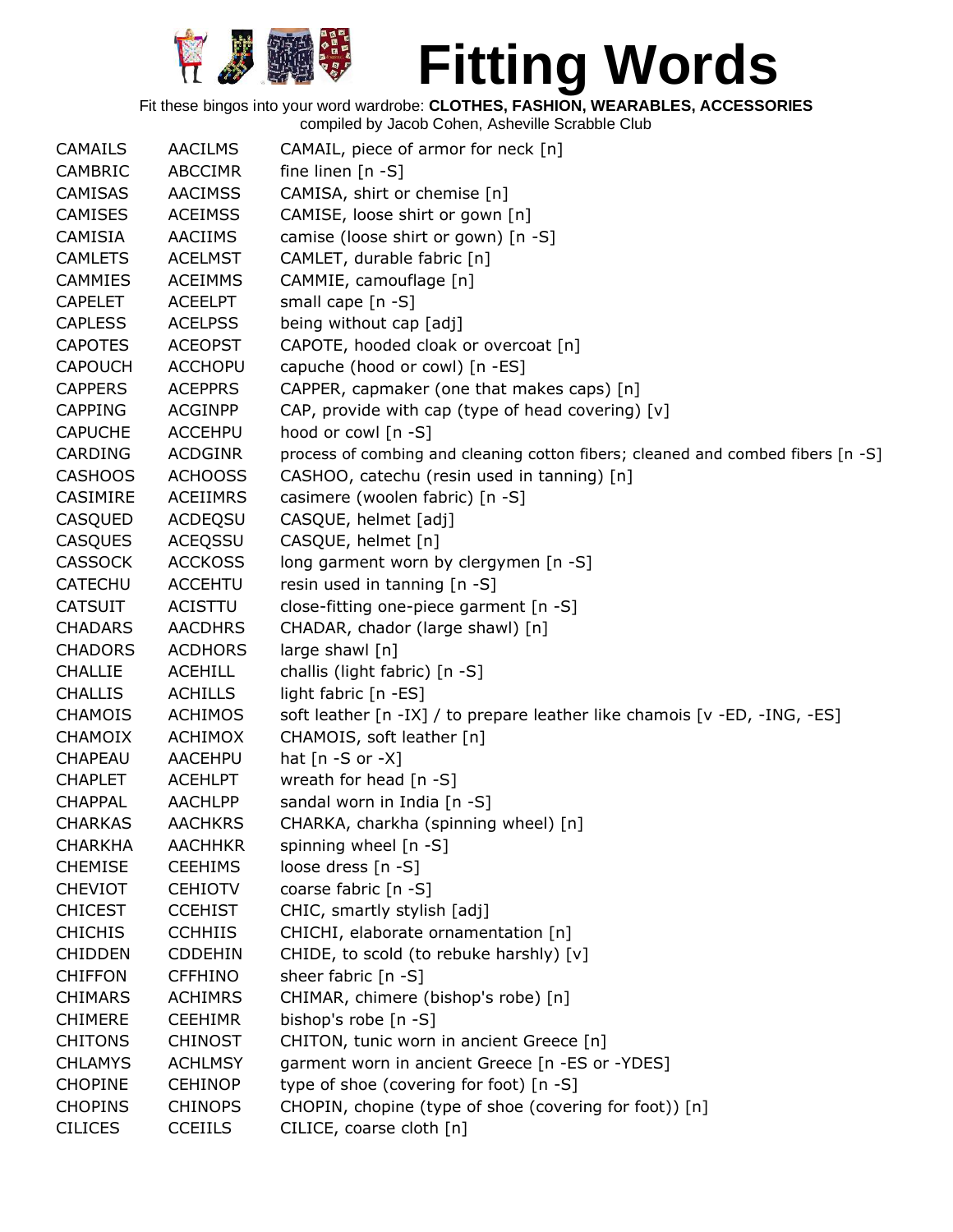

| <b>CLAMPER</b> | <b>ACELMPR</b> | device worn on shoes to prevent slipping on ice [n -S]          |
|----------------|----------------|-----------------------------------------------------------------|
| <b>CLOCHES</b> | <b>CCEHLOS</b> | CLOCHE, bell-shaped hat [n]                                     |
| <b>CLOQUES</b> | CELOQSU        | CLOQUE, fabric with embossed design [n]                         |
| <b>CLOTHED</b> | <b>CEDHLOT</b> | CLOTHE, to provide with clothing [v]                            |
| <b>CLOTHES</b> | <b>CEHLOST</b> | CLOTHE, to provide with clothing [v]                            |
| <b>COATEES</b> | <b>ACEEOST</b> | COATEE, small coat [n]                                          |
| <b>COATERS</b> | <b>ACEORST</b> | COATER, one that coats (to cover with coat (outer garment)) [n] |
| <b>COATING</b> | <b>ACGINOT</b> | COAT, to cover with coat (outer garment) [v]                    |
| <b>COBBLER</b> | <b>BBCELOR</b> | mender of shoes [n -S]                                          |
| <b>COCKADE</b> | <b>ACCDEKO</b> | ornament worn on hat [n -S]                                     |
| <b>COIFFED</b> | <b>CDEFFIO</b> | COIFFE, to coif (to style hair) [v]                             |
| <b>COIFFES</b> | <b>CEFFIOS</b> | COIFFE, to coif (to style hair) [v]                             |
| <b>COIFING</b> | <b>CFGIINO</b> | COIF, to style hair [v]                                         |
| <b>COLLARS</b> | <b>ACLLORS</b> | COLLAR, to provide with collar (something worn around neck) [v] |
| <b>CORDING</b> | <b>CDGINOR</b> | ribbed surface of cloth [n -S]                                  |
| CORONAL        | <b>ACLNOOR</b> | wreath worn on head [n -S]                                      |
| <b>CORONEL</b> | <b>CELNOOR</b> | coronal (wreath worn on head) [n -S]                            |
| <b>CORONET</b> | <b>CENOORT</b> | small crown [n -S]                                              |
| <b>CORRODY</b> | <b>CDOORRY</b> | corody (allowance of food or clothes) [n -DIES]                 |
| <b>CORSAGE</b> | <b>ACEGORS</b> | small bouquet of flowers [n -S]                                 |
| <b>CORSETS</b> | <b>CEORSST</b> | CORSET, to fit with corset (supporting undergarment) [v]        |
|                | <b>CELORST</b> |                                                                 |
| <b>CORSLET</b> |                | corselet (piece of body armor) [n -S]                           |
| <b>COSTUME</b> | <b>CEMOSTU</b> | to supply with costume (style of dress) [v -D, -MING, -S]       |
| <b>COTHURN</b> | <b>CHNORTU</b> | buskin worn by ancient Roman actors [n -S]                      |
| <b>COTTONS</b> | <b>CNOOSTT</b> | COTTON, to take liking [v]                                      |
| <b>COTTONY</b> | <b>CNOOTTY</b> | resembling cotton (soft, fibrous material) [adj]                |
| <b>COUTERS</b> | <b>CEORSTU</b> | COUTER, piece of armor for elbow [n]                            |
| <b>COUTURE</b> | <b>CEORTUU</b> | business of dressmaking [n -S]                                  |
| COWHIDE        | <b>CDEHIOW</b> | to flog with leather whip [v -D, -DING, -S]                     |
| <b>COWSKIN</b> | <b>CIKNOSW</b> | hide of cow [n -S]                                              |
| <b>CRAVATS</b> | <b>AACRSTV</b> | CRAVAT, necktie (strip of fabric worn around neck) [n]          |
| <b>CREASED</b> | <b>ACDEERS</b> | CREASE, to make fold or wrinkle in [v]                          |
| <b>CREASER</b> | <b>ACEERRS</b> | one that creases (to make fold or wrinkle in) [n -S]            |
| <b>CREASES</b> | <b>ACEERSS</b> | CREASE, to make fold or wrinkle in [v]                          |
| <b>CREPIER</b> | <b>CEEIPRR</b> | CREPEY, crinkly [adj]                                           |
| <b>CREPONS</b> | <b>CENOPRS</b> | CREPON, crinkled fabric [n]                                     |
| <b>CREWELS</b> | <b>CEELRSW</b> | CREWEL, woolen yarn [n]                                         |
| <b>CRIMMER</b> | <b>CEIMMRR</b> | krimmer (kind of fur) [n -S]                                    |
| <b>CROCHET</b> | <b>CCEHORT</b> | to do type of needlework [v -ED, -ING, -S]                      |
| <b>CROWNED</b> | <b>CDENORW</b> | CROWN, to supply with crown (royal headpiece) [v]               |
| <b>CROWNET</b> | <b>CENORTW</b> | coronet (small crown) [n -S]                                    |
| <b>CUFFING</b> | <b>CFFGINU</b> | CUFF, to furnish with cuff (part of sleeve) [v]                 |
| <b>CUIRASS</b> | <b>ACIRSSU</b> | to cover with type of armor [v -ED, -ING, -ES]                  |
| <b>CUISHES</b> | <b>CEHISSU</b> | CUISH, cuisse (piece of armor for thigh) [n]                    |
| <b>CUISSES</b> | <b>CEISSSU</b> | CUISSE, piece of armor for thigh [n]                            |
| <b>CULOTTE</b> | CELOTTU        | divided skirt [n -S]                                            |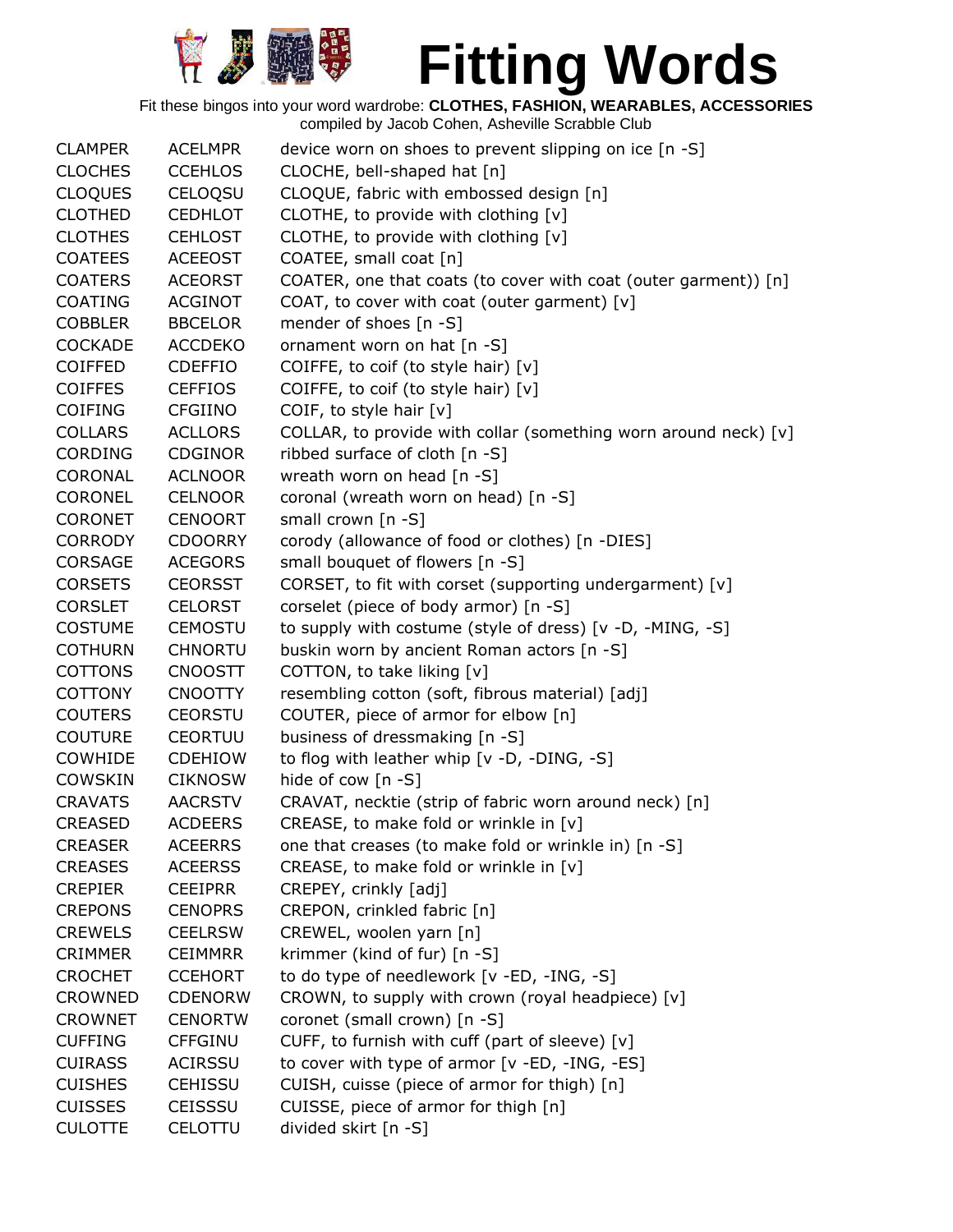

| <b>CURCHES</b> | <b>CCEHRSU</b> | CURCH, kerchief (cloth worn as head covering) [n]                        |
|----------------|----------------|--------------------------------------------------------------------------|
| <b>CURRIED</b> | <b>CDEIRRU</b> | CURRY, to prepare leather for use or sale [v]                            |
| <b>CURRIER</b> | <b>CEIRRRU</b> | one that curries leather [n -S]                                          |
| <b>CURRIES</b> | <b>CEIRRSU</b> | CURRY, to prepare leather for use or sale [v]                            |
| <b>CUTAWAY</b> | <b>AACTUWY</b> | type of coat $[n - S]$                                                   |
| <b>CUTCHES</b> | <b>CCEHSTU</b> | CUTCH, catechu (resin used in tanning) [n]                               |
| <b>CUTTLED</b> | <b>CDELTTU</b> | CUTTLE, to fold cloth in particular fashion [v]                          |
| <b>CUTTLES</b> | <b>CELSTTU</b> | CUTTLE, to fold cloth in particular fashion [v]                          |
| <b>CUTWORK</b> | <b>CKORTUW</b> | type of embroidery [n -S]                                                |
| <b>CYPRESS</b> | <b>CEPRSSY</b> | thin fabric [n -ES]                                                      |
|                |                | <b>D</b> 7s                                                              |
| <b>DAGLOCK</b> | <b>ACDGKLO</b> | dirty or tangled lock of wool [n -S]                                     |
| <b>DAMASKS</b> | <b>AADKMSS</b> | DAMASK, to weave with elaborate design [v]                               |
| <b>DARNERS</b> | <b>ADENRRS</b> | DARNER, one that darns (to mend with interlacing stitches) [n]           |
| <b>DARNING</b> | <b>ADGINNR</b> | DARN, to mend with interlacing stitches [v] / things to be darned [n -S] |
| <b>DASHIER</b> | <b>ADEHIRS</b> | DASHY, stylish (fashionable) [adj]                                       |
| <b>DAYPACK</b> | <b>AACDKPY</b> | bag carrying things that is strapped on one's back [n -S]                |
| <b>DAYWEAR</b> | AADERWY        | clothing suitable for informal occasions [n DAYWEAR]                     |
| <b>DELAINE</b> | <b>ADEEILN</b> | wool fabric [n -S]                                                       |
| <b>DENIMED</b> | <b>DDEEIMN</b> | DENIM, durable fabric [adj]                                              |
| <b>DENUDED</b> | <b>DDDEENU</b> | DENUDE, to strip of all covering [v]                                     |
| <b>DENUDER</b> |                |                                                                          |
|                | <b>DDEENRU</b> | one that denudes (to strip of all covering) [n -S]                       |
| <b>DENUDES</b> | <b>DDEENSU</b> | DENUDE, to strip of all covering [v]                                     |
| <b>DERBIES</b> | <b>BDEEIRS</b> | DERBY, type of hat [n]                                                   |
| <b>DEWOOLS</b> | <b>DELOOSW</b> | DEWOOL, to remove wool from [v]                                          |
| <b>DHOOTIE</b> | <b>DEHIOOT</b> | dhoti (loincloth worn by Hindu men) [n -S]                               |
| <b>DHOOTIS</b> | <b>DHIOOST</b> | DHOOTI, dhoti (loincloth worn by Hindu men) [n]                          |
| <b>DIADEMS</b> | <b>ADDEIMS</b> | DIADEM, to adorn with crown [v]                                          |
| <b>DIAPERS</b> | <b>ADEIPRS</b> | DIAPER, to put diaper (baby's breechcloth) on [v]                        |
| <b>DICKEYS</b> | <b>CDEIKSY</b> | DICKEY, blouse front [n]                                                 |
| <b>DICKIES</b> | <b>CDEIIKS</b> | DICKIE, dickey (blouse front) [n] / DICKY, dickey (blouse front) [n]     |
| <b>DIRNDLS</b> | <b>DDILNRS</b> | DIRNDL, woman's dress [n]                                                |
| <b>DISHELM</b> | <b>DEHILMS</b> | to deprive of helmet [v -ED, -ING, -S]                                   |
| <b>DISROBE</b> | <b>BDEIORS</b> | to undress (to remove one's clothing) [v -D, -BING, -S]                  |
| <b>DIZENED</b> | <b>DDEEINZ</b> | DIZEN, to dress in fine clothes [v]                                      |
| <b>DJIBBAH</b> | ABBDHIJ        | jibba (long coat worn by Muslim men) [n -S]                              |
| <b>DJIBBAS</b> | <b>ABBDIJS</b> | DJIBBA, jibba (long coat worn by Muslim men) [n]                         |
| <b>DOESKIN</b> | <b>DEIKNOS</b> | skin of doe [n -S]                                                       |
| <b>DOGSKIN</b> | <b>DGIKNOS</b> | leather made from skin of dog [n -S]                                     |
| <b>DOLLING</b> | <b>DGILLNO</b> | DOLL, to dress stylishly [v]                                             |
| <b>DOLMANS</b> | <b>ADLMNOS</b> | DOLMAN, Turkish robe [n]                                                 |
| <b>DOMINOS</b> | <b>DIMNOOS</b> | DOMINO, small mask [n]                                                   |
| <b>DONEGAL</b> | ADEGLNO        | type of tweed (coarse woolen fabric) [n -S]                              |
| <b>DONGOLA</b> | <b>ADGLNOO</b> | type of leather [n -S]                                                   |
| <b>DONNING</b> | <b>DGINNNO</b> | DON, to put on [v]                                                       |
| <b>DORNECK</b> | <b>CDEKNOR</b> | dornick (heavy linen fabric) [n -S]                                      |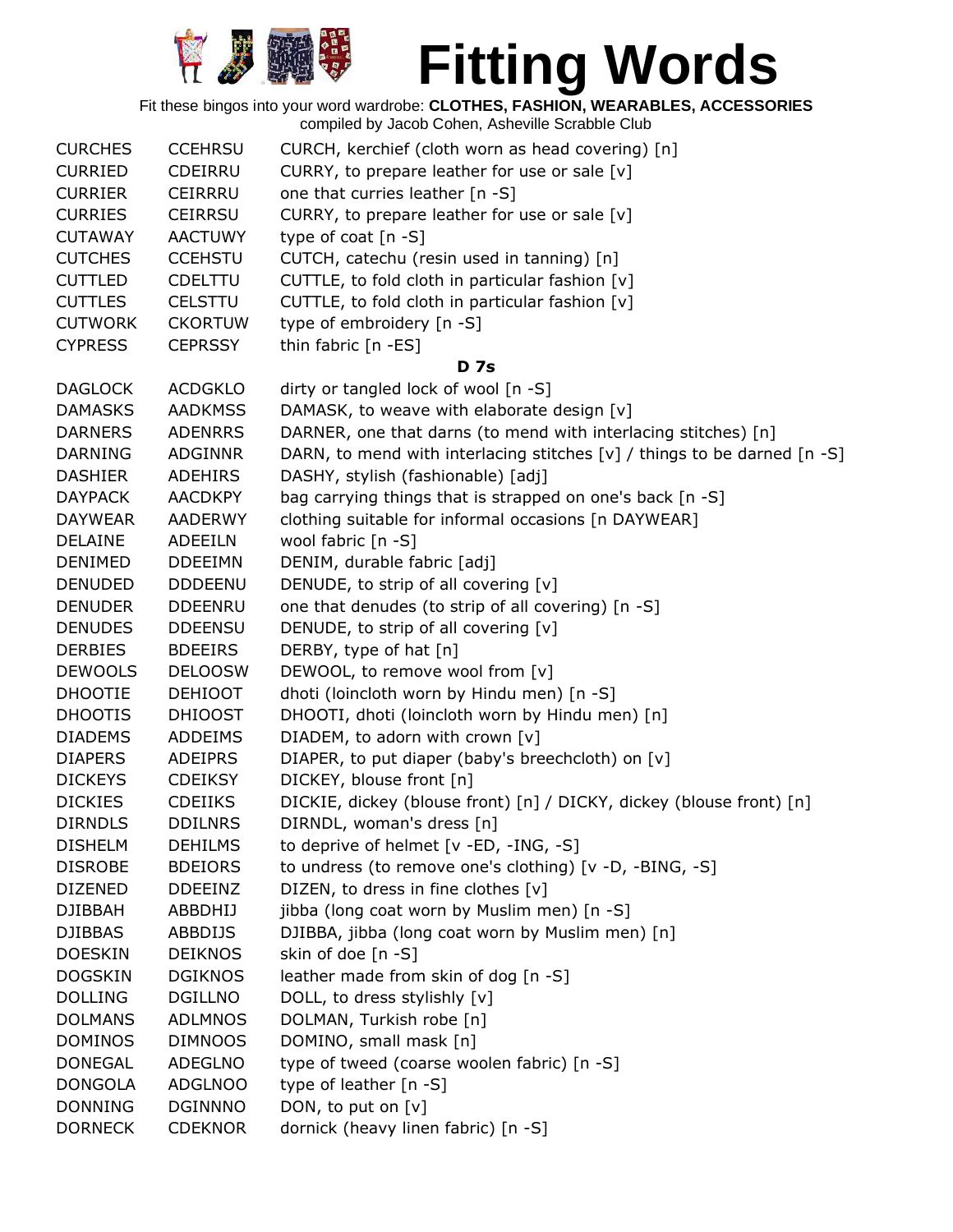

Fit these bingos into your word wardrobe: **CLOTHES, FASHION, WEARABLES, ACCESSORIES**

| <b>DORNICK</b> | <b>CDIKNOR</b> | heavy linen fabric [n -S]                                    |
|----------------|----------------|--------------------------------------------------------------|
| <b>DORNOCK</b> | <b>CDKNOOR</b> | dornick (heavy linen fabric) [n -S]                          |
| <b>DOUBLET</b> | <b>BDELOTU</b> | close-fitting jacket [n -S]                                  |
| <b>DOWDIER</b> | <b>DDEIORW</b> | DOWDY, lacking stylishness or neatness [adj]                 |
| <b>DOWDIES</b> | <b>DDEIORW</b> | DOWDY, dowdy (lacking stylishness or neatness) woman [n]     |
| <b>DRABBET</b> | <b>ABBDERT</b> | coarse linen fabric [n -S]                                   |
| <b>DRAPERS</b> | <b>ADEPRRS</b> | DRAPER, dealer in cloth [n]                                  |
| <b>DRAPERY</b> | <b>ADEPRRY</b> | cloth arranged in graceful folds [n -RIES]                   |
| <b>DRESSED</b> | <b>DDEERSS</b> | DRESS, to put clothes on [v]                                 |
| <b>DRESSER</b> | <b>DEERRSS</b> | one that dresses (to put clothes on) [n -S]                  |
| <b>DRESSES</b> | <b>DEERSSS</b> | DRESS, to put clothes on [v]                                 |
| <b>DRUGGET</b> | <b>DEGGRTU</b> | coarse woolen fabric [n -S]                                  |
| <b>DRYSUIT</b> | <b>DIRSTUY</b> | waterproof rubber suit worn by divers [n -S]                 |
| <b>DUBBING</b> | <b>BBDGINU</b> | material for softening and waterproofing leather [n -S]      |
| <b>DUBBINS</b> | <b>BBDINSU</b> | DUBBIN, to apply dubbing (waterproofing) to leather [v]      |
| <b>DUFFELS</b> | <b>DEFFLSU</b> | DUFFEL, coarse woolen fabric [n]                             |
| <b>DUPATTA</b> | <b>AADPTTU</b> | scarf or headdress worn by some Muslim women [n -S]          |
| <b>DUPIONS</b> | <b>DINOPSU</b> | DUPION, type of silk fabric [n]                              |
| <b>DUVETYN</b> | <b>DENTUVY</b> | soft fabric [n -S]                                           |
| <b>DYEABLE</b> | <b>ABDEELY</b> | capable of being dyed [adj]                                  |
|                |                | <b>E</b> 7s                                                  |
| <b>EARBUDS</b> | <b>ABDERSU</b> | EARBUD, small earphone (listening device worn over ear) [n]  |
| <b>EARDROP</b> | <b>ADEOPRR</b> | earring (ornament for earlobe) [n -S]                        |
| <b>EARFLAP</b> | <b>AAEFLPR</b> | part of cap designed to cover ears [n -S]                    |
| <b>EARLAPS</b> | <b>AAELPRS</b> | EARLAP, earflap (part of cap designed to cover ears) [n]     |
| <b>EARMUFF</b> | AEFFMRU        | one of pair of ear coverings [n -S]                          |
| <b>EARRING</b> | <b>AEGINRR</b> | ornament for earlobe [n -S]                                  |
| <b>ELEGANT</b> | <b>AEEGLNT</b> | tastefully opulent [adj]                                     |
| <b>ENLACED</b> | <b>ACDEELN</b> | ENLACE, to bind with laces [v]                               |
| <b>ENLACES</b> | <b>ACEELNS</b> | ENLACE, to bind with laces $[v]$                             |
| <b>ENROBED</b> | <b>BDEENOR</b> | ENROBE, to dress (to put clothes on) [v]                     |
| <b>ENROBER</b> | <b>BEENORR</b> | one that enrobes (to dress (to put clothes on)) [n -S]       |
| <b>ENROBES</b> | <b>BEENORS</b> | ENROBE, to dress (to put clothes on) $[v]$                   |
| <b>EONISMS</b> | <b>EIMNOSS</b> | EONISM, adoption of dress and mannerisms of opposite sex [n] |
| <b>EPAULET</b> | <b>AEELPTU</b> | shoulder ornament $[n -S]$                                   |
| <b>ETAMINE</b> | <b>AEEIMNT</b> | loosely woven fabric [n -S]                                  |
| <b>ETAMINS</b> | <b>AEIMNST</b> | ETAMIN, etamine (loosely woven fabric) [n]                   |
| <b>EYEHOLE</b> | <b>EEEHLOY</b> | small opening [n -S]                                         |
| <b>EYELETS</b> | <b>EEELSTY</b> | EYELET, to make small hole in [v]                            |
| <b>EYEWEAR</b> | <b>AEEERWY</b> | device worn on or over eyes [n EYEWEAR]                      |
|                |                | <b>F7s</b>                                                   |
| <b>FABRICS</b> | <b>ABCFIRS</b> | FABRIC, woven, felted, or knitted material [n]               |
| <b>FACINGS</b> | <b>ACFGINS</b> | FACING, lining at edge of garment [n]                        |
| <b>FADABLE</b> | AABDEFL        | capable of fading [adj]                                      |
| <b>FAILLES</b> | <b>AEFILLS</b> | FAILLE, woven fabric [n]                                     |
| <b>FALBALA</b> | <b>AAABFLL</b> | trimming for woman's garment [n -S]                          |
|                |                |                                                              |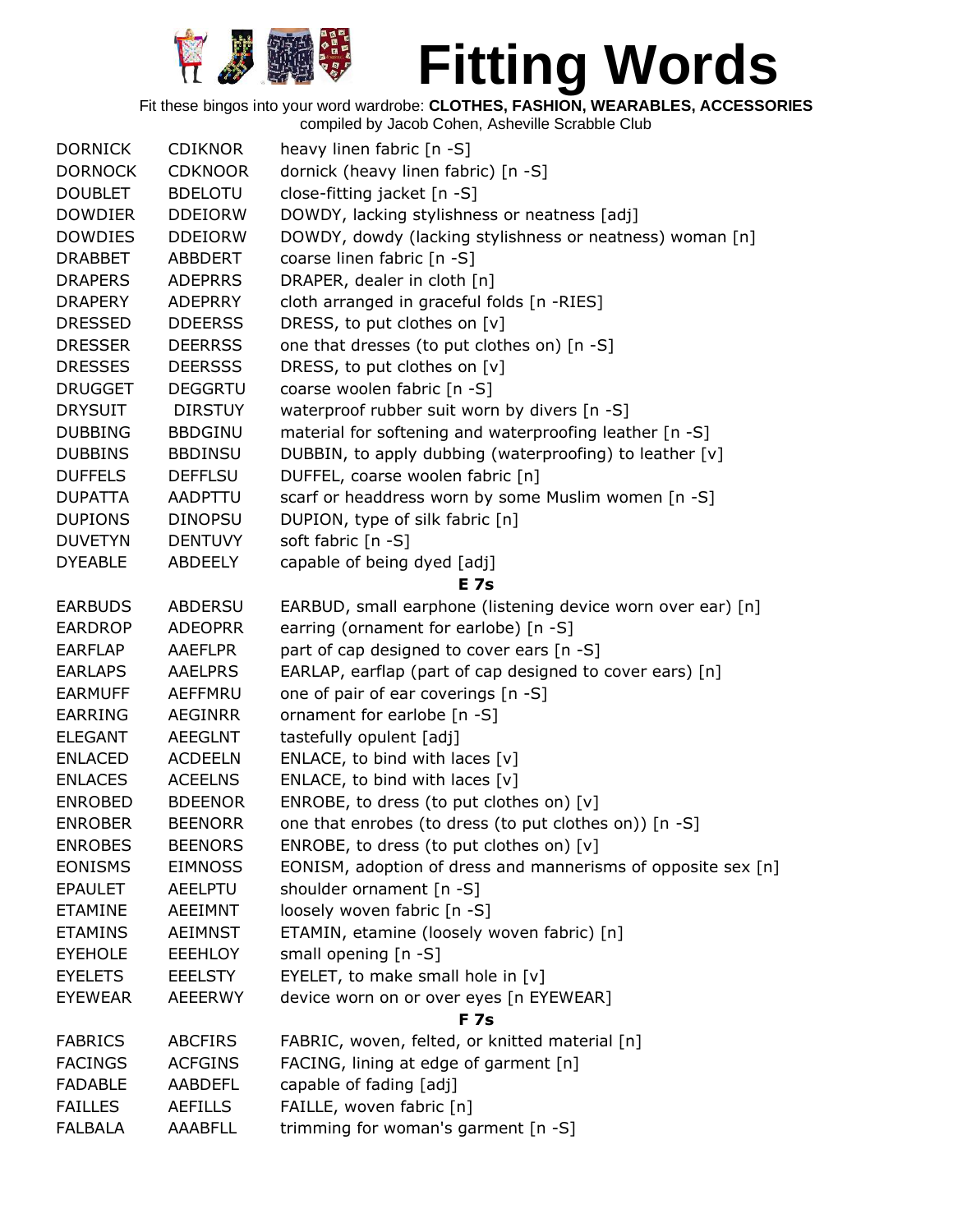

Fit these bingos into your word wardrobe: **CLOTHES, FASHION, WEARABLES, ACCESSORIES**

| <b>FALLALS</b> | <b>AAFLLLS</b> | FALLAL, showy article of dress [n]                                                       |
|----------------|----------------|------------------------------------------------------------------------------------------|
| <b>FALSIES</b> | <b>AEFILSS</b> | FALSIE, pad worn within brassiere [n]                                                    |
| <b>FARDING</b> | <b>ADFGINR</b> | FARD, to apply cosmetics [v]                                                             |
| <b>FASHION</b> | <b>AFHINOS</b> | FASHION, to give particular shape or form to [v -ED, -ING, -S]                           |
| <b>FEATHER</b> | <b>AEEFHRT</b> | to cover with feathers [v -ED, -ING, -S]                                                 |
| <b>FEDORAS</b> | <b>ADEFORS</b> | FEDORA, type of hat [n]                                                                  |
| <b>FELTIER</b> | <b>EEFILRT</b> | FELTY, resembling cloth made from wool [adj]                                             |
| <b>FELTING</b> | <b>EFGILNT</b> | felted material $[n -S]$                                                                 |
| <b>FETTERS</b> | <b>EEFRSTT</b> | FETTER, to shackle (to confine with metal fastenings placed around wrists or ankles) [v] |
| <b>FILIBEG</b> | <b>BEFGIIL</b> | pleated skirt worn by Scottish Highlanders [n -S]                                        |
| <b>FIMBRIA</b> | ABFIIMR        | fringe or fringe-like structure [n -E]                                                   |
| <b>FLANNEL</b> | <b>AEFLLNN</b> | to cover with flannel (soft fabric) [v -ED, -ING, -S or -LLED, -LLING, -S]               |
| <b>FLATCAP</b> | <b>AACFLPT</b> | type of hat $[n - S]$                                                                    |
| <b>FLATTIE</b> | AEFILTT        | flat-heeled shoe [n -S]                                                                  |
| <b>FLAUNTY</b> | <b>AFLNTUY</b> | gaudy (tastelessly showy) [adj]                                                          |
| <b>FLEECED</b> | <b>CEEEDFL</b> | FLEECE, to remove coat of wool from [v]                                                  |
| <b>FLEECER</b> | <b>CEEEFLR</b> | one that fleeces (to remove coat of wool from) [n -S]                                    |
| <b>FLEECES</b> | <b>CEEEFLS</b> | FLEECE, to remove coat of wool from [v]                                                  |
| <b>FLESHER</b> | <b>EEFHLRS</b> | one that removes flesh from animal hides [n -S]                                          |
| <b>FOOTBED</b> | <b>BDEFOOT</b> | insole in boot or shoe [n -S]                                                            |
| <b>FORMALS</b> | <b>AFLMORS</b> | FORMAL, social event that requires evening dress [n]                                     |
| <b>FOULARD</b> | ADFLORU        | soft fabric [n -S]                                                                       |
| <b>FOXINGS</b> | <b>FGINOSX</b> | FOXING, piece of material used to cover upper portion of shoe [n]                        |
| <b>FOXSKIN</b> | <b>FIKNOSX</b> | skin of fox [n -S]                                                                       |
| <b>FOXTAIL</b> | <b>AFILOTX</b> | tail of fox $[n -S]$                                                                     |
| <b>FRIEZES</b> | <b>EEFIRSZ</b> | FRIEZE, coarse woolen fabric [n]                                                         |
| <b>FRILLED</b> | <b>DEFILLR</b> | FRILL, to provide with frill (ornamental ruffled edge) [v]                               |
| <b>FRILLER</b> | <b>EFILLRR</b> | one that frills (to provide with frill (ornamental ruffled edge)) [n -S]                 |
| <b>FRINGED</b> | <b>DEFGINR</b> | FRINGE, to provide with fringe (ornamental border) [v]                                   |
| <b>FRINGES</b> | <b>EFGINRS</b> | FRINGE, to provide with fringe (ornamental border) [v]                                   |
| <b>FROCKED</b> | <b>CDEFKOR</b> | FROCK, to clothe in long, loose outer garment [v]                                        |
| <b>FROUNCE</b> | <b>CEFNORU</b> | to pleat (to fold in even manner) [v -D, -CING, -S]                                      |
| <b>FULLERY</b> | <b>EFLLRUY</b> | place for fulling cloth [n -RIES]                                                        |
| <b>FULLING</b> | <b>FGILLNU</b> | FULL, to shrink and thicken, as cloth [v]                                                |
| <b>FURLESS</b> | <b>EFLRSSU</b> | having no fur [adj]                                                                      |
| <b>FURRIER</b> | EFIRRRU        | one that deals in furs [n -S] / FURRY, covered with fur [adj]                            |
| <b>FURRILY</b> | <b>FILRRUY</b> | in furry manner [adv]                                                                    |
| <b>FURRING</b> | <b>FGINRRU</b> | trimming or lining of fur [n -S]                                                         |
| <b>FUSTIAN</b> | <b>AFINSTU</b> | cotton fabric [n -S]                                                                     |
|                |                | <b>G</b> 7s                                                                              |
| <b>GAITERS</b> | <b>AEGIRST</b> | GAITER, covering for lower leg [n]                                                       |
| <b>GALABIA</b> | AAABGIL        | djellaba (long hooded garment) [n -S]                                                    |
| <b>GALATEA</b> | AAAEGLT        | strong cotton fabric [n -S]                                                              |
| <b>GALOSHE</b> | <b>AEGHLOS</b> | galosh (overshoe (protective outer shoe)) [n -S]                                         |
| <b>GALYACS</b> | <b>AACGLSY</b> | GALYAC, galyak (fur made from lambskin) [n]                                              |
| <b>GALYAKS</b> | <b>AAGKLSY</b> | GALYAK, fur made from lambskin [n]                                                       |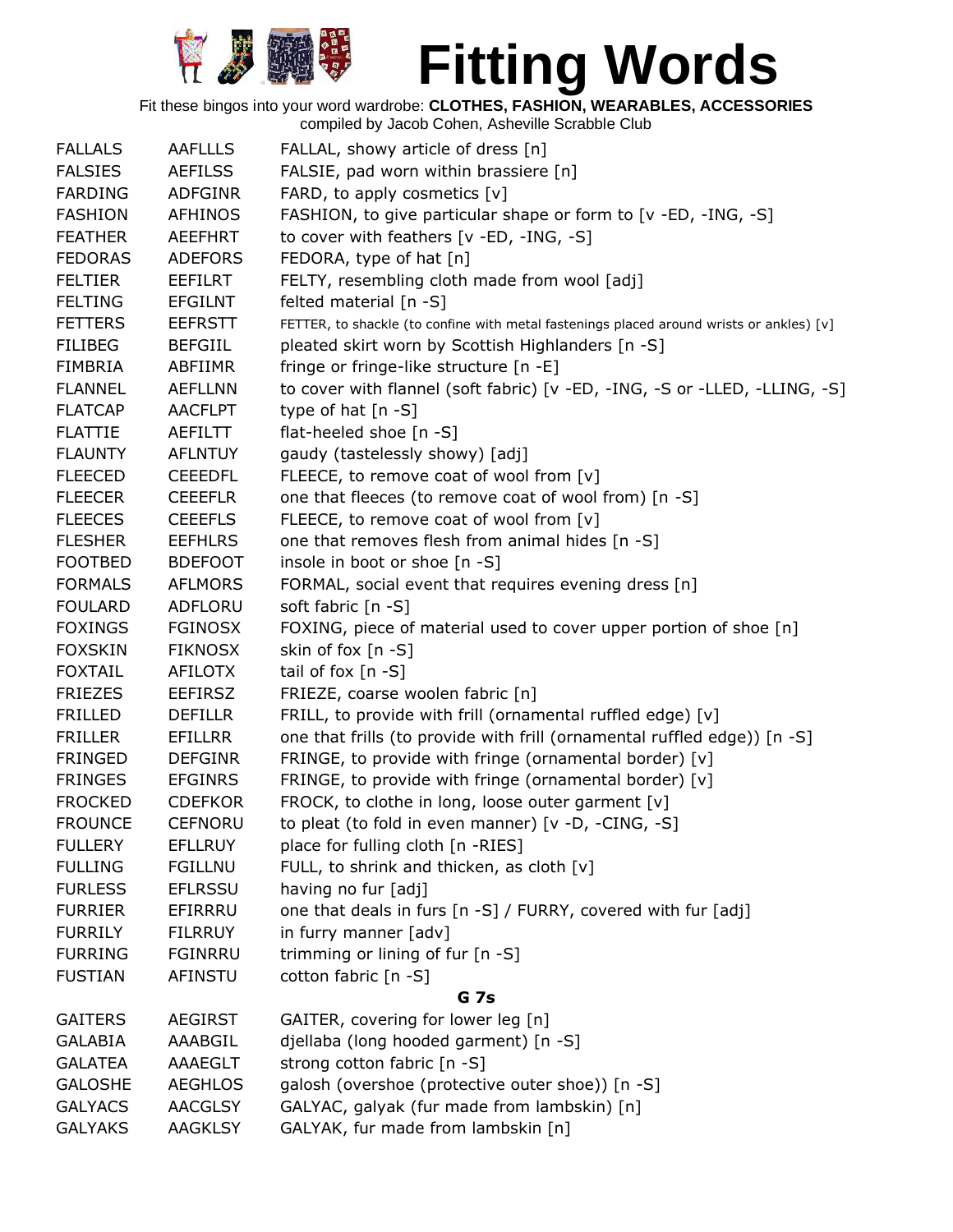

| <b>GAPOSIS</b> | <b>AGIOPSS</b> | gap in row of buttons or snaps [n -ES]                                  |
|----------------|----------------|-------------------------------------------------------------------------|
| <b>GARBING</b> | ABGGINR        | GARB, to clothe (to provide with clothing) [v]                          |
| <b>GARMENT</b> | <b>AEGMNRT</b> | to clothe (to provide with clothing) [v -ED, -ING, -S]                  |
| <b>GAUZIER</b> | AEGIRUZ        | GAUZY, resembling gauze (transparent fabric) [adj]                      |
| <b>GAUZILY</b> | <b>AGILUYZ</b> | GAUZY, resembling gauze (transparent fabric) [adv]                      |
| <b>GEMMING</b> | <b>EGGIMMN</b> | GEM, to adorn with gems $[v]$                                           |
| <b>GHILLIE</b> | <b>EGHIILL</b> | type of shoe (covering for foot) [n -S]                                 |
| <b>GILLIES</b> | <b>EGIILLS</b> | GILLIE, ghillie (type of shoe (covering for foot)) [n                   |
| <b>GINCHES</b> | <b>CEGHINS</b> | GINCH, gotch (underpants) [n]                                           |
| <b>GINGHAM</b> | <b>AGGHIMN</b> | cotton fabric [n -S]                                                    |
| <b>GINNERS</b> | <b>EGINNRS</b> | GINNER, one that gins cotton [n]                                        |
| <b>GINNING</b> | <b>GGIINNN</b> | cotton as it comes from gin [n -S]                                      |
| <b>GIRDLED</b> | <b>DDEGILR</b> | GIRDLE, to encircle with belt [v]                                       |
| <b>GIRDLER</b> | <b>DEGILRR</b> | one that girdles (to encircle with belt) [n -S]                         |
| <b>GIRDLES</b> | <b>DEGILRS</b> | GIRDLE, to encircle with belt [v]                                       |
| <b>GITCHES</b> | <b>CEGHIST</b> | GITCH, gotch (underpants) [n]                                           |
| <b>GLITZED</b> | <b>DEGILTZ</b> | GLITZ, to make flashy in appearance [v]                                 |
| <b>GLITZES</b> | <b>EGILSTZ</b> | GLITZ, to make flashy in appearance [v]                                 |
| <b>GLOVERS</b> | <b>EGLORSV</b> | GLOVER, maker or seller of gloves [n]                                   |
| <b>GLOVING</b> | <b>GGILNOV</b> | GLOVE, to furnish with gloves (hand coverings) [v]                      |
| <b>GOLOSHE</b> | <b>EGHLOOS</b> | galosh (overshoe (protective outer shoe)) [n -S]                        |
| <b>GONCHES</b> | <b>CEGHNOS</b> | GONCH, gaunch (underpants) [n]                                          |
| <b>GORGETS</b> | <b>EGGORST</b> | GORGET, piece of armor for throat [n]                                   |
| <b>GOTCHES</b> | <b>CEGHOST</b> | GOTCH, underpants [n]                                                   |
| <b>GOWNING</b> | <b>GGINNOW</b> | GOWN, to dress in gown (long, loose outer garment) [v]                  |
| <b>GREAVED</b> | ADEEGRV        | GREAVE, piece of armor for leg [adj]                                    |
| <b>GREAVES</b> | <b>AEEGRSV</b> | GREAVE, piece of armor for leg [n]                                      |
| <b>GREIGES</b> | <b>EEGGIRS</b> | GREIGE, fabric in gray state [n]                                        |
| <b>GREMIAL</b> | <b>AEGILMR</b> | lap cloth used by bishop during service [n -S]                          |
| <b>GROGRAM</b> | <b>AGGMORR</b> | coarse silk fabric [n -S]                                               |
| <b>GUIMPES</b> | <b>EGIMPSU</b> | GUIMPE, short blouse [n]                                                |
| <b>GUIPURE</b> | <b>EGIPRUU</b> | type of lace $[n - S]$                                                  |
| <b>GUISARD</b> | ADGIRSU        | masker (one that wears mask) [n -S]                                     |
| <b>GUISING</b> | <b>GGIINSU</b> | GUISE, to disguise (to alter appearance of) [v]                         |
| <b>GUMBOOT</b> | <b>BGMOOTU</b> | rubber boot [n -S]                                                      |
| <b>GUNNIES</b> | <b>EGINNSU</b> | GUNNY, coarse fabric [n]                                                |
| <b>GUSSETS</b> | <b>EGSSSTU</b> | GUSSET, to furnish with reinforcing piece of material [v]               |
| <b>GUSSIED</b> | <b>DEGISSU</b> | GUSSIE, to gussy (to dress up in fine or showy clothes) [v] / GUSSY [v] |
| <b>GUSSIES</b> | <b>EGISSSU</b> | GUSSIE, to gussy (to dress up in fine or showy clothes) [v] / GUSSY [v] |
| <b>GYMSLIP</b> | <b>GILMPSY</b> | sleeveless tunic often worn by schoolgirls [n -S]                       |
|                |                | <b>H</b> 7s                                                             |
| <b>HABITED</b> | <b>ABDEHIT</b> | HABIT, to clothe or dress [v]                                           |
| <b>HAIRCAP</b> | <b>AACHIPR</b> | hat $[n]$                                                               |
| <b>HAIRNET</b> | <b>AEHINRT</b> | net worn to keep hair in place [n -S]                                   |
| <b>HAIRPIN</b> | <b>AHIINPR</b> | hair fastener [n -S]                                                    |
| <b>HANDBAG</b> | <b>AABDGHN</b> | small carrying bag [n -S]                                               |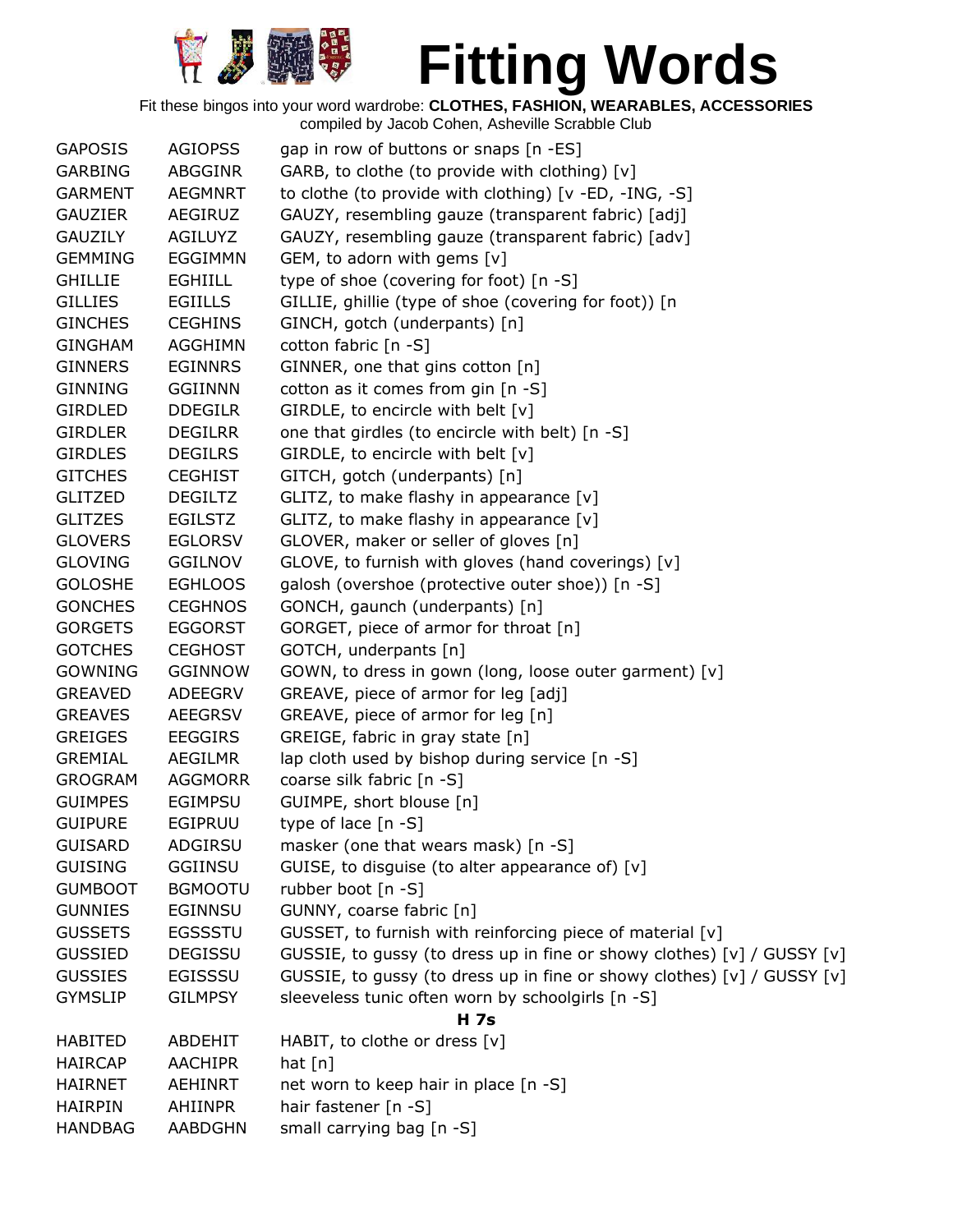

Fit these bingos into your word wardrobe: **CLOTHES, FASHION, WEARABLES, ACCESSORIES**

| <b>HANKIES</b> | <b>AEHIKNS</b> | HANKY, handkerchief [n]                                                      |
|----------------|----------------|------------------------------------------------------------------------------|
| <b>HATBAND</b> | AABDHNT        | band worn on hat $[n - S]$                                                   |
| <b>HATLESS</b> | <b>AEHLSST</b> |                                                                              |
|                |                | lacking hat [adj]                                                            |
| <b>HATLIKE</b> | AEHIKLT        | resembling hat [adj]                                                         |
| <b>HATRACK</b> | <b>AACHKRT</b> | rack for hats [n -S]                                                         |
| <b>HATTERS</b> | <b>AEHRRST</b> | HATTER, hatmaker [n]                                                         |
| <b>HATTING</b> | <b>AGHINTT</b> | HAT, to provide with hat (covering for head) $[v]$                           |
| <b>HAUBERK</b> | ABEHKRU        | coat of armor $[n - S]$                                                      |
| <b>HEAUMES</b> | AEEHMSU        | HEAUME, medieval helmet [n]                                                  |
| <b>HEDDLES</b> | <b>DDEEHLS</b> | HEDDLE, part of loom [n]                                                     |
| <b>HEELERS</b> | <b>EEEHLRS</b> | HEELER, one that puts heels on shoes [n]                                     |
| <b>HEELING</b> | <b>EEGHILN</b> | HEEL, to supply with heel (raised part of shoe) [v]                          |
| <b>HEELTAP</b> | <b>AEEHLPT</b> | material put on heel of shoe [n -S]                                          |
| <b>HELMETS</b> | <b>EEHLMST</b> | HELMET, to supply with helmet (protective covering for head) [v]             |
| <b>HEMLINE</b> | EEHILMN        | bottom edge of garment [n -S]                                                |
| <b>HEMMERS</b> | <b>EEHMMRS</b> | HEMMER, one that hems (to provide with edge) [n]                             |
| <b>HEMMING</b> | <b>EGHIMMN</b> | HEM, to provide with edge [v]                                                |
| <b>HENLEYS</b> | <b>EEHLNSY</b> | HENLEY, type of knit shirt [n]                                               |
| <b>HEPPEST</b> | <b>EEHPPST</b> | HEP, hip (aware of most current styles and trends) [adj]                     |
| <b>HESSIAN</b> | AEHINSS        | coarse cloth $[n - S]$                                                       |
| <b>HIGHTOP</b> | <b>GHHIOPT</b> | sports shoe extending over ankle [n -S]                                      |
| <b>HIPLINE</b> | EHIILNP        | distance around hips [n -S]                                                  |
| <b>HOBNAIL</b> | ABHILNO        | to put hobnails (short nails with broad head) on show sole [v -ED, -ING, -S] |
| <b>HODDENS</b> | <b>DDEHNOS</b> | HODDEN, coarse cloth [n]                                                     |
| <b>HODDINS</b> | <b>DDHINOS</b> | HODDIN, hodden (coarse cloth) [n]                                            |
| <b>HOLLAND</b> | ADHLLNO        | cotton fabric [n -S]                                                         |
| <b>HOMBURG</b> | <b>BGHMORU</b> | felt hat $[n - S]$                                                           |
| <b>HOODING</b> | <b>DGHINOO</b> | HOOD, to furnish with hood (covering for head) [v]                           |
| <b>HOPSACK</b> | <b>ACHKOPS</b> | coarse fabric [n -S]                                                         |
| <b>HOSIERS</b> | <b>EHIORSS</b> | HOSIER, one that makes hose [n]                                              |
| <b>HOSIERY</b> | <b>EHIORSY</b> | hose (stockings or socks) [n -RIES]                                          |
| <b>HUIPILS</b> | <b>HIILPSU</b> | HUIPIL, embroidered blouse or dress of Mexico [n]                            |
| <b>HUSWIFE</b> | <b>EFHISUW</b> | sewing kit [n -IVES or -S]                                                   |
|                |                | I 7s                                                                         |
| <b>INFULAE</b> | AEFILNU        | INFULA, either of two ribbons on bishop's miter [n]                          |
| <b>INSEAMS</b> | <b>AEIMNSS</b> | INSEAM, inner seam [n]                                                       |
| <b>INSOLES</b> | <b>EILNOSS</b> | INSOLE, inner sole of boot or shoe [n]                                       |
| <b>INSTEPS</b> | <b>EINPSST</b> | INSTEP, part of foot [n]                                                     |
| <b>INWEAVE</b> | <b>AEEINVW</b> | to weave together [v -WOVE or -D, -WOVEN, -VING, -S]                         |
| <b>IRONERS</b> | <b>EINORRS</b> | IRONER, machine for pressing clothes [n]                                     |
| IRONING        | <b>GIINNOR</b> | clothes pressed or to be pressed [n -S]                                      |
|                |                | J <sub>7s</sub>                                                              |
| <b>JACKETS</b> | <b>ACEJKST</b> | JACKET, to provide with jacket (short coat) [v]                              |
| <b>JACONET</b> | <b>ACEJNOT</b> | cotton cloth [n -S]                                                          |
| <b>JAMBEAU</b> | AABEJMU        | piece of armor for leg [n -X or -S]                                          |
| <b>JAMMIES</b> | AEIJMMS        | pajamas (garment for sleeping or lounging) [n]                               |
|                |                |                                                                              |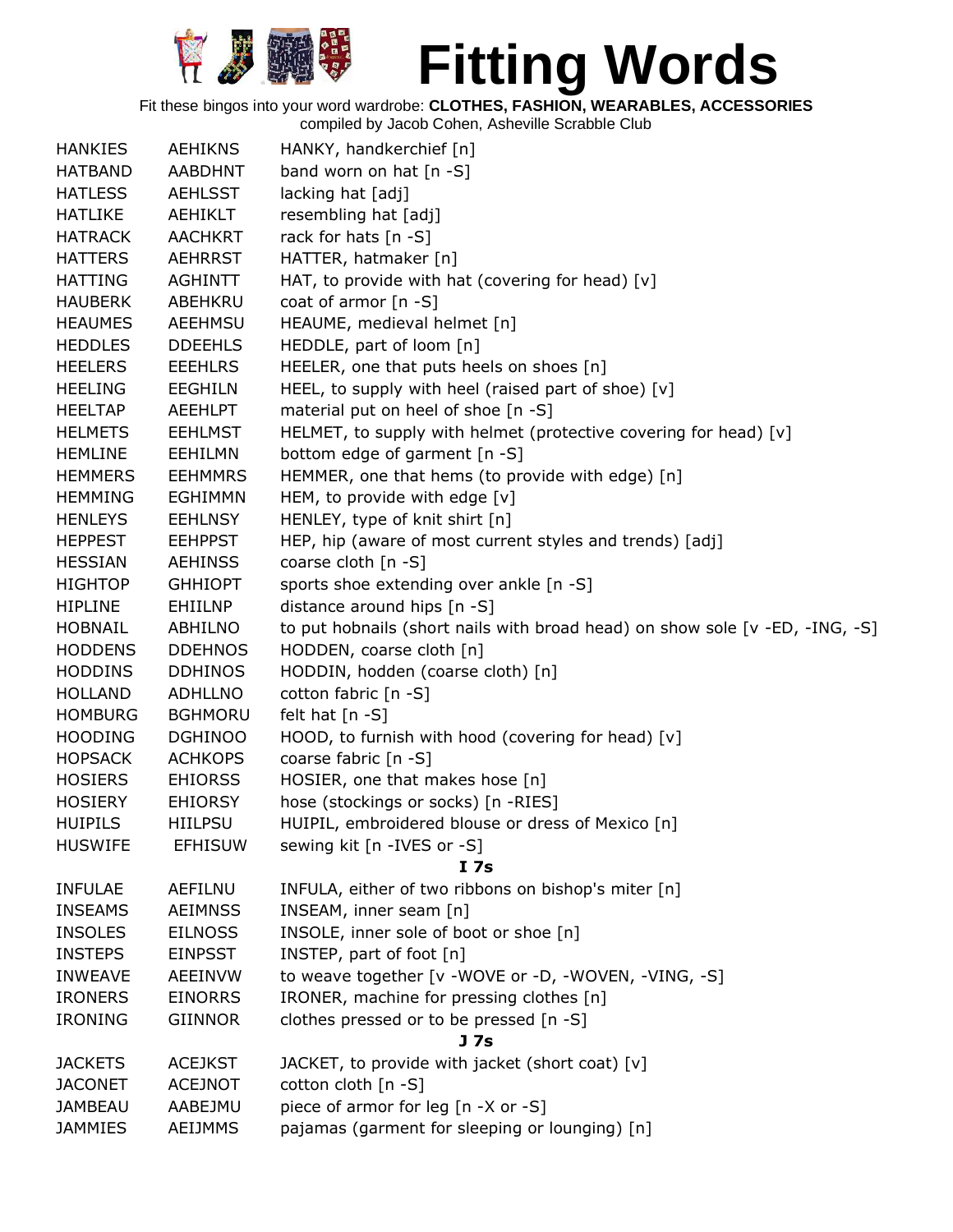

Fit these bingos into your word wardrobe: **CLOTHES, FASHION, WEARABLES, ACCESSORIES**

| <b>JELLABA</b> | AABEJLL        | djellaba (long hooded garment) [n -S]                                          |
|----------------|----------------|--------------------------------------------------------------------------------|
| <b>JERKINS</b> | <b>EJKINRS</b> | JERKIN, sleeveless jacket [n]                                                  |
| <b>JERSEYS</b> | <b>EEJRSSY</b> | JERSEY, close-fitting knitted shirt [n]                                        |
| <b>JETPACK</b> | <b>ACEJKPT</b> | backpack with jets to transport wearer [n -S]                                  |
| <b>JEWELED</b> | <b>DEEEJLW</b> | JEWEL, to adorn or equip with jewels (precious stones) [v]                     |
| <b>JIBBAHS</b> | <b>ABBHIJS</b> | JIBBAH, jibba (long coat worn by Muslim men) [n]                               |
| <b>JIMPEST</b> | <b>EIJMPST</b> | JIMP, natty (neatly dressed) [adj]                                             |
| <b>JODHPUR</b> | <b>DHJOPRU</b> | type of boot [n -S]                                                            |
| <b>JOHNNIE</b> | <b>EHIJNNO</b> | johnny (sleeveless hospital gown) [n -S]                                       |
| <b>JOSEPHS</b> | <b>EHJOPSS</b> | JOSEPH, woman's long cloak [n]                                                 |
| <b>JUBBAHS</b> | ABBHJSU        | JUBBAH, loose outer garment [n]                                                |
| <b>JUBHAHS</b> | <b>ABHHJSU</b> | JUBHAH, jubbah (loose outer garment) [n]                                       |
|                |                | <b>K</b> 7s                                                                    |
| <b>KABAYAS</b> | <b>AAABKSY</b> | KABAYA, cotton jacket [n]                                                      |
| <b>KAFTANS</b> | <b>AAFKNST</b> | KAFTAN, caftan (full-length tunic) [n]                                         |
| <b>KASHMIR</b> | <b>AHIKMRS</b> | cashmere (fine wool) [n -S]                                                    |
| <b>KERSEYS</b> | <b>EEKRSSY</b> | KERSEY, woolen cloth [n]                                                       |
| <b>KHADDAR</b> | <b>AADDHKR</b> | cotton cloth [n -S]                                                            |
| <b>KHIRKAH</b> | <b>AHHIKKR</b> | patchwork garment [n -S]                                                       |
| <b>KIDSKIN</b> | <b>DIIKKNS</b> | type of leather [n -S]                                                         |
| <b>KILTIES</b> | <b>EIIKLST</b> | KILTIE, one who wears kilt (type of skirt) [n] / KILTY, kiltie [n]             |
| <b>KILTING</b> | <b>GIIKLNT</b> | arrangement of kilt pleats [n -S] / KILT, to make creases or pleats in [v]     |
| <b>KIMONOS</b> | <b>IKMNOOS</b> | KIMONO, loose robe [n]                                                         |
| <b>KIPPAHS</b> | <b>AHIKPPS</b> | KIPPAH, kippa (yarmulke (skullcap worn by Jewish males) [n]                    |
| <b>KIPSKIN</b> | <b>IIKKNPS</b> | animal hide that has not been tanned [n -S]                                    |
| <b>KIRTLED</b> | <b>DEIKLRT</b> | KIRTLE, man's tunic or coat [adj]                                              |
| <b>KIRTLES</b> | <b>EIKLRST</b> | KIRTLE, man's tunic or coat [n]                                                |
| <b>KITBAGS</b> | <b>ABGIKST</b> | KITBAG, knapsack (bag carried on back) [n]                                     |
| <b>KNEEPAD</b> | <b>ADEEKNP</b> | covering for knee [n -S]                                                       |
| KNITTED        | <b>DEIKNTT</b> | KNIT, to make fabric or garment by joining loops of yarn [v]                   |
| <b>KNITTER</b> | <b>EIKNRTT</b> | one that knits (to make fabric or garment by joining loops of yarn) [n -S]     |
| <b>KRIMMER</b> | <b>EIKMMRR</b> | kind of fur $[n -S]$                                                           |
| <b>KYANISE</b> | <b>AEIKNSY</b> | to kyanize (to treat wood with type of preservative) [v -D, -SING, -S]         |
| KYANIZE        | <b>AEIKNYZ</b> | to treat wood with type of preservative [v -D, -ZING, -S]                      |
|                |                | <b>L</b> 7s                                                                    |
| <b>LABRETS</b> | <b>ABELRST</b> | LABRET, ornament worn in perforation of lip [n]                                |
| <b>LACIEST</b> | <b>ACEILST</b> | LACY, resembling lacework (delicate openwork fabric) [adj] / LACEY, lacy [adj] |
| LANATED        | <b>AADELNT</b> | lanate (covered with wool) [adj]                                               |
| LANITAL        | AAILLNT        | woollike fiber [n -S]                                                          |
| <b>LAPELED</b> | <b>ADEELLP</b> | LAPEL, extension of collar of garment [adj]                                    |
| <b>LAPPETS</b> | <b>AELPPST</b> | LAPPET, decorative flap on garment [n]                                         |
| LARIGAN        | AAGILNR        | leather boot $[n - S]$                                                         |
| LASTING        | <b>AGILNST</b> | durable fabric [n -S]                                                          |
| <b>LATCHET</b> | <b>ACEHLTT</b> | thong used to fasten shoe [n -S]                                               |
| <b>LAUNDER</b> | ADELNRU        | to wash clothes [v -ED, -ING, -S]                                              |
| <b>LAUNDRY</b> | <b>ADLNRUY</b> | collection of clothes to be washed [n -RIES]                                   |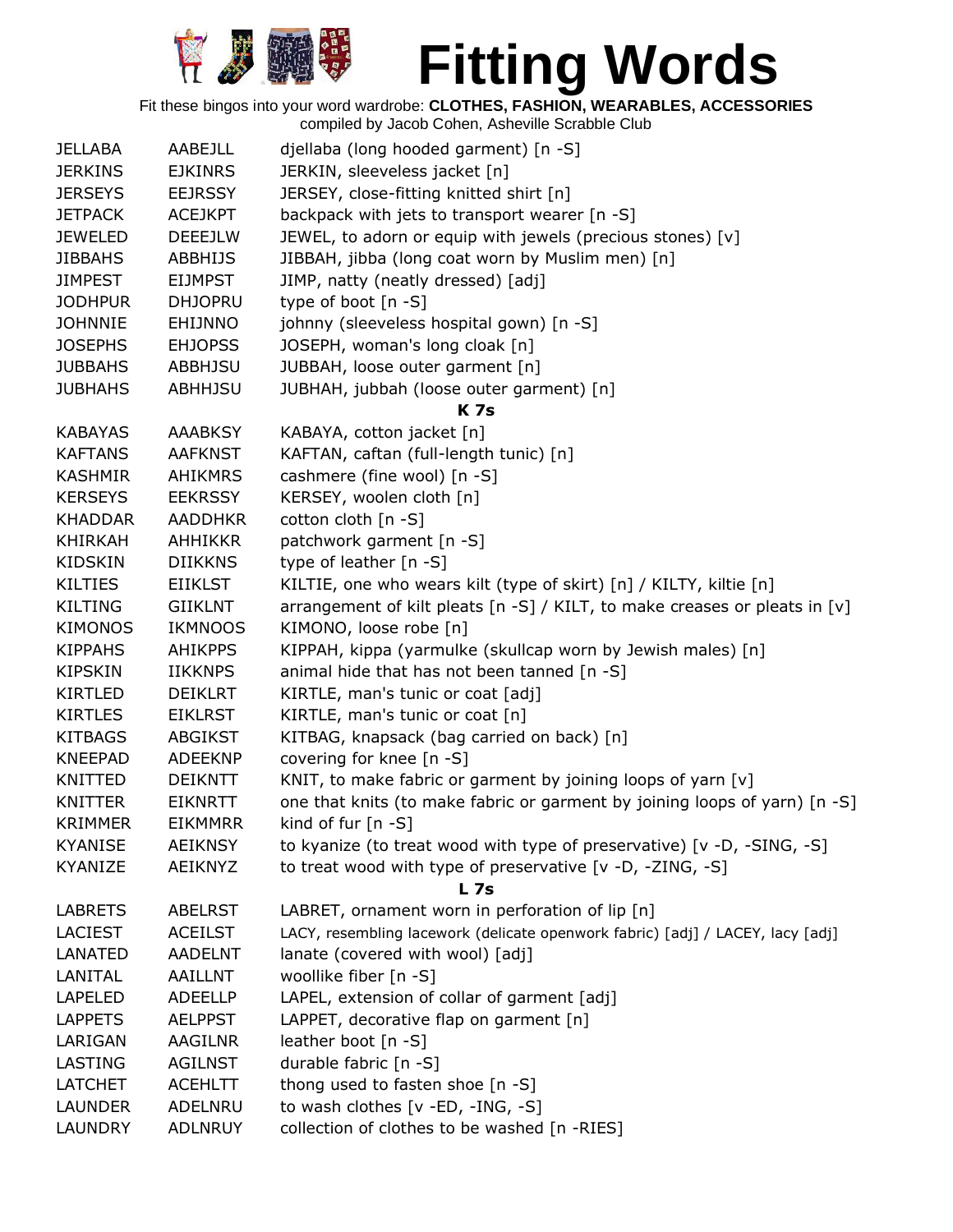

| LAYETTE        | AEELTTY        | outfit of clothing and equipment for newborn child [n -S]                  |
|----------------|----------------|----------------------------------------------------------------------------|
| <b>LEATHER</b> | <b>AEEHLRT</b> | to cover with leather (dressed or tanned hide of animal) [v -ED, -ING, -S] |
| <b>LEGGING</b> | <b>EGGGILN</b> | covering for leg [n -S]                                                    |
| <b>LEGGINS</b> | <b>EGGILNS</b> | LEGGIN, legging (covering for leg) [n]                                     |
| LEOTARD        | ADELORT        | close-fitting garment [n -S]                                               |
| <b>LINSEYS</b> | <b>EILNSSY</b> | LINSEY, coarse fabric [n]                                                  |
| LINTIER        | EIILNRT        | LINTY, covered with lint [adj]                                             |
| <b>LINTING</b> | <b>GIILNNT</b> | LINT, to give off lint (bits of fiber or fluff) $[v]$                      |
| <b>LOCKETS</b> | <b>CEKLOST</b> | LOCKET, small ornamental case [n]                                          |
| <b>LOCKRAM</b> | <b>ACKLMOR</b> | coarse, linen fabric [n -S]                                                |
| <b>LONGIES</b> | <b>EGILNOS</b> | long underwear [n]                                                         |
| <b>LUNGEES</b> | <b>EEGLNSU</b> | LUNGEE, lungi (loincloth worn by men in India) [n]                         |
| <b>LUNGYIS</b> | <b>GILNSUY</b> | LUNGYI, lungi (loincloth worn by men in India) [n]                         |
|                |                | <b>M</b> 7s                                                                |
| <b>MACRAME</b> | <b>AACEMMR</b> | trimming of knotted thread or cord [n -S]                                  |
| <b>MAILBAG</b> | AABGILM        | bag for carrying mail (postal material) [n -S]                             |
| MAILLOT        | <b>AILLMOT</b> | woman's one-piece bathing suit [n -S]                                      |
| <b>MALINES</b> | <b>AEILMNS</b> | MALINE, delicate net used for veils [n]                                    |
| <b>MANACLE</b> | <b>AACELMN</b> | to handcuff (to fetter with restraining cuffs) [v -D, -LING, -S]           |
| MANIPLE        | AEILMNP        | silk band worn on left arm as vestment [n -S]                              |
| <b>MANTEAU</b> | <b>AAEMNTU</b> | loose cloak [n -S or -X]                                                   |
| <b>MANTLED</b> | <b>ADELMNT</b> | MANTLE, to cloak (to conceal (to keep from sight or discovery)) [v]        |
| <b>MANTLES</b> | <b>AELMNST</b> | MANTLE, to cloak (to conceal (to keep from sight or discovery)) [v]        |
| <b>MANTUAS</b> | <b>AAMNSTU</b> | MANTUA, woman's gown [n]                                                   |
| <b>MASCARA</b> | <b>AAACMRS</b> | to color eyelashes or eyebrows with cosmetic [v -ED, -ING, -S]             |
| <b>MASKERS</b> | <b>AEKMRSS</b> | MASKER, one that wears mask [n]                                            |
| <b>MASKING</b> | <b>AGIKMNS</b> | MASK, to cover with mask (covering used to disguise face) [v]              |
| <b>MASQUER</b> | AEMQRSU        | masker (one that wears mask) [n -S]                                        |
| <b>MELTONS</b> | <b>ELMNOST</b> | MELTON, heavy woolen fabric [n]                                            |
| <b>MERINOS</b> | <b>EIMNORS</b> | MERINO, fine wool [n]                                                      |
| MIDDIES        | <b>DDEIIMS</b> | MIDDY, loosely fitting blouse [n]                                          |
| <b>MIDSOLE</b> | <b>EDILMOS</b> | middle layer of sole of shoe [n -S]                                        |
| <b>MISBIAS</b> | <b>ABIIMSS</b> | to bias wrongly [v -SSED, -SED, -SSING, -SING, -S]                         |
| <b>MISFITS</b> | <b>FIIMSST</b> | MISFIT, to fit badly [v]                                                   |
| <b>MISSHOD</b> | <b>DHIMOSS</b> | improperly shod [adj]                                                      |
| <b>MITTENS</b> | <b>EIMNSTT</b> | MITTEN, type of covering for hand [n]                                      |
| <b>MOBCAPS</b> | <b>ABCMOPS</b> | MOBCAP, woman's cap [n]                                                    |
| <b>MODISTE</b> | <b>DEIMOST</b> | dealer in stylish women's clothing [n -S]                                  |
| <b>MOHAIRS</b> | AHIMORS        | MOHAIR, long, silky hair of Angora goat [n]                                |
| <b>MONGOES</b> | <b>EGMNOOS</b> | MONGOE, mungo (low-quality wool) [n]                                       |
| <b>MONOFIL</b> | <b>FILMNOO</b> | single filament of synthetic fiber [n -S]                                  |
| <b>MONTERO</b> | <b>EMNOORT</b> | type of cap $[n - S]$                                                      |
| <b>MOREENS</b> | <b>EEMNORS</b> | MOREEN, heavy fabric [n]                                                   |
| <b>MORIONS</b> | <b>IMNOORS</b> | MORION, type of helmet [n]                                                 |
| <b>MOROCCO</b> | <b>CCMOOOR</b> | soft leather [n -S]                                                        |
| <b>MORRION</b> | <b>IMNOORR</b> | morion (type of helmet) [n -S]                                             |
|                |                |                                                                            |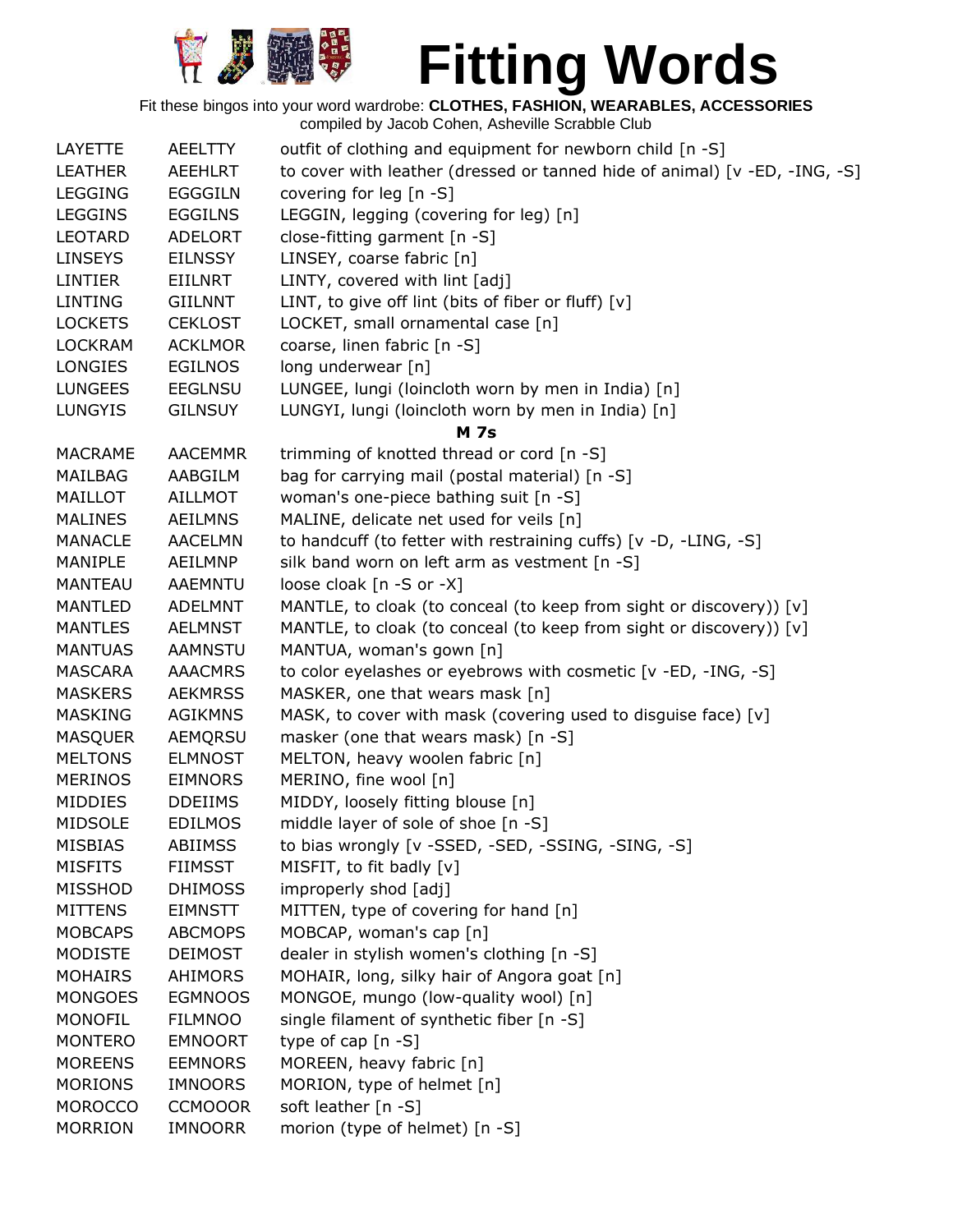

| <b>MOTLEYS</b> | <b>ELMOSTY</b> | MOTLEY, garment of various colors [n]                                            |
|----------------|----------------|----------------------------------------------------------------------------------|
| <b>MOUTONS</b> | <b>MNOOSTU</b> | MOUTON, sheepskin processed to resemble seal or beaver [n]                       |
| MOZETTA        | <b>AEMOTTZ</b> | mozzetta (hooded cape worn by bishops) [n -S or -TE]                             |
| <b>MUCLUCS</b> | <b>CCLMSUU</b> | MUCLUC, mukluk (soft boot worn by Inuits) [n]                                    |
| <b>MUDPACK</b> | <b>ACDKMPU</b> | cosmetic paste for face [n -S]                                                   |
| <b>MUDROOM</b> | <b>DMMOORU</b> | room for shedding muddy clothing or footwear [n -S]                              |
| <b>MUKLUKS</b> | <b>KKLMSUU</b> | MUKLUK, soft boot worn by Inuits [n]                                             |
| <b>MUNGOES</b> | <b>EGMNOSU</b> | MUNGO, low-quality wool [n]                                                      |
| <b>MUSLINS</b> | <b>ILMNSSU</b> | MUSLIN, cotton fabric [n]                                                        |
| <b>MUTCHES</b> | <b>CEHMSTU</b> | MUTCH, close-fitting cap [n]                                                     |
| <b>MUUMUUS</b> | <b>MMSUUUU</b> | MUUMUU, long, loose dress [n]                                                    |
|                |                | <b>N</b> 7s                                                                      |
| <b>NAKEDER</b> | <b>ADEEKNR</b> | NAKED, being without clothing or covering [adj]                                  |
| <b>NAKEDLY</b> | <b>ADEKLNY</b> | NAKED, being without clothing or covering [adv]                                  |
| <b>NAMETAG</b> | AAEGMNT        | tag bearing one's name worn for identification [n -S]                            |
| <b>NANKEEN</b> | <b>AEEKNNN</b> | cotton fabric [n -S]                                                             |
| <b>NANKINS</b> | <b>AIKNNNS</b> | NANKIN, nankeen (cotton fabric) [n]                                              |
| <b>NAPLESS</b> | <b>AELNPSS</b> | threadbare [adj]                                                                 |
| <b>NATTIER</b> | <b>AEINRTT</b> | NATTY, neatly dressed [adj]                                                      |
| NATTILY        | AILNTTY        | NATTY, neatly dressed [adv]                                                      |
| <b>NECKLET</b> | <b>CEEKLNT</b> | close-fitting ornament worn around neck [n -S]                                   |
| <b>NECKTIE</b> | <b>CEEIKNT</b> | strip of fabric worn around neck [n -S]                                          |
| <b>NEEDLED</b> | <b>DDEEELN</b> | NEEDLE, to sew with slender, pointed instrument [v]                              |
| <b>NEEDLER</b> | <b>DEEELNR</b> | one that needles (to sew with slender, pointed instrument) [n -S]                |
| <b>NEEDLES</b> | <b>DEEELNS</b> | NEEDLE, to sew with slender, pointed instrument [v]                              |
| <b>NEGLIGE</b> | <b>EEGGILN</b> | negligee (woman's dressing gown) [n -S]                                          |
| <b>NETSUKE</b> | <b>EEKNSTU</b> | button-like fixture on Japanese clothing [n -S]                                  |
| <b>NIGHTIE</b> | <b>EGHIINT</b> | nightgown [n -S]                                                                 |
| <b>NIQAABS</b> | AABINQS        | NIQAAB, niqab (veil worn by some Muslim women) [n]                               |
| <b>NONIRON</b> | <b>INNNOOR</b> | not needing to be ironed [adj]                                                   |
| NONWOOL        | <b>LNNOOOW</b> | not made of wool [adj]                                                           |
| <b>NUBUCKS</b> | <b>BCKNSUU</b> | NUBUCK, soft sueded leather [n]                                                  |
| <b>NUDISMS</b> | <b>DIMNSSU</b> | NUDISM, practice of going nude [n]                                               |
| <b>NUDISTS</b> | <b>DINSSTU</b> | NUDIST, advocate of nudism [n]                                                   |
| <b>NYLONED</b> | <b>DELNNOY</b> | NYLON, synthetic material [adj]                                                  |
|                |                | 0 7s                                                                             |
| <b>OILSKIN</b> | <b>IIKLNOS</b> | waterproof fabric [n -S]                                                         |
| <b>ORGANDY</b> | <b>ADGNORY</b> | cotton fabric [n -DIES]                                                          |
| ORGANZA        | AAGNORZ        | sheer fabric [n -S]                                                              |
| <b>OUTSOLE</b> | <b>ELOOSTU</b> | outer sole of boot or shoe [n -S]                                                |
| <b>OVERALL</b> | <b>AELLORV</b> | loose outer garment [n -S]                                                       |
| <b>OVERSEW</b> | <b>EEORSVW</b> | to overhand (to sew with short, vertical stitches) [v -ED, -N, -ING, -S]         |
| <b>OXFORDS</b> | <b>DFOORSX</b> | OXFORD, type of shoe (covering for foot) [n]                                     |
| <b>OXHIDES</b> | <b>DEHIOSX</b> | OXHIDE, leather made from skin of ox [n]                                         |
|                |                | <b>P</b> 7s                                                                      |
| PADDING        | ADDGINP        | material with which to pad [n -S] / PAD, to line or stuff with soft material [v] |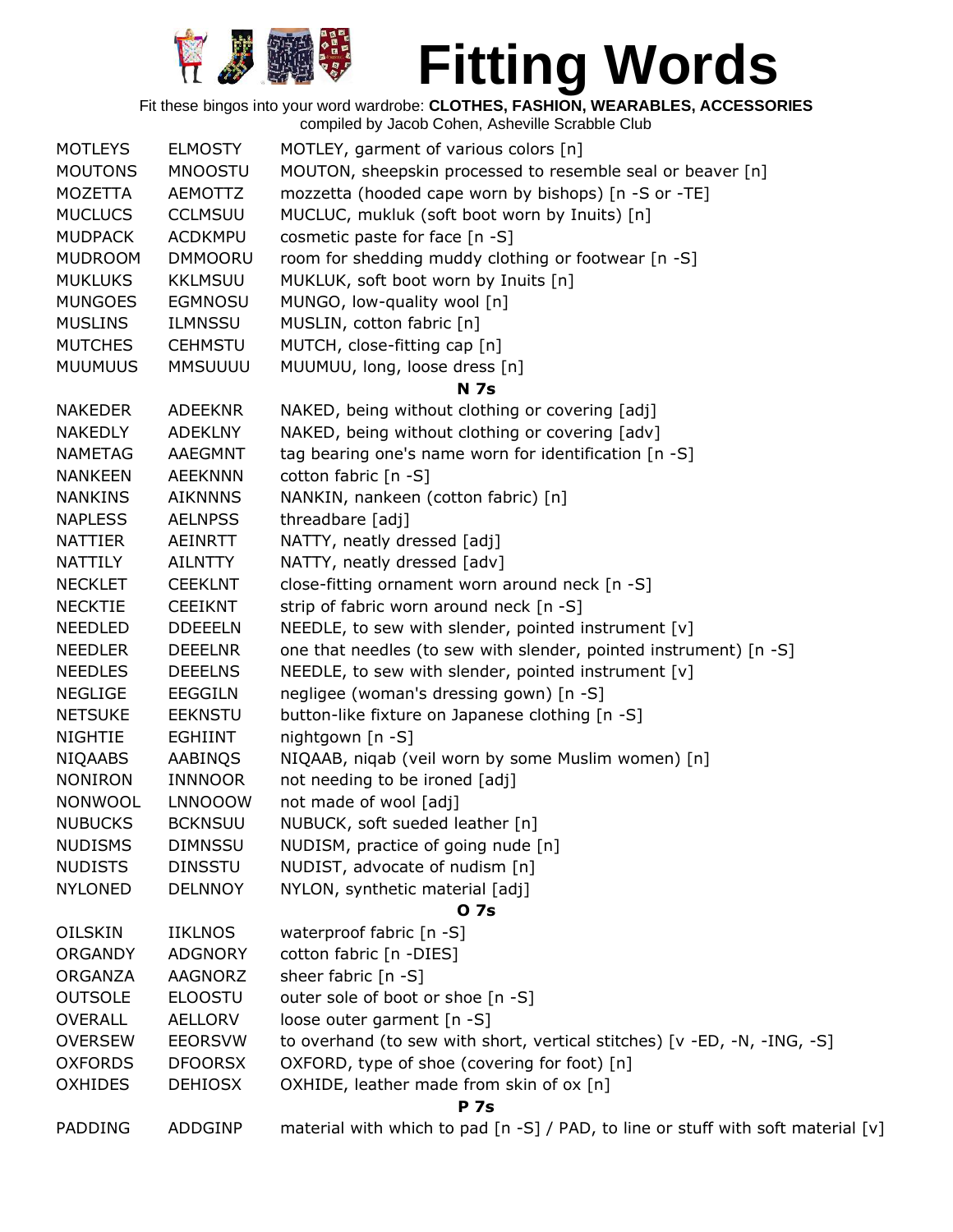

Fit these bingos into your word wardrobe: **CLOTHES, FASHION, WEARABLES, ACCESSORIES**

| <b>PAISLEY</b> | AEILPSY        | patterned wool fabric [n -S]                                                        |
|----------------|----------------|-------------------------------------------------------------------------------------|
| <b>PAJAMAS</b> | <b>AAAJMPS</b> | PAJAMA, garment for sleeping or lounging [n]                                        |
| PALAZZO        | <b>AALOPZZ</b> | wide-legged pants for women [n -ZI]                                                 |
| <b>PALETOT</b> | <b>AELOPTT</b> | loose overcoat [n -S]                                                               |
| PALLIUM        | AILLMPU        | cloak worn in ancient Rome [n -S or -IA]                                            |
| <b>PANACHE</b> | <b>AACEHNP</b> | ornamental tuft of feathers [n -S]                                                  |
| <b>PANOPLY</b> | <b>ALNOPPY</b> | suit of armor [n -LIES]                                                             |
| <b>PANTIES</b> | <b>AEINPST</b> | PANTY, pantie (woman's or child's undergarment) [n] / PANTIE, [n]                   |
| <b>PARASOL</b> | <b>AALOPRS</b> | small, light umbrella [n -S]                                                        |
| <b>PARTLET</b> | <b>AELPRTT</b> | woman's garment [n -S]                                                              |
| <b>PARURAS</b> | <b>AAPRRSU</b> | PARURA, parure (set of matched jewelry) [n]                                         |
| <b>PARURES</b> | <b>AEPRRSU</b> | PARURE, set of matched jewelry [n]                                                  |
| <b>PATTENS</b> | <b>AENPSTT</b> | PATTEN, shoe having thick wooden sole [n]                                           |
| <b>PEACOAT</b> | <b>AACEOPT</b> | heavy woolen jacket [n -S]                                                          |
| <b>PEARLED</b> | <b>ADEELPR</b> | PEARL, to adorn with pearls (smooth, rounded masses formed in certain mollusks) [v] |
| <b>PEARLER</b> | <b>AEELPRR</b> | one that dives for pearls [n -S]                                                    |
| <b>PEASCOD</b> | <b>ACDEOPS</b> | peasecod (pea pod) (fashion imitating shape) [n -S]                                 |
| <b>PELISSE</b> | <b>EEILPSS</b> | long outer garment [n -S]                                                           |
| <b>PENANGS</b> | <b>AEGNNPS</b> | PENANG, cotton fabric [n]                                                           |
| PENDANT        | <b>ADENNPT</b> | hanging ornament [n -S]                                                             |
| <b>PENDENT</b> | <b>DEENNPT</b> | pendant (hanging ornament) [n -S]                                                   |
| <b>PEPLUMS</b> | <b>ELMPPSU</b> | PEPLUM, short section attached to waistline of garment [n]                          |
| PERCALE        | <b>ACEELPR</b> | cotton fabric [n -S]                                                                |
| <b>PERIAPT</b> | <b>AEIPPRT</b> |                                                                                     |
| PERIWIG        | EGIIPRW        | amulet (object worn to protect against evil or injury) [n -S]                       |
| <b>PERUKED</b> |                | wig $[n]$                                                                           |
|                | <b>DEEKPRU</b> | PERUKE, wig [adj]                                                                   |
| <b>PERUKES</b> | <b>EEKPRSU</b> | PERUKE, wig [n]                                                                     |
| <b>PESSARY</b> | <b>AEPRSSY</b> | contraceptive device worn in vagina [n -RIES]                                       |
| <b>PETASOS</b> | <b>AEOPSST</b> | petasus (broad-brimmed hat worn in ancient Greece) [n -ES]                          |
| <b>PETASUS</b> | <b>AEPSSTU</b> | broad-brimmed hat worn in ancient Greece [n -ES]                                    |
| <b>PETITES</b> | <b>EEIPSTT</b> | PETITE, clothing size for short women [n]                                           |
| PEYTRAL        | <b>AELPRTY</b> | piece of armor for breast of horse [n -S]                                           |
| <b>PEYTREL</b> | <b>EELPRTY</b> | peytral (piece of armor for breast of horse) [n -S]                                 |
| <b>PICOTED</b> | <b>CDEIOPT</b> | PICOT, to edge with ornamental loops [v]                                            |
| <b>PIECING</b> | <b>CEGIINP</b> | material to be sewn together [n -S]                                                 |
| <b>PINKERS</b> | <b>EIKNPRS</b> | PINKER, one that pinks (to cut saw-toothed edge on cloth) [n]                       |
| <b>PINKING</b> | <b>GIIKNNP</b> | PINK, to cut saw-toothed edge on cloth [v]                                          |
| <b>PINLESS</b> | <b>EILNPSS</b> | lacking pins [adj]                                                                  |
| <b>PINNERS</b> | <b>EINNPRS</b> | PINNER, one that pins (to fasten with pin (slender, pointed piece of metal)) [n]    |
| <b>PINNIES</b> | <b>EIINNPS</b> | PINNY, pinafore (child's apron) [n]                                                 |
| PINNING        | <b>GIINNNP</b> | PIN, to fasten with pin (slender, pointed piece of metal) [v]                       |
| <b>PINTUCK</b> | <b>CIKNPTU</b> | very narrow fold of fabric [n -S] / [v -ED, -ING, -S]                               |
| PINWALE        | <b>AEILNPW</b> | type of fabric (woven, felted, or knitted material) [n -S]                          |
| <b>PINWORK</b> | <b>IKNOPRW</b> | type of embroidery [n -S]                                                           |
| <b>PLACKET</b> | <b>ACEKLPT</b> | slit in garment [n -S]                                                              |
| PLAIDED        | ADDEILP        | PLAID, woolen scarf of checkered pattern [adj]                                      |
|                |                |                                                                                     |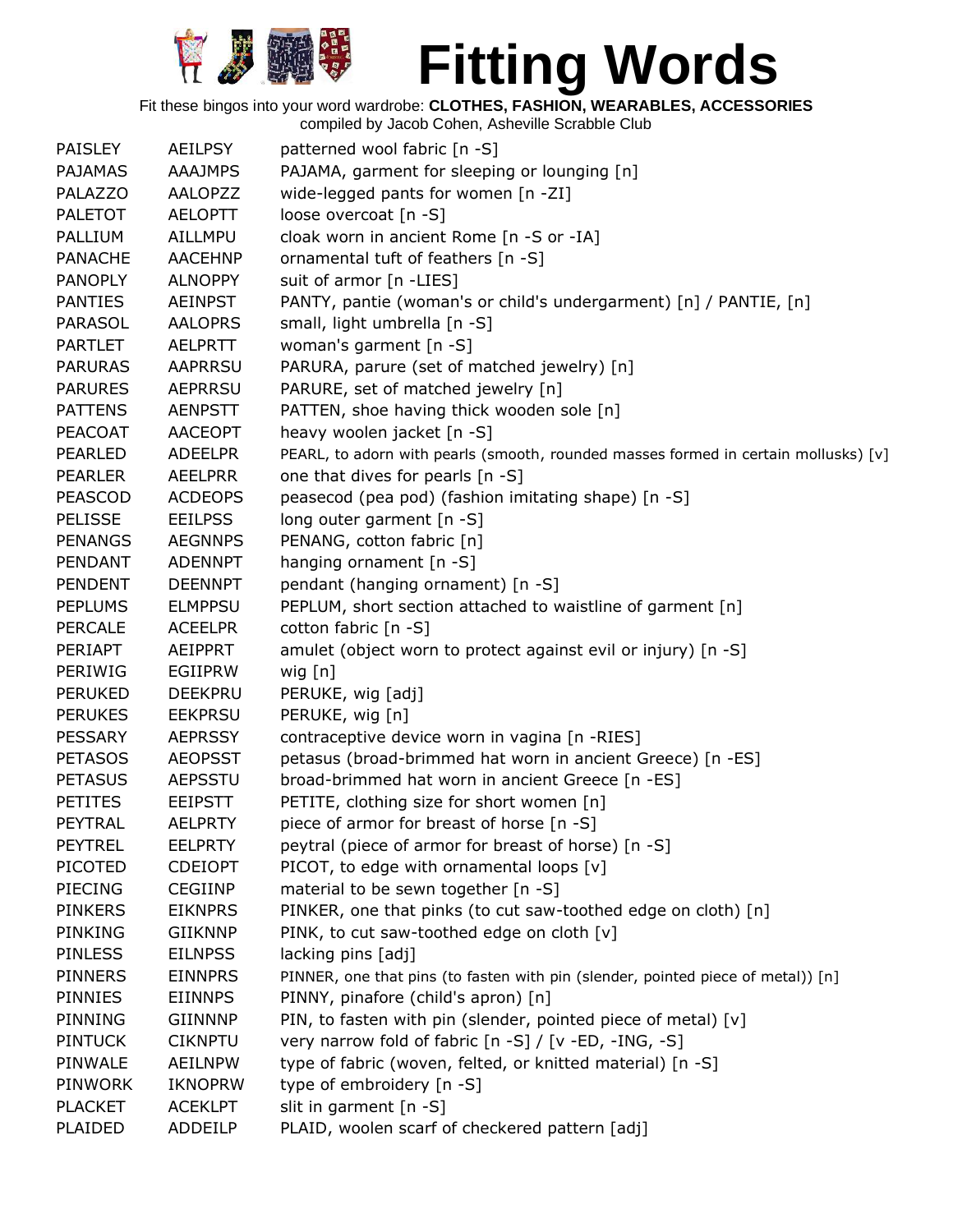

| <b>PLAITED</b> | <b>ADEILPT</b> | PLAIT, to braid (to weave together) [v]                    |
|----------------|----------------|------------------------------------------------------------|
| <b>PLAITER</b> | <b>AEILPRT</b> | one that plaits (to braid (to weave together)) [n -S]      |
| <b>PLASHED</b> | <b>ADEHLPS</b> | PLASH, to weave together [v]                               |
| <b>PLASHER</b> | <b>AEHLPRS</b> | one that plashes (to weave together) [n -S]                |
| <b>PLASHES</b> | <b>AEHLPSS</b> | PLASH, to weave together [v]                               |
| <b>PLATTED</b> | <b>ADELPTT</b> | PLAT, to plait (to braid (to weave together)) [v]          |
| PLIMSOL        | <b>ILLMOPS</b> | plimsoll (rubber-soled cloth shoe) [n -S]                  |
| <b>PLISSES</b> | <b>EILPSSS</b> | PLISSE, puckered texture of cloth [n]                      |
| <b>PLUSHES</b> | <b>EHLPSSU</b> | PLUSH, fabric with long pile [n]                           |
| <b>POCKETS</b> | <b>CEKOPST</b> | POCKET, to place in pouch sewed into garment [v]           |
| <b>POITREL</b> | <b>EILOPRT</b> | peytral (piece of armor for breast of horse) [n -S]        |
| <b>POLEYNS</b> | <b>ELNOPSY</b> | POLEYN, protective piece of leather for knee [n]           |
| <b>POMADED</b> | ADDEMOP        | POMADE, to apply perfumed hair dressing to [v]             |
| <b>POMADES</b> | <b>ADEMOPS</b> | POMADE, to apply perfumed hair dressing to $[v]$           |
| <b>POMATUM</b> | <b>AMMOPTU</b> | perfumed hair dressing [n -S]                              |
| <b>POMPONS</b> | <b>MNOOPPS</b> | POMPON, ornamental tuft or ball [n]                        |
| <b>PONCHOS</b> | <b>CHNOOPS</b> | PONCHO, type of cloak [n]                                  |
| <b>PONGEES</b> | <b>EEGNOPS</b> | PONGEE, type of silk [n]                                   |
| <b>POPLINS</b> | <b>ILNOPPS</b> | POPLIN, durable fabric [n]                                 |
| <b>PORKPIE</b> | <b>EIKOPPR</b> | man's hat $[n - S]$                                        |
| <b>POSHEST</b> | <b>EHOPSST</b> | POSH, stylish or elegant [adj]                             |
| <b>POSTBAG</b> | <b>ABGOPST</b> | mailbag (bag for carrying mail (postal material)) [n -S]   |
| <b>POSTEEN</b> | <b>EENOPST</b> | Afghan outer garment [n -S]                                |
| <b>POSTINS</b> | <b>INOPSST</b> | POSTIN, posteen (Afghan outer garment) [n]                 |
| PREFADE        | <b>ADEEFPR</b> | to fade beforehand [v -D, -DING, -S]                       |
| <b>PRESSED</b> | <b>DEEPRSS</b> | PRESS, to act upon with steady force $[v]$                 |
| <b>PRESSER</b> | <b>EEPRRSS</b> | one that presses (to act upon with steady force) [n -S]    |
| <b>PRESSES</b> | <b>EEPRSSS</b> | PRESS, to act upon with steady force [v]                   |
| <b>PREWORN</b> | <b>ENOPRRW</b> | previously worn by someone [adj]                           |
| PRIMPED        | <b>DEIMPPR</b> | PRIMP, to dress or adorn carefully [v]                     |
| PRINKED        | <b>DEIKNPR</b> | PRINK, to dress or adorn in showy manner [v]               |
| <b>PRINKER</b> | <b>EIKNPRR</b> | one that prinks (to dress or adorn in showy manner) [n -S] |
| <b>PSCHENT</b> | <b>CEHNPST</b> | crown worn by ancient Egyptian kings [n -S]                |
| <b>PUGAREE</b> | AEEGPRU        | pugree (cloth band wrapped around hat) [n -S]              |
| <b>PUGGREE</b> | <b>EEGGPRU</b> | pugree (cloth band wrapped around hat) [n -S]              |
| <b>PUGREES</b> | <b>EEGPRSU</b> | PUGREE, cloth band wrapped around hat [n]                  |
| <b>PURLING</b> | <b>GILNPRU</b> | inversion of stitches in knitting [n -S]                   |
| <b>PUTTEES</b> | EEPSTTU        | PUTTEE, strip of cloth wound around leg [n]                |
| <b>PUTTIES</b> | <b>EIPSTTU</b> | PUTTIE, puttee (strip of cloth wound around leg) [n]       |
| <b>PYJAMAS</b> | <b>AAJMPSY</b> | PYJAMA, pajama (garment for sleeping or lounging) [n]      |
|                |                | Q <sub>7s</sub>                                            |
| QIVIUTS        | <b>IIQSTUV</b> | QIVIUT, wool of musk ox [n]                                |
| QUINTIN        | IINNQTU        | fine linen [n -S]                                          |
|                |                | <b>R</b> 7s                                                |
| <b>RABATOS</b> | <b>AABORST</b> | RABATO, wide, lace-edged collar [n]                        |
| <b>RADDLED</b> | <b>ADDDELR</b> | RADDLE, to weave together [v]                              |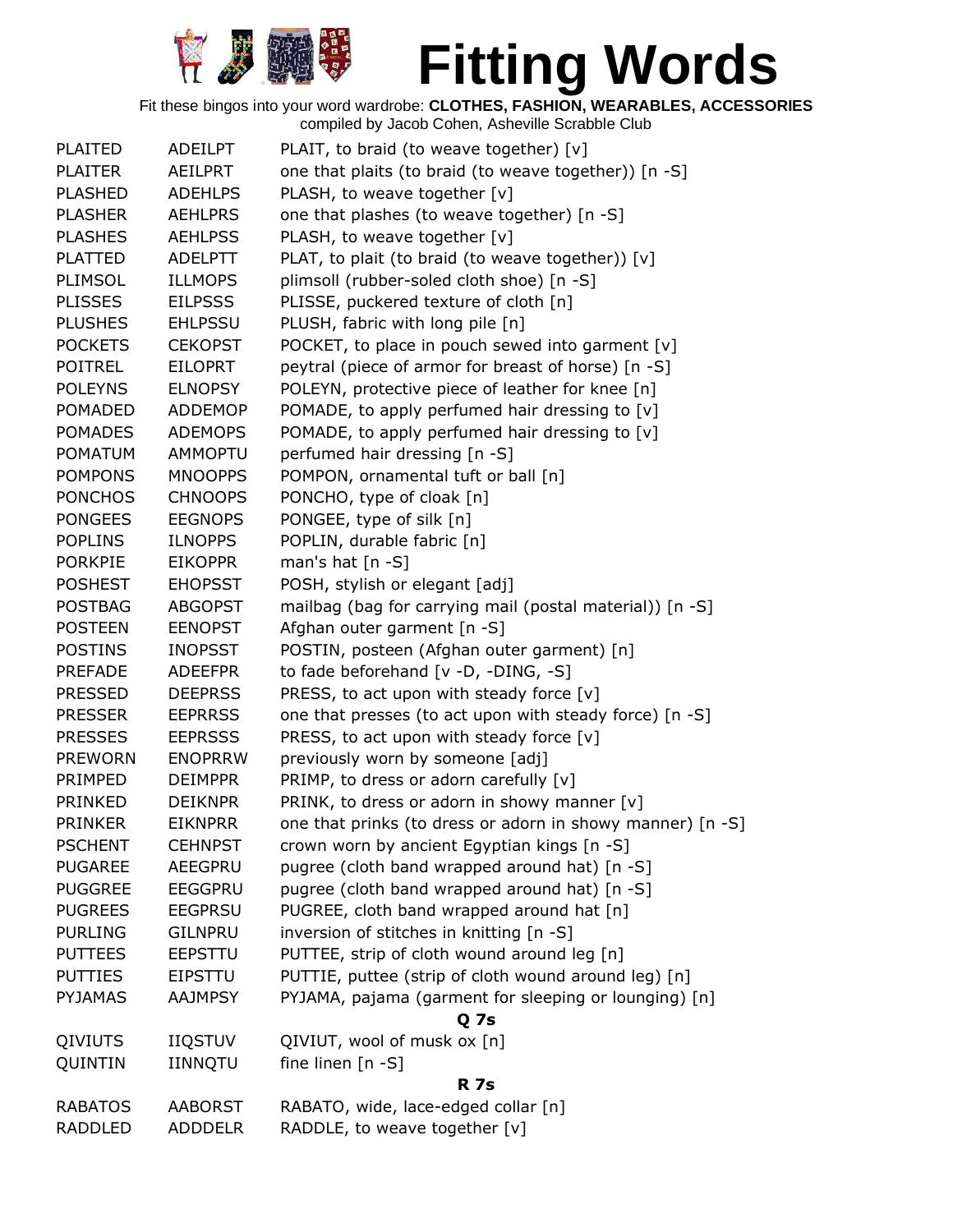

Fit these bingos into your word wardrobe: **CLOTHES, FASHION, WEARABLES, ACCESSORIES**

| <b>RADDLES</b> | <b>ADEELRS</b> | RADDLE, to weave together [v]                                            |
|----------------|----------------|--------------------------------------------------------------------------|
| <b>RAGBAGS</b> | <b>AABGGRS</b> | RAGBAG, bag for storing scraps of cloth [n]                              |
| <b>RAGLANS</b> | <b>AAGLNRS</b> | RAGLAN, type of overcoat (warm coat worn over indoor clothing) [n]       |
| RAIMENT        | AEIMNRT        | clothing (wearing apparel) [n -S]                                        |
| RAMILIE        | AEIILMR        | ramillie (type of wig) [n -S]                                            |
| <b>RATINES</b> | AEINRST        | RATINE, heavy fabric woven loosely [n]                                   |
| <b>RATTEEN</b> | <b>AEENRTT</b> | coarse woolen fabric [n -S]                                              |
| <b>RAVELED</b> | <b>ADEELRV</b> | RAVEL, to separate threads of [v]                                        |
| <b>RAVELER</b> | AEELRRV        | one that ravels (to separate threads of) [n -S]                          |
| <b>READORN</b> | <b>ADENORR</b> | to adorn again [v -ED, -ING, -S]                                         |
| <b>REALTER</b> | AEELRRT        | to alter again [v -ED, -ING, -S]                                         |
| <b>REBOZOS</b> | <b>BEOORSZ</b> | REBOZO, long scarf [n]                                                   |
| <b>RECOATS</b> | <b>ACEORST</b> | RECOAT, COAT, to cover with coat (outer garment) [v]                     |
| <b>REDCOAT</b> | <b>ACDEORT</b> | British soldier during American Revolution [n -S]                        |
| <b>REHEELS</b> | <b>EEEHLRS</b> | REHEEL, HEEL, to supply with heel (raised part of shoe) [v]              |
| <b>REKNITS</b> | <b>EIKNRST</b> | REKNIT, KNIT, to make fabric or garment by joining loops of yarn [v]     |
| <b>RELINED</b> | <b>DEEILNR</b> | RELINE, to line again $[v]$                                              |
| <b>RELINES</b> | <b>EEILNRS</b> | RELINE, to line again [v]                                                |
| <b>REMENDS</b> | <b>DEEMNRS</b> | REMEND, to mend again [v]                                                |
| <b>RESEWED</b> | <b>DEEERSW</b> | RESEW, SEW, to mend or fasten with needle and thread [v]                 |
| <b>RESHOED</b> | <b>DEEHORS</b> | RESHOE, SHOE, covering for foot [v]                                      |
| <b>RESHOES</b> | <b>EEHORSS</b> | RESHOE, SHOE, covering for foot [v]                                      |
| <b>RESIZED</b> | <b>DEEIRSZ</b> | RESIZE, to size again [v]                                                |
| <b>RESIZES</b> | <b>EEIRSSZ</b> | RESIZE, to size again [v]                                                |
| <b>RESOLED</b> | <b>DEELORS</b> | RESOLE, SOLE, to furnish with sole (bottom surface of shoe or boot) [v]  |
| <b>RESOLES</b> | <b>EELORSS</b> | RESOLE, SOLE, to furnish with sole (bottom surface of shoe or boot) [v]  |
| <b>REWEARS</b> | <b>AEERRSW</b> | REWEAR, WEAR, to have on one's person [v]                                |
| <b>REWEAVE</b> | <b>AEEERVW</b> | WEAVE, to form by interlacing threads [v -WOVE or -D, -WOVEN, -VING, -S] |
| <b>RIBBONS</b> | <b>BBINORS</b> | RIBBON, to decorate with ribbons (narrow strips of fine fabric) [v]      |
| <b>RICRACS</b> | <b>ACCIRRS</b> | RICRAC, rickrack (flat braid used as trimming) [n]                       |
| RIMPLED        | <b>DEILMPR</b> | RIMPLE, to wrinkle (to make wrinkles (small ridges or furrows) in) [v]   |
| <b>RIMPLES</b> | <b>EILMPRS</b> | RIMPLE, to wrinkle (to make wrinkles (small ridges or furrows) in) [v]   |
| <b>RIPSTOP</b> | <b>IOPPRST</b> | fabric woven so that small tears do not spread [n -S]                    |
| RIVIERE        | EEIIRRV        | necklace of precious stones [n -S]                                       |
| <b>ROCHETS</b> | <b>CEHORST</b> | ROCHET, linen vestment [n]                                               |
| <b>ROUCHES</b> | <b>CEHORSU</b> | ROUCHE, ruche (pleated strip of fine fabric) [n]                         |
| <b>ROVINGS</b> | <b>GINORSV</b> | ROVING, roll of textile fibers [n]                                       |
| <b>RUCHING</b> | <b>CGHINRU</b> | ruche (pleated strip of fine fabric) [n -S]                              |
| <b>RUCKING</b> | <b>CGIKNRU</b> | RUCK, to wrinkle or crease [v]                                           |
| <b>RUCKLED</b> | <b>CDEKLRU</b> | RUCKLE, to ruck (to wrinkle or crease) [v]                               |
| <b>RUCKLES</b> | <b>CEKLRSU</b> | RUCKLE, to ruck (to wrinkle or crease) [v]                               |
| <b>RUMPLED</b> | <b>DELMPRU</b> | RUMPLE, to wrinkle (to make wrinkles (small ridges or furrows) in) [v]   |
| <b>RUMPLES</b> | <b>ELMPRSU</b> | RUMPLE, to wrinkle (to make wrinkles (small ridges or furrows) in) [v]   |
| <b>RUNKLED</b> | <b>DEKLNRU</b> | RUNKLE, to wrinkle (to make wrinkles (small ridges or furrows) in) [v]   |
| <b>RUNKLES</b> | <b>EKLNRSU</b> | RUNKLE, to wrinkle (to make wrinkles (small ridges or furrows) in) [v]   |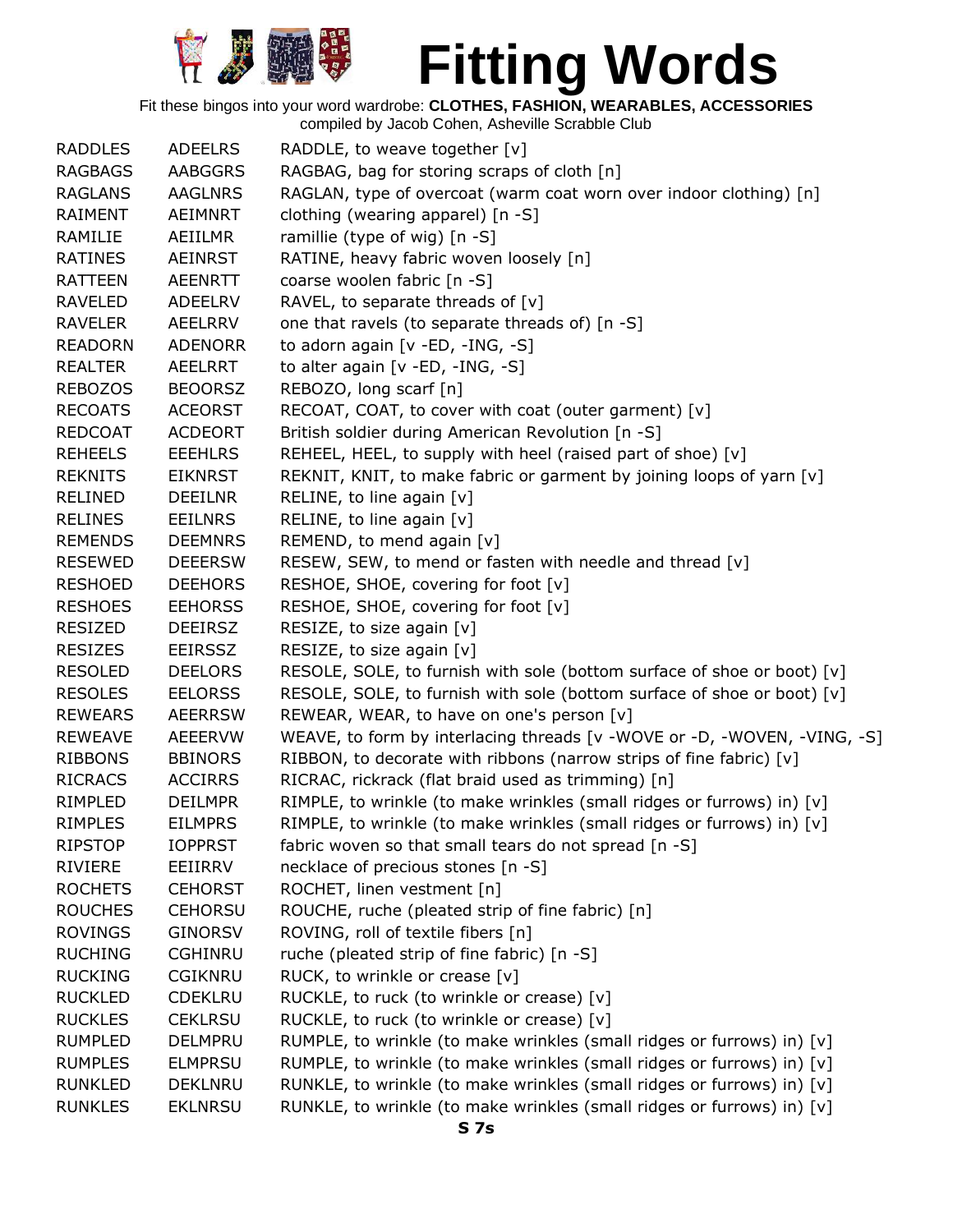

Fit these bingos into your word wardrobe: **CLOTHES, FASHION, WEARABLES, ACCESSORIES**

| <b>SABATON</b> | <b>AABNOST</b> | piece of armor for foot [n -S]                                                                                   |
|----------------|----------------|------------------------------------------------------------------------------------------------------------------|
| <b>SABOTED</b> | <b>ABDEOST</b> | SABOT, wooden shoe [adj]                                                                                         |
| <b>SACQUES</b> | <b>ACEQSSU</b> | SACQUE, loose-fitting dress [n]                                                                                  |
| SADIRON        | <b>ADINORS</b> | heavy flatiron [n -S]                                                                                            |
| <b>SALLETS</b> | <b>AELLSST</b> | SALLET, light medieval helmet [n]                                                                                |
|                |                |                                                                                                                  |
| <b>SALWARS</b> | <b>AALRSSW</b> | SALWAR, shalwar (pair of loose trousers worn by some women of India) [n]                                         |
| <b>SAMITES</b> | <b>AEIMSST</b> | SAMITE, silk fabric [n]                                                                                          |
| <b>SARAPES</b> | <b>AAEPRSS</b> | SARAPE, serape (colorful woolen shawl) [n]                                                                       |
| <b>SARONGS</b> | <b>AGNORSS</b> | SARONG, outer garment worn in Pacific islands [n]                                                                |
| <b>SARSNET</b> | <b>AENRSST</b> | sarcenet (silk fabric) [n -S]                                                                                    |
| <b>SARTORS</b> | <b>AORRSST</b> | SARTOR, tailor [n]                                                                                               |
| <b>SATARAS</b> | <b>AAARSST</b> | SATARA, woolen fabric [n]                                                                                        |
| <b>SATCHEL</b> | <b>ACEHLST</b> | small carrying bag [n -S]                                                                                        |
| <b>SATEENS</b> | <b>AEENSST</b> | SATEEN, cotton fabric [n]                                                                                        |
| <b>SATINET</b> | AEINSTT        | thin satin $[n -S]$                                                                                              |
| <b>SCARFED</b> | <b>ACDEFRS</b> | SCARF, to cover with scarf [v]                                                                                   |
| <b>SCARVED</b> | <b>ACDERSV</b> | wearing scarf [adj]                                                                                              |
| <b>SCARVES</b> | <b>ACERSSV</b> | SCARF, piece of cloth worn for warmth or protection [n]                                                          |
| <b>SCHAPPE</b> | <b>ACEHPPS</b> | silk fabric [n -S]                                                                                               |
| <b>SCHLUMP</b> | <b>CHLMPSU</b> | to go about lazily or sloppily dressed [v -ED, -ING, -S]                                                         |
| <b>SEABOOT</b> | <b>ABEOOST</b> | waterproof boot [n -S]                                                                                           |
| <b>SEAMERS</b> | <b>AEEMRSS</b> | SEAMER, one that seams (to join with seam (line formed by sewing two pieces of fabric together)) [n]             |
| <b>SEAMING</b> | <b>AEGIMNS</b> | SEAM, to join with seam (line formed by sewing two pieces of fabric together) [v]                                |
| <b>SELVAGE</b> | <b>AEEGLSV</b> | edge of woven fabric finished to prevent raveling [n -S]                                                         |
| <b>SEMIFIT</b> | <b>EFIIMST</b> | conforming somewhat to lines of body [adj]                                                                       |
| <b>SENDALS</b> | <b>ADELNSS</b> | SENDAL, silk fabric [n]                                                                                          |
| <b>SENNITS</b> | <b>EINNSST</b> | SENNIT, braided straw used in making hats [n]                                                                    |
| <b>SEQUINS</b> | EINQSSU        | SEQUIN, to affix sequins (shiny ornamental discs) to [v]                                                         |
| <b>SERAPES</b> | <b>AEEPRSS</b> | SERAPE, colorful woolen shawl [n]                                                                                |
| <b>SERGERS</b> | <b>EEGRRSS</b> | SERGER, machine for serging (process of finishing raw edges of fabric) [n]                                       |
| <b>SERGING</b> | <b>EGGINRS</b> | process of finishing raw edges of fabric [n -S] / SERGE, to finish (cut edge of seam) with overcast stitches [v] |
| <b>SEWABLE</b> | <b>ABEELSW</b> | SEW, to mend or fasten with needle and thread [adj]                                                              |
| <b>SEWINGS</b> | <b>EGINSSW</b> | SEWING, material that has been or is to be sewed [n]                                                             |
| <b>SHACKLE</b> | <b>ACEHKLS</b> | to confine with metal fastenings placed around wrists or ankles [v -D, -LING, S]                                 |
| <b>SHALWAR</b> | <b>AAHLRSW</b> | pair of loose trousers worn by some women of India [n -S]                                                        |
| <b>SHAMOIS</b> | AHIMOSS        | chamois (soft leather) [n SHAMOIS]                                                                               |
| <b>SHAMOYS</b> | <b>AHMOSSY</b> | SHAMOY, to chamois (to prepare leather like chamois) [v]                                                         |
| <b>SHAWLED</b> | <b>ADEHLSW</b> | SHAWL, to wrap in shawl (piece of cloth worn as covering) [v]                                                    |
| <b>SHEARED</b> | <b>ADEEHRS</b> | SHEAR, to cut hair or wool from [v]                                                                              |
| <b>SHEARER</b> | <b>AEEHRRS</b> | one that shears (to cut hair or wool from) [n -S]                                                                |
| <b>SHEERER</b> | <b>EEEHRRS</b> | SHEER, of very thin texture [adj]                                                                                |
| <b>SHEERLY</b> | <b>EEHLRSY</b> | SHEER, of very thin texture [adv]                                                                                |
| <b>SHEETED</b> | <b>DEEEHST</b> | SHEET, to cover with sheet (thin, rectangular piece of material) [v]                                             |
| <b>SHEETER</b> | <b>EEEHRST</b> | one that sheets (to cover with sheet (thin, rectangular piece of material)) [n -S]                               |
| <b>SHEITEL</b> | <b>EEHILST</b> | wig worn by married Jewish woman [n -S]                                                                          |
|                |                |                                                                                                                  |
| <b>SHERPAS</b> | <b>AEHPRSS</b> | SHERPA, soft fabric for linings [n]                                                                              |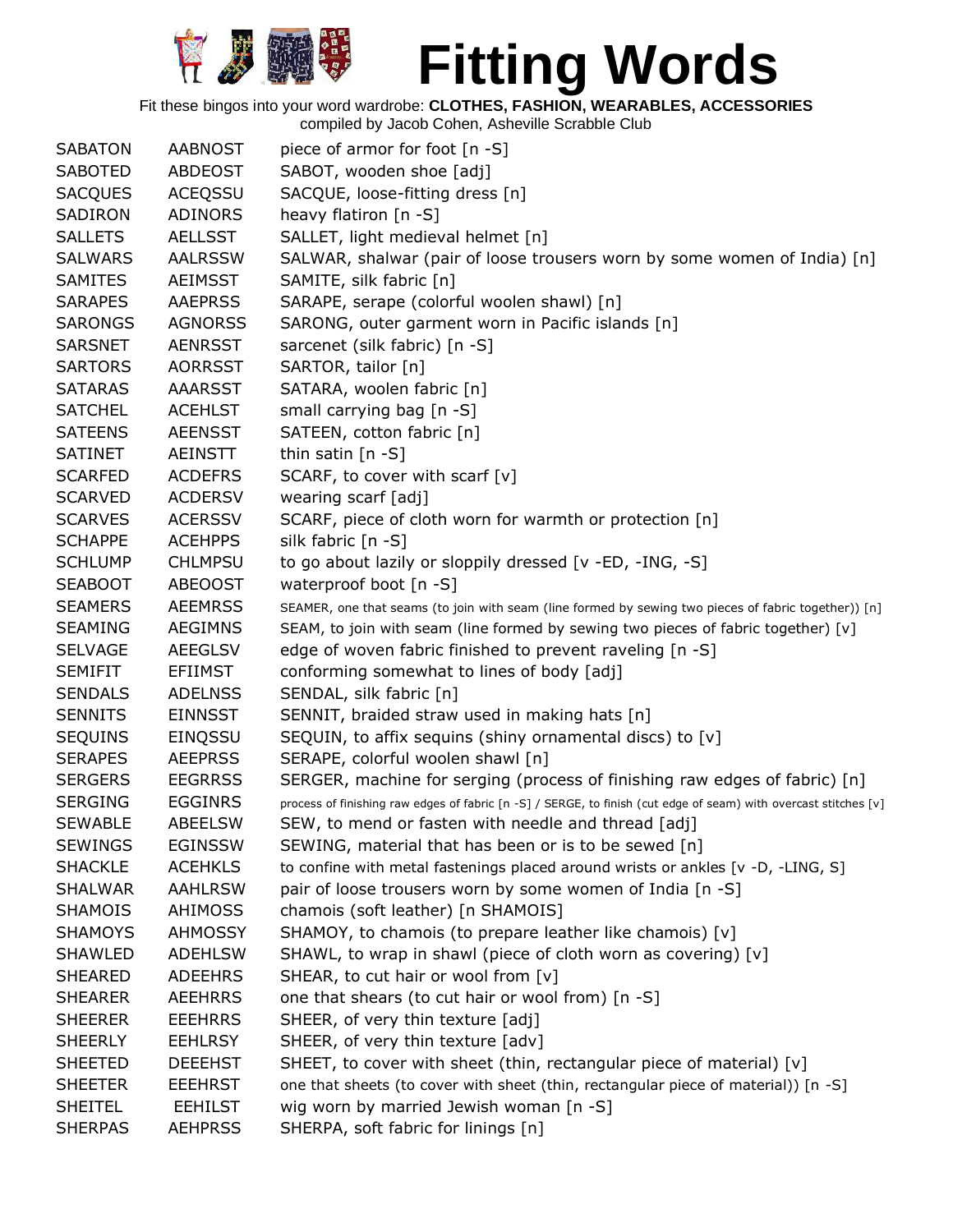

| <b>SHIRRED</b> | <b>DEHIRRS</b> | SHIRR, to draw into three or more parallel rows, as cloth [v]                                   |
|----------------|----------------|-------------------------------------------------------------------------------------------------|
| <b>SHIRTED</b> | <b>DEHIRST</b> | SHIRT, garment for upper part of body [adj]                                                     |
| <b>SHMATTE</b> | <b>AEHMSTT</b> | schmatte (ragged garment) [n -S]                                                                |
| <b>SHODDEN</b> | <b>DDEHNOS</b> | SHOE, to provide with shoes [v]                                                                 |
| <b>SHOEBOX</b> | <b>BEHOOSX</b> | oblong box for holding pair of shoes [n -ES]                                                    |
| <b>SHOEING</b> | <b>EGHINOS</b> | SHOE, to provide with shoes [v]                                                                 |
| <b>SHOEPAC</b> | <b>ACEHOPS</b> | waterproof boot [n]                                                                             |
| <b>SHROUDS</b> | <b>DHORSSU</b> | SHROUD, to wrap in burial clothing [v]                                                          |
| <b>SILESIA</b> | <b>AEIILSS</b> | cotton fabric [n]                                                                               |
| <b>SILKIER</b> | <b>EIIKLRS</b> | SILKY, resembling silk [adj]                                                                    |
| <b>SILKILY</b> | <b>IIKLLSY</b> | in silky (resembling silk) manner [adv]                                                         |
| <b>SILKING</b> | <b>GIIKLNS</b> | SILK, to cover with silk (soft, lustrous fabric) [v]                                            |
| <b>SINGLET</b> | <b>EGILNST</b> | man's undershirt or jersey [n -S]                                                               |
| <b>SKATERS</b> | <b>AEKRSST</b> | SKATER, one that skates (to glide over ice or ground on) [n]                                    |
| <b>SKATING</b> | <b>AGIKNST</b> | SKATE, to glide over ice or ground on skates (shoes fitted with runners or wheels) [v]          |
| <b>SKEANES</b> | <b>AEEKNSS</b> | SKEANE, length of yarn wound in loose coil [n]                                                  |
| <b>SKINNED</b> | <b>DEIKNNS</b> | SKIN, to strip or deprive of skin (membranous tissue covering body of animal) [v]               |
| <b>SKINNER</b> | <b>EIKNNRS</b> | one that skins (to strip or deprive of skin (membranous tissue covering body of animal)) [n -S] |
| <b>SKIWEAR</b> | <b>AEIKRSW</b> | clothing suitable for wear while skiing [n SKIWEAR]                                             |
| <b>SLEEVED</b> | <b>DEEELSV</b> | SLEEVE, to furnish with sleeve (part of garment covering arm) [v]                               |
| <b>SLEEVES</b> | <b>EEELSSV</b> | SLEEVE, to furnish with sleeve (part of garment covering arm) [v]                               |
| <b>SLICKER</b> | <b>CEIKLRS</b> | oilskin raincoat [n -S] / SLICK, smooth and slippery [adj]                                      |
| <b>SLIPPER</b> | <b>EILPPRS</b> | light, low shoe [n -S]                                                                          |
| <b>SMOCKED</b> | <b>CDEKMOS</b> | SMOCK, to furnish with smock (loose outer garment) [v]                                          |
| SNOODED        | <b>DDENOOS</b> | SNOOD, to secure with snood (net or fabric cap for hair) [v]                                    |
| <b>SOLERET</b> | <b>EELORST</b> | solleret (sabaton (piece of armor for foot)) [n -S]                                             |
| <b>SOUTANE</b> | <b>AENOSTU</b> | cassock (long garment worn by clergymen) [n -S]                                                 |
| <b>SOUTERS</b> | <b>EORSSTU</b> | SOUTER, shoemaker [n]                                                                           |
| <b>SPIFFED</b> | <b>DEFFIPS</b> | SPIFF, to make spiffy (stylish (fashionable)) [v]                                               |
| <b>SPINNER</b> | <b>EINNPRS</b> | one that spins (to draw out and twist into threads) [n -S]                                      |
| <b>SPORRAN</b> | <b>ANOPRRS</b> | large purse worn by Scottish Highlanders [n -S]                                                 |
| <b>SPRANGS</b> | <b>AGNPRSS</b> | SPRANG, weaving technique to form openwork mesh [n]                                             |
| <b>STARCHY</b> | <b>ACHRSTY</b> | containing starch [adj -HIER, -HIEST]                                                           |
| <b>STETSON</b> | <b>ENOSSTT</b> | trademark [n -S]                                                                                |
| <b>STRICKS</b> | <b>CIKRSST</b> | STRICK, bunch of flax fibers [n]                                                                |
| <b>STROUDS</b> | <b>DORSSTU</b> | STROUD, coarse woolen blanket [n]                                                               |
| <b>STYLISH</b> | <b>HILSSTY</b> | fashionable [adj]                                                                               |
| <b>SUBFUSC</b> | <b>BCFSSUU</b> | dark dull clothing [n -S]                                                                       |
| <b>SUEDING</b> | <b>DEGINSU</b> | SUEDE, to finish leather with soft, napped surface [v]                                          |
| <b>SUITERS</b> | <b>EIRSSTU</b> | SUITER, suitcase holding specified number of suits (sets of garments) [n]                       |
| <b>SUITING</b> | GIINSTU        | fabric for making suits [n -S]                                                                  |
| <b>SUNBACK</b> | <b>ABCKNSU</b> | cut low to expose back to sunlight [adj]                                                        |
| <b>SUNSUIT</b> | <b>INSSTUU</b> | type of playsuit (sports outfit for women and children) [n -S]                                  |
| <b>SURCOAT</b> | <b>ACORSTU</b> | outer coat or cloak [n -S]                                                                      |
| <b>SURTOUT</b> | ORSTTUU        | close-fitting overcoat [n -S]                                                                   |
| <b>SWEATER</b> | <b>AEERSTW</b> | knitted outer garment [n -S]                                                                    |
|                |                |                                                                                                 |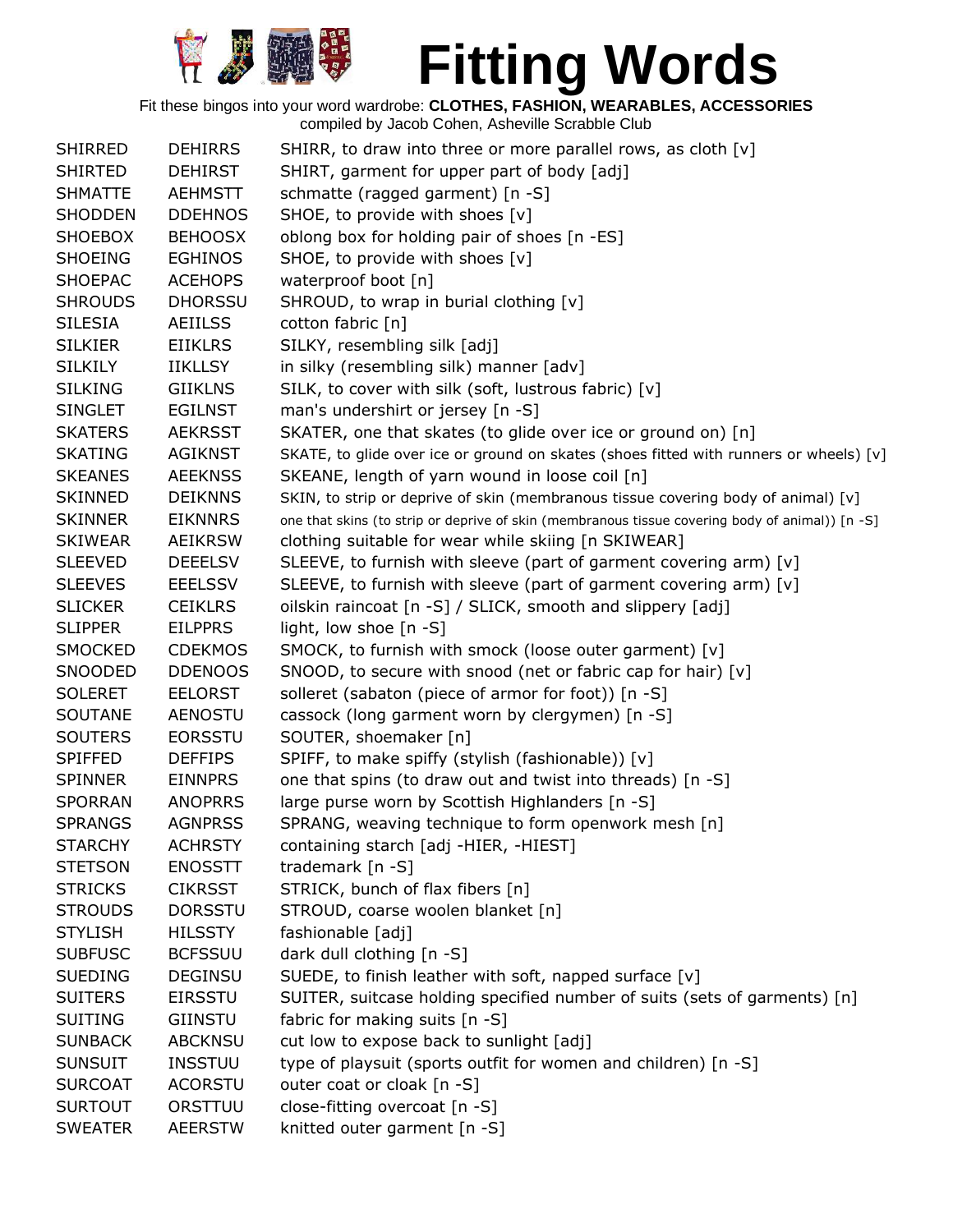

Fit these bingos into your word wardrobe: **CLOTHES, FASHION, WEARABLES, ACCESSORIES**

| T 7s<br><b>TABARDS</b><br><b>AABDRST</b><br>TABARD, sleeveless outer garment [n]<br>silk fabric [n -S]<br><b>TABARET</b><br>AABERTT<br><b>TAFFETA</b><br>lustrous fabric [n -S]<br>AAEFFTT<br>TAILOR, to fit with clothes [v]<br><b>TAILORS</b><br><b>AILORST</b><br>winged sandals worn by various figures of classical mythology [n]<br><b>TALARIA</b><br>AAAILRT<br>Jewish prayer shawl [n TALEYSIM, TALLAISIM, -ES, -IM, -S, -TOTH]<br><b>TALLITH</b><br><b>AHILLTT</b><br><b>TALLITS</b><br><b>AILLSTT</b><br>TALLIT, tallith (Jewish prayer shawl) [n]<br>TAMEIN, garment worn by Burmese women [n]<br><b>TAMEINS</b><br><b>AEIMNST</b><br><b>TAMMIES</b><br><b>AEIMMST</b><br>TAMMIE, tammy (fabric of mixed fibers) [n] / TAMMY, fabric of mixed fibers [n]<br><b>TAMPONS</b><br><b>AMNOPST</b><br>TAMPON, to plug with cotton pad $[v]$<br>woman's swimsuit consisting of bikini briefs and tank top [n -S]<br><b>TANKINI</b><br><b>AIIKNNT</b><br>process of tanning [n -S]<br><b>TANNAGE</b><br>AAEGNNT<br>TANNER, one that tans (to convert hide into leather by soaking in chemicals) [n]<br><b>TANNERS</b><br><b>AENNRST</b><br>place where hides are tanned [n -RIES]<br><b>TANNERY</b><br><b>AENNRTY</b><br><b>TANNING</b><br><b>AGINNNT</b><br>process of converting hides into leather [n -S] / TAN, to convert hide into leather by soaking in chemicals [v]<br><b>TANNINS</b><br><b>AINNNST</b><br>TANNIN, chemical compound used in tanning [n]<br>somewhat tan [adj]<br><b>TANNISH</b><br>AHINNST<br><b>TAPALOS</b><br><b>AALOPST</b><br>TAPALO, scarf worn in Latin American countries [n]<br>tarboosh (cap worn by Muslim men) [n -ES]<br><b>TARBUSH</b><br><b>ABHRSTU</b><br>TARTAN, patterned woolen fabric [n]<br><b>TARTANS</b><br><b>AANRSTT</b><br>TART, to dress up [v]<br><b>TARTING</b><br><b>AGINRTT</b><br>TASSEL, to adorn with dangling ornaments [v]<br><b>TASSELS</b><br><b>AELSSST</b><br>TASSET, piece of plate armor for upper thigh [n]<br><b>TASSETS</b><br><b>AESSSTT</b><br><b>TATTING</b><br>delicate handmade lace $[n -S] / TAT$ , to make tatting $[v]$<br>AGINTTT<br>TEASEL, to raise soft surface on fabric with bristly flower head [v]<br><b>TEASELS</b><br><b>AEELSST</b><br>TEASEL, to raise soft surface on fabric with bristly flower head [v]<br><b>TEAZELS</b><br><b>AEELSTZ</b><br><b>TEDDIES</b><br><b>DDEEIST</b><br>TEDDY, woman's undergarment [n]<br>phylacteries worn by Jews [n]<br><b>TEFILLIN</b><br><b>EFIILLNT</b><br>TERRY, absorbent fabric [n]<br><b>TERRIES</b><br><b>EEIRRST</b><br>woven fabric [n -S]<br><b>TEXTILE</b><br><b>EEILTTX</b><br>cap used to protect fingertip during sewing [n -S]<br><b>BEHILMT</b><br><b>THIMBLE</b><br>THREAD, to pass thread (very slender cord) through [v]<br><b>THREADS</b><br><b>ADEHRST</b><br>resembling thread [adj -DIER, -DIEST]<br><b>THREADY</b><br><b>ADEHRTY</b><br>TIARA, jeweled headpiece worn by women [adj]<br><b>TIARAED</b><br><b>AADEIRT</b> |
|-----------------------------------------------------------------------------------------------------------------------------------------------------------------------------------------------------------------------------------------------------------------------------------------------------------------------------------------------------------------------------------------------------------------------------------------------------------------------------------------------------------------------------------------------------------------------------------------------------------------------------------------------------------------------------------------------------------------------------------------------------------------------------------------------------------------------------------------------------------------------------------------------------------------------------------------------------------------------------------------------------------------------------------------------------------------------------------------------------------------------------------------------------------------------------------------------------------------------------------------------------------------------------------------------------------------------------------------------------------------------------------------------------------------------------------------------------------------------------------------------------------------------------------------------------------------------------------------------------------------------------------------------------------------------------------------------------------------------------------------------------------------------------------------------------------------------------------------------------------------------------------------------------------------------------------------------------------------------------------------------------------------------------------------------------------------------------------------------------------------------------------------------------------------------------------------------------------------------------------------------------------------------------------------------------------------------------------------------------------------------------------------------------------------------------------------------------------------------------------------------------------------------------------------------------------------------------------------------------------------------------------------------------------------------------------------------------------------------------------------------------------------------------------------------------------------------------------------------------------------------------------------------------------------------------------------------------------------------------------|
|                                                                                                                                                                                                                                                                                                                                                                                                                                                                                                                                                                                                                                                                                                                                                                                                                                                                                                                                                                                                                                                                                                                                                                                                                                                                                                                                                                                                                                                                                                                                                                                                                                                                                                                                                                                                                                                                                                                                                                                                                                                                                                                                                                                                                                                                                                                                                                                                                                                                                                                                                                                                                                                                                                                                                                                                                                                                                                                                                                                   |
|                                                                                                                                                                                                                                                                                                                                                                                                                                                                                                                                                                                                                                                                                                                                                                                                                                                                                                                                                                                                                                                                                                                                                                                                                                                                                                                                                                                                                                                                                                                                                                                                                                                                                                                                                                                                                                                                                                                                                                                                                                                                                                                                                                                                                                                                                                                                                                                                                                                                                                                                                                                                                                                                                                                                                                                                                                                                                                                                                                                   |
|                                                                                                                                                                                                                                                                                                                                                                                                                                                                                                                                                                                                                                                                                                                                                                                                                                                                                                                                                                                                                                                                                                                                                                                                                                                                                                                                                                                                                                                                                                                                                                                                                                                                                                                                                                                                                                                                                                                                                                                                                                                                                                                                                                                                                                                                                                                                                                                                                                                                                                                                                                                                                                                                                                                                                                                                                                                                                                                                                                                   |
|                                                                                                                                                                                                                                                                                                                                                                                                                                                                                                                                                                                                                                                                                                                                                                                                                                                                                                                                                                                                                                                                                                                                                                                                                                                                                                                                                                                                                                                                                                                                                                                                                                                                                                                                                                                                                                                                                                                                                                                                                                                                                                                                                                                                                                                                                                                                                                                                                                                                                                                                                                                                                                                                                                                                                                                                                                                                                                                                                                                   |
|                                                                                                                                                                                                                                                                                                                                                                                                                                                                                                                                                                                                                                                                                                                                                                                                                                                                                                                                                                                                                                                                                                                                                                                                                                                                                                                                                                                                                                                                                                                                                                                                                                                                                                                                                                                                                                                                                                                                                                                                                                                                                                                                                                                                                                                                                                                                                                                                                                                                                                                                                                                                                                                                                                                                                                                                                                                                                                                                                                                   |
|                                                                                                                                                                                                                                                                                                                                                                                                                                                                                                                                                                                                                                                                                                                                                                                                                                                                                                                                                                                                                                                                                                                                                                                                                                                                                                                                                                                                                                                                                                                                                                                                                                                                                                                                                                                                                                                                                                                                                                                                                                                                                                                                                                                                                                                                                                                                                                                                                                                                                                                                                                                                                                                                                                                                                                                                                                                                                                                                                                                   |
|                                                                                                                                                                                                                                                                                                                                                                                                                                                                                                                                                                                                                                                                                                                                                                                                                                                                                                                                                                                                                                                                                                                                                                                                                                                                                                                                                                                                                                                                                                                                                                                                                                                                                                                                                                                                                                                                                                                                                                                                                                                                                                                                                                                                                                                                                                                                                                                                                                                                                                                                                                                                                                                                                                                                                                                                                                                                                                                                                                                   |
|                                                                                                                                                                                                                                                                                                                                                                                                                                                                                                                                                                                                                                                                                                                                                                                                                                                                                                                                                                                                                                                                                                                                                                                                                                                                                                                                                                                                                                                                                                                                                                                                                                                                                                                                                                                                                                                                                                                                                                                                                                                                                                                                                                                                                                                                                                                                                                                                                                                                                                                                                                                                                                                                                                                                                                                                                                                                                                                                                                                   |
|                                                                                                                                                                                                                                                                                                                                                                                                                                                                                                                                                                                                                                                                                                                                                                                                                                                                                                                                                                                                                                                                                                                                                                                                                                                                                                                                                                                                                                                                                                                                                                                                                                                                                                                                                                                                                                                                                                                                                                                                                                                                                                                                                                                                                                                                                                                                                                                                                                                                                                                                                                                                                                                                                                                                                                                                                                                                                                                                                                                   |
|                                                                                                                                                                                                                                                                                                                                                                                                                                                                                                                                                                                                                                                                                                                                                                                                                                                                                                                                                                                                                                                                                                                                                                                                                                                                                                                                                                                                                                                                                                                                                                                                                                                                                                                                                                                                                                                                                                                                                                                                                                                                                                                                                                                                                                                                                                                                                                                                                                                                                                                                                                                                                                                                                                                                                                                                                                                                                                                                                                                   |
|                                                                                                                                                                                                                                                                                                                                                                                                                                                                                                                                                                                                                                                                                                                                                                                                                                                                                                                                                                                                                                                                                                                                                                                                                                                                                                                                                                                                                                                                                                                                                                                                                                                                                                                                                                                                                                                                                                                                                                                                                                                                                                                                                                                                                                                                                                                                                                                                                                                                                                                                                                                                                                                                                                                                                                                                                                                                                                                                                                                   |
|                                                                                                                                                                                                                                                                                                                                                                                                                                                                                                                                                                                                                                                                                                                                                                                                                                                                                                                                                                                                                                                                                                                                                                                                                                                                                                                                                                                                                                                                                                                                                                                                                                                                                                                                                                                                                                                                                                                                                                                                                                                                                                                                                                                                                                                                                                                                                                                                                                                                                                                                                                                                                                                                                                                                                                                                                                                                                                                                                                                   |
|                                                                                                                                                                                                                                                                                                                                                                                                                                                                                                                                                                                                                                                                                                                                                                                                                                                                                                                                                                                                                                                                                                                                                                                                                                                                                                                                                                                                                                                                                                                                                                                                                                                                                                                                                                                                                                                                                                                                                                                                                                                                                                                                                                                                                                                                                                                                                                                                                                                                                                                                                                                                                                                                                                                                                                                                                                                                                                                                                                                   |
|                                                                                                                                                                                                                                                                                                                                                                                                                                                                                                                                                                                                                                                                                                                                                                                                                                                                                                                                                                                                                                                                                                                                                                                                                                                                                                                                                                                                                                                                                                                                                                                                                                                                                                                                                                                                                                                                                                                                                                                                                                                                                                                                                                                                                                                                                                                                                                                                                                                                                                                                                                                                                                                                                                                                                                                                                                                                                                                                                                                   |
|                                                                                                                                                                                                                                                                                                                                                                                                                                                                                                                                                                                                                                                                                                                                                                                                                                                                                                                                                                                                                                                                                                                                                                                                                                                                                                                                                                                                                                                                                                                                                                                                                                                                                                                                                                                                                                                                                                                                                                                                                                                                                                                                                                                                                                                                                                                                                                                                                                                                                                                                                                                                                                                                                                                                                                                                                                                                                                                                                                                   |
|                                                                                                                                                                                                                                                                                                                                                                                                                                                                                                                                                                                                                                                                                                                                                                                                                                                                                                                                                                                                                                                                                                                                                                                                                                                                                                                                                                                                                                                                                                                                                                                                                                                                                                                                                                                                                                                                                                                                                                                                                                                                                                                                                                                                                                                                                                                                                                                                                                                                                                                                                                                                                                                                                                                                                                                                                                                                                                                                                                                   |
|                                                                                                                                                                                                                                                                                                                                                                                                                                                                                                                                                                                                                                                                                                                                                                                                                                                                                                                                                                                                                                                                                                                                                                                                                                                                                                                                                                                                                                                                                                                                                                                                                                                                                                                                                                                                                                                                                                                                                                                                                                                                                                                                                                                                                                                                                                                                                                                                                                                                                                                                                                                                                                                                                                                                                                                                                                                                                                                                                                                   |
|                                                                                                                                                                                                                                                                                                                                                                                                                                                                                                                                                                                                                                                                                                                                                                                                                                                                                                                                                                                                                                                                                                                                                                                                                                                                                                                                                                                                                                                                                                                                                                                                                                                                                                                                                                                                                                                                                                                                                                                                                                                                                                                                                                                                                                                                                                                                                                                                                                                                                                                                                                                                                                                                                                                                                                                                                                                                                                                                                                                   |
|                                                                                                                                                                                                                                                                                                                                                                                                                                                                                                                                                                                                                                                                                                                                                                                                                                                                                                                                                                                                                                                                                                                                                                                                                                                                                                                                                                                                                                                                                                                                                                                                                                                                                                                                                                                                                                                                                                                                                                                                                                                                                                                                                                                                                                                                                                                                                                                                                                                                                                                                                                                                                                                                                                                                                                                                                                                                                                                                                                                   |
|                                                                                                                                                                                                                                                                                                                                                                                                                                                                                                                                                                                                                                                                                                                                                                                                                                                                                                                                                                                                                                                                                                                                                                                                                                                                                                                                                                                                                                                                                                                                                                                                                                                                                                                                                                                                                                                                                                                                                                                                                                                                                                                                                                                                                                                                                                                                                                                                                                                                                                                                                                                                                                                                                                                                                                                                                                                                                                                                                                                   |
|                                                                                                                                                                                                                                                                                                                                                                                                                                                                                                                                                                                                                                                                                                                                                                                                                                                                                                                                                                                                                                                                                                                                                                                                                                                                                                                                                                                                                                                                                                                                                                                                                                                                                                                                                                                                                                                                                                                                                                                                                                                                                                                                                                                                                                                                                                                                                                                                                                                                                                                                                                                                                                                                                                                                                                                                                                                                                                                                                                                   |
|                                                                                                                                                                                                                                                                                                                                                                                                                                                                                                                                                                                                                                                                                                                                                                                                                                                                                                                                                                                                                                                                                                                                                                                                                                                                                                                                                                                                                                                                                                                                                                                                                                                                                                                                                                                                                                                                                                                                                                                                                                                                                                                                                                                                                                                                                                                                                                                                                                                                                                                                                                                                                                                                                                                                                                                                                                                                                                                                                                                   |
|                                                                                                                                                                                                                                                                                                                                                                                                                                                                                                                                                                                                                                                                                                                                                                                                                                                                                                                                                                                                                                                                                                                                                                                                                                                                                                                                                                                                                                                                                                                                                                                                                                                                                                                                                                                                                                                                                                                                                                                                                                                                                                                                                                                                                                                                                                                                                                                                                                                                                                                                                                                                                                                                                                                                                                                                                                                                                                                                                                                   |
|                                                                                                                                                                                                                                                                                                                                                                                                                                                                                                                                                                                                                                                                                                                                                                                                                                                                                                                                                                                                                                                                                                                                                                                                                                                                                                                                                                                                                                                                                                                                                                                                                                                                                                                                                                                                                                                                                                                                                                                                                                                                                                                                                                                                                                                                                                                                                                                                                                                                                                                                                                                                                                                                                                                                                                                                                                                                                                                                                                                   |
|                                                                                                                                                                                                                                                                                                                                                                                                                                                                                                                                                                                                                                                                                                                                                                                                                                                                                                                                                                                                                                                                                                                                                                                                                                                                                                                                                                                                                                                                                                                                                                                                                                                                                                                                                                                                                                                                                                                                                                                                                                                                                                                                                                                                                                                                                                                                                                                                                                                                                                                                                                                                                                                                                                                                                                                                                                                                                                                                                                                   |
|                                                                                                                                                                                                                                                                                                                                                                                                                                                                                                                                                                                                                                                                                                                                                                                                                                                                                                                                                                                                                                                                                                                                                                                                                                                                                                                                                                                                                                                                                                                                                                                                                                                                                                                                                                                                                                                                                                                                                                                                                                                                                                                                                                                                                                                                                                                                                                                                                                                                                                                                                                                                                                                                                                                                                                                                                                                                                                                                                                                   |
|                                                                                                                                                                                                                                                                                                                                                                                                                                                                                                                                                                                                                                                                                                                                                                                                                                                                                                                                                                                                                                                                                                                                                                                                                                                                                                                                                                                                                                                                                                                                                                                                                                                                                                                                                                                                                                                                                                                                                                                                                                                                                                                                                                                                                                                                                                                                                                                                                                                                                                                                                                                                                                                                                                                                                                                                                                                                                                                                                                                   |
|                                                                                                                                                                                                                                                                                                                                                                                                                                                                                                                                                                                                                                                                                                                                                                                                                                                                                                                                                                                                                                                                                                                                                                                                                                                                                                                                                                                                                                                                                                                                                                                                                                                                                                                                                                                                                                                                                                                                                                                                                                                                                                                                                                                                                                                                                                                                                                                                                                                                                                                                                                                                                                                                                                                                                                                                                                                                                                                                                                                   |
|                                                                                                                                                                                                                                                                                                                                                                                                                                                                                                                                                                                                                                                                                                                                                                                                                                                                                                                                                                                                                                                                                                                                                                                                                                                                                                                                                                                                                                                                                                                                                                                                                                                                                                                                                                                                                                                                                                                                                                                                                                                                                                                                                                                                                                                                                                                                                                                                                                                                                                                                                                                                                                                                                                                                                                                                                                                                                                                                                                                   |
|                                                                                                                                                                                                                                                                                                                                                                                                                                                                                                                                                                                                                                                                                                                                                                                                                                                                                                                                                                                                                                                                                                                                                                                                                                                                                                                                                                                                                                                                                                                                                                                                                                                                                                                                                                                                                                                                                                                                                                                                                                                                                                                                                                                                                                                                                                                                                                                                                                                                                                                                                                                                                                                                                                                                                                                                                                                                                                                                                                                   |
|                                                                                                                                                                                                                                                                                                                                                                                                                                                                                                                                                                                                                                                                                                                                                                                                                                                                                                                                                                                                                                                                                                                                                                                                                                                                                                                                                                                                                                                                                                                                                                                                                                                                                                                                                                                                                                                                                                                                                                                                                                                                                                                                                                                                                                                                                                                                                                                                                                                                                                                                                                                                                                                                                                                                                                                                                                                                                                                                                                                   |
|                                                                                                                                                                                                                                                                                                                                                                                                                                                                                                                                                                                                                                                                                                                                                                                                                                                                                                                                                                                                                                                                                                                                                                                                                                                                                                                                                                                                                                                                                                                                                                                                                                                                                                                                                                                                                                                                                                                                                                                                                                                                                                                                                                                                                                                                                                                                                                                                                                                                                                                                                                                                                                                                                                                                                                                                                                                                                                                                                                                   |
|                                                                                                                                                                                                                                                                                                                                                                                                                                                                                                                                                                                                                                                                                                                                                                                                                                                                                                                                                                                                                                                                                                                                                                                                                                                                                                                                                                                                                                                                                                                                                                                                                                                                                                                                                                                                                                                                                                                                                                                                                                                                                                                                                                                                                                                                                                                                                                                                                                                                                                                                                                                                                                                                                                                                                                                                                                                                                                                                                                                   |
|                                                                                                                                                                                                                                                                                                                                                                                                                                                                                                                                                                                                                                                                                                                                                                                                                                                                                                                                                                                                                                                                                                                                                                                                                                                                                                                                                                                                                                                                                                                                                                                                                                                                                                                                                                                                                                                                                                                                                                                                                                                                                                                                                                                                                                                                                                                                                                                                                                                                                                                                                                                                                                                                                                                                                                                                                                                                                                                                                                                   |
|                                                                                                                                                                                                                                                                                                                                                                                                                                                                                                                                                                                                                                                                                                                                                                                                                                                                                                                                                                                                                                                                                                                                                                                                                                                                                                                                                                                                                                                                                                                                                                                                                                                                                                                                                                                                                                                                                                                                                                                                                                                                                                                                                                                                                                                                                                                                                                                                                                                                                                                                                                                                                                                                                                                                                                                                                                                                                                                                                                                   |
| <b>TICKING</b><br>strong cotton fabric [n -S]<br><b>CGIIKNT</b>                                                                                                                                                                                                                                                                                                                                                                                                                                                                                                                                                                                                                                                                                                                                                                                                                                                                                                                                                                                                                                                                                                                                                                                                                                                                                                                                                                                                                                                                                                                                                                                                                                                                                                                                                                                                                                                                                                                                                                                                                                                                                                                                                                                                                                                                                                                                                                                                                                                                                                                                                                                                                                                                                                                                                                                                                                                                                                                   |
| <b>TIELESS</b><br>having no necktie [adj]<br><b>EEILSST</b>                                                                                                                                                                                                                                                                                                                                                                                                                                                                                                                                                                                                                                                                                                                                                                                                                                                                                                                                                                                                                                                                                                                                                                                                                                                                                                                                                                                                                                                                                                                                                                                                                                                                                                                                                                                                                                                                                                                                                                                                                                                                                                                                                                                                                                                                                                                                                                                                                                                                                                                                                                                                                                                                                                                                                                                                                                                                                                                       |
| TIEPIN, pin for securing necktie [n]<br><b>TIEPINS</b><br><b>EIINPST</b>                                                                                                                                                                                                                                                                                                                                                                                                                                                                                                                                                                                                                                                                                                                                                                                                                                                                                                                                                                                                                                                                                                                                                                                                                                                                                                                                                                                                                                                                                                                                                                                                                                                                                                                                                                                                                                                                                                                                                                                                                                                                                                                                                                                                                                                                                                                                                                                                                                                                                                                                                                                                                                                                                                                                                                                                                                                                                                          |
| thin, mesh fabric [n -NIES]<br><b>TIFFANY</b><br>AFFINTY                                                                                                                                                                                                                                                                                                                                                                                                                                                                                                                                                                                                                                                                                                                                                                                                                                                                                                                                                                                                                                                                                                                                                                                                                                                                                                                                                                                                                                                                                                                                                                                                                                                                                                                                                                                                                                                                                                                                                                                                                                                                                                                                                                                                                                                                                                                                                                                                                                                                                                                                                                                                                                                                                                                                                                                                                                                                                                                          |
| TIGNON, piece of cloth worn as headdress in Louisiana [n]<br><b>TIGNONS</b><br><b>GINNOST</b>                                                                                                                                                                                                                                                                                                                                                                                                                                                                                                                                                                                                                                                                                                                                                                                                                                                                                                                                                                                                                                                                                                                                                                                                                                                                                                                                                                                                                                                                                                                                                                                                                                                                                                                                                                                                                                                                                                                                                                                                                                                                                                                                                                                                                                                                                                                                                                                                                                                                                                                                                                                                                                                                                                                                                                                                                                                                                     |
| <b>TIPPETS</b><br>TIPPET, covering for shoulders [n]<br><b>EIPPSTT</b>                                                                                                                                                                                                                                                                                                                                                                                                                                                                                                                                                                                                                                                                                                                                                                                                                                                                                                                                                                                                                                                                                                                                                                                                                                                                                                                                                                                                                                                                                                                                                                                                                                                                                                                                                                                                                                                                                                                                                                                                                                                                                                                                                                                                                                                                                                                                                                                                                                                                                                                                                                                                                                                                                                                                                                                                                                                                                                            |
| TISSUE, to weave into tissue (fine sheer fabric) [v]<br><b>TISSUED</b><br><b>DEISSTU</b>                                                                                                                                                                                                                                                                                                                                                                                                                                                                                                                                                                                                                                                                                                                                                                                                                                                                                                                                                                                                                                                                                                                                                                                                                                                                                                                                                                                                                                                                                                                                                                                                                                                                                                                                                                                                                                                                                                                                                                                                                                                                                                                                                                                                                                                                                                                                                                                                                                                                                                                                                                                                                                                                                                                                                                                                                                                                                          |
| TISSUE, to weave into tissue (fine sheer fabric) [v]<br><b>TISSUES</b><br><b>EISSSTU</b>                                                                                                                                                                                                                                                                                                                                                                                                                                                                                                                                                                                                                                                                                                                                                                                                                                                                                                                                                                                                                                                                                                                                                                                                                                                                                                                                                                                                                                                                                                                                                                                                                                                                                                                                                                                                                                                                                                                                                                                                                                                                                                                                                                                                                                                                                                                                                                                                                                                                                                                                                                                                                                                                                                                                                                                                                                                                                          |
| <b>TITFERS</b><br>TITFER, hat [n]<br><b>EFIRSTT</b>                                                                                                                                                                                                                                                                                                                                                                                                                                                                                                                                                                                                                                                                                                                                                                                                                                                                                                                                                                                                                                                                                                                                                                                                                                                                                                                                                                                                                                                                                                                                                                                                                                                                                                                                                                                                                                                                                                                                                                                                                                                                                                                                                                                                                                                                                                                                                                                                                                                                                                                                                                                                                                                                                                                                                                                                                                                                                                                               |
| TOECAP, covering for tip of shoe or boot [n]<br><b>TOECAPS</b><br><b>ACEOPST</b>                                                                                                                                                                                                                                                                                                                                                                                                                                                                                                                                                                                                                                                                                                                                                                                                                                                                                                                                                                                                                                                                                                                                                                                                                                                                                                                                                                                                                                                                                                                                                                                                                                                                                                                                                                                                                                                                                                                                                                                                                                                                                                                                                                                                                                                                                                                                                                                                                                                                                                                                                                                                                                                                                                                                                                                                                                                                                                  |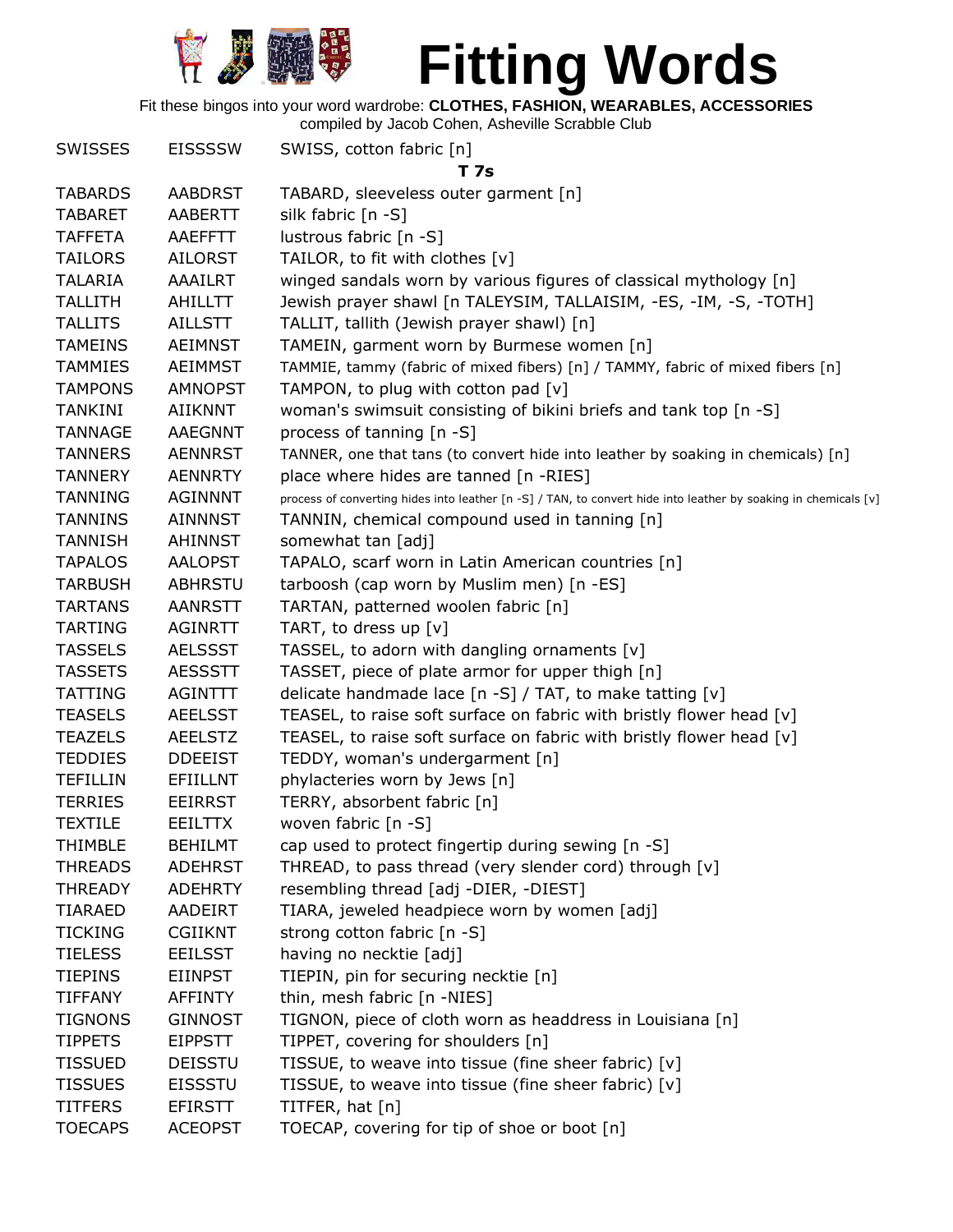

| <b>TOECLIP</b> | <b>CEILOPT</b> | device that holds front of cyclist's shoe to pedal [n -S]                          |
|----------------|----------------|------------------------------------------------------------------------------------|
| <b>TOESHOE</b> | <b>EEHOOST</b> | dance slipper without heel [n -S]                                                  |
| <b>TOGATED</b> | <b>ADEGOTT</b> | wearing toga [adj]                                                                 |
| <b>TOGGERY</b> | <b>EGGORTY</b> | clothing (wearing apparel) [n -RIES]                                               |
| <b>TOGGING</b> | <b>GGGINOT</b> | TOG, to clothe (to provide with clothing) [v]                                      |
| <b>TOILETS</b> | <b>EILOSTT</b> | TOILET, to dress and groom oneself [v]                                             |
| <b>TONIEST</b> | <b>EINOSTT</b> | TONEY, tony (stylish (fashionable)) [adj] / TONY [adj]                             |
| <b>TONLETS</b> | <b>ELNOSTT</b> | TONLET, skirt of plate armor [n]                                                   |
| <b>TONNISH</b> | <b>HINNOST</b> | tonish (stylish (fashionable)) [adj]                                               |
| <b>TOPCOAT</b> | <b>ACOOPTT</b> | lightweight overcoat [n -S]                                                        |
| <b>TOPKNOT</b> | <b>KNOOPTT</b> | ornament for hair [n -S]                                                           |
| <b>TOQUETS</b> | EOQSTTU        | TOQUET, toque (close-fitting woman's hat) [n]                                      |
| <b>TORCHON</b> | <b>CHNOORT</b> | coarse lace $[n - S]$                                                              |
| <b>TORQUES</b> | <b>EOQRSTU</b> | band of feathers, hair, or coloration around neck [n -ES]                          |
| <b>TOUPEES</b> | <b>EEOPSTU</b> | TOUPEE, wig worn to cover bald spot [n]                                            |
| <b>TRICORN</b> | <b>CINORRT</b> | hat with brim turned up on three sides [n -S]                                      |
| <b>TRICOTS</b> | <b>CIORSTT</b> | TRICOT, knitted fabric [n]                                                         |
| <b>TROUSER</b> | <b>EORRSTU</b> | pertaining to trousers (garment for lower part of body) [adj]                      |
| <b>TUCKING</b> | <b>CGIKNTU</b> | series of stitched folds in garment [n -S                                          |
| <b>TUFTING</b> | <b>FGINTTU</b> | cluster of tufts used for decoration [n -S]                                        |
| <b>TUILLES</b> | <b>EILLSTU</b> | TUILLE, tasset (piece of plate armor for upper thigh) [n]                          |
| <b>TUNICLE</b> | <b>CEILNTU</b> | type of vestment (one of ceremonial garments of clergy) [n -S]                     |
| <b>TURBANS</b> | ABNRSTU        | TURBAN, head covering worn by Muslims [n]                                          |
| <b>TURNUPS</b> | <b>NPRSTUU</b> | TURNUP, part of garment that is turned up [n]                                      |
| <b>TUSSAHS</b> | AHSSSTU        | TUSSAH, Asian silkworm [n]                                                         |
| <b>TUSSARS</b> | ARSSSTU        | TUSSAR, tussah (Asian silkworm) [n]                                                |
| <b>TUSSEHS</b> | <b>EHSSSTU</b> | TUSSEH, tussah (Asian silkworm) [n]                                                |
| <b>TUSSERS</b> | <b>ERSSSTU</b> | TUSSER, tussah (Asian silkworm) [n]                                                |
| <b>TUSSORE</b> | <b>EORSSTU</b> | tussah (Asian silkworm) [n -S]                                                     |
| <b>TUSSORS</b> | ORSSSTU        | TUSSOR, tussah (Asian silkworm) [n]                                                |
| <b>TUSSURS</b> | <b>RSSSTUU</b> | TUSSUR, tussah (Asian silkworm) [n]                                                |
| <b>TUXEDOS</b> | <b>DEOSTUX</b> | TUXEDO, man's semiformal dinner coat [n]                                           |
| <b>TWILLED</b> | <b>DEILLTW</b> | TWILL, to weave so as to produce diagonal pattern [v]                              |
| <b>TWINSET</b> | <b>EINSTTW</b> | matching pair of sweaters to be worn together [n -S]                               |
| <b>TZITZIS</b> | <b>IISTTZZ</b> | zizith (tassels on four corners of Jewish prayer shawl) [n TZITZIS]                |
|                |                |                                                                                    |
| <b>TZITZIT</b> | <b>IITTTZZ</b> | zizith (tassels on four corners of Jewish prayer shawl) [n TZITZIT]<br><b>U</b> 7s |
| <b>ULSTERS</b> | <b>ELRSSTU</b> | ULSTER, long, loose overcoat [n]                                                   |
| <b>UNBELTS</b> | <b>BELNSTU</b> | UNBELT, to remove belt of $[v]$                                                    |
| <b>UNCLASP</b> | <b>ACLNPSU</b> | to free from clasp $[v - ED, -ING, -S]$                                            |
| <b>UNCLOAK</b> | <b>ACKLNOU</b> | to remove cloak from [v -ED, -ING, -S]                                             |
| <b>UNCUFFS</b> | <b>CFFNSUU</b> | UNCUFF, to remove handcuffs from [v]                                               |
| <b>UNDRAPE</b> | ADENPRU        | to strip of drapery $[v -D, -PING, -S]$                                            |
| <b>UNDRESS</b> | <b>DENRSSU</b> | to remove one's clothing [v -ED or -ST, -ING, -ES]                                 |
|                |                |                                                                                    |
| <b>UNGIRDS</b> | <b>DGINRSU</b> |                                                                                    |
| <b>UNDREST</b> | <b>DENRSTU</b> | UNDRESS, to remove one's clothing [v]<br>UNGIRD, to remove belt from [v]           |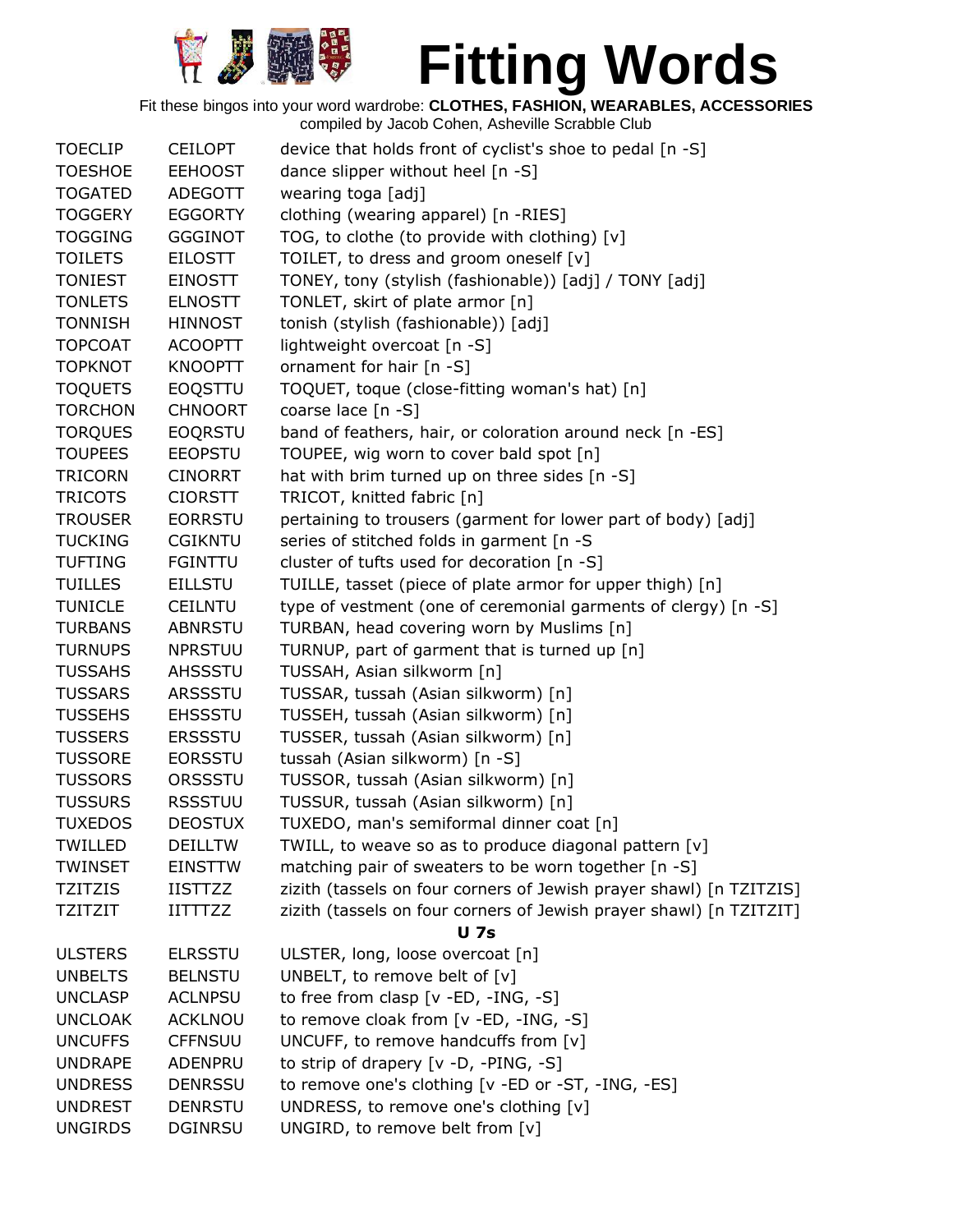

| <b>UNGLOVE</b> | <b>EGLNOUV</b> | to uncover by removing glove [v -D, VING, -S]                                       |
|----------------|----------------|-------------------------------------------------------------------------------------|
| <b>UNHELMS</b> | <b>EHLMNSU</b> | UNHELM, to remove helmet of [v]                                                     |
| <b>UNHOODS</b> | <b>DHNOOSU</b> | UNHOOD, to remove hood from [v]                                                     |
| <b>UNIFORM</b> | <b>FIMNORU</b> | unchanging [v - ED, -ING, -S]                                                       |
| <b>UNITARD</b> | <b>ADINRTU</b> | leotard that also covers legs [n -S]                                                |
| <b>UNKNITS</b> | <b>IKNNSTU</b> | UNKNIT, to unravel (to separate threads of) [v]                                     |
| <b>UNMASKS</b> | AKMNSSU        | UNMASK, to remove mask from [v]                                                     |
| <b>UNPICKS</b> | <b>CIKNPSU</b> | UNPICK, to remove stitches from [v]                                                 |
| <b>UNRAVEL</b> | AELNRUV        | to separate threads of [v ED, -ING, -S or -LLED, -LLING, -S]                        |
| <b>UNROBED</b> | <b>BDENORU</b> | UNROBE, to undress (to remove one's clothing) [v]                                   |
| <b>UNROBES</b> | <b>BENORSU</b> | UNROBE, to undress (to remove one's clothing) [v]                                   |
| <b>UNSEAMS</b> | AEMNSSU        | UNSEAM, to open seams of $[v]$                                                      |
| <b>UNSEWED</b> | <b>DEENSUW</b> | UNSEW, to undo sewing of [v]                                                        |
| <b>UNSNAPS</b> | <b>ANNPSSU</b> | UNSNAP, to undo snaps of $[v]$                                                      |
| <b>UNTRIMS</b> | IMNRSTU        | UNTRIM, to strip of trimming [v]                                                    |
| <b>UNVEILS</b> | <b>EILNSUV</b> | UNVEIL, to remove covering from [v]                                                 |
| <b>UNWEAVE</b> | AEENUVW        | to undo something woven [v -WOVE, -WOVEN, -VING, -S]                                |
|                |                | <b>V</b> 7s                                                                         |
| <b>VEILERS</b> | <b>EEILRSV</b> | VEILER, one that veils (piece of sheer fabric worn over face) [n]                   |
| <b>VEILING</b> | EGIILNV        | veil [n -S] / VEIL, to provide with veil (piece of sheer fabric worn over face) [v] |
| <b>VELOURS</b> | <b>ELORSUV</b> | VELOUR, fabric resembling velvet [n]                                                |
| <b>VELURED</b> | <b>DEELRUV</b> | VELURE, to smooth with velvet or silk pad, as hat [v]                               |
| <b>VELURES</b> | <b>EELRSUV</b> | VELURE, to smooth with velvet or silk pad, as hat [v]                               |
| <b>VELVETS</b> | <b>EELSTVV</b> | VELVET, soft, smooth fabric [n]                                                     |
| <b>VELVETY</b> | <b>EELTVVY</b> | resembling velvet in texture [adj -TIER, -TIEST]                                    |
| <b>VENTAIL</b> | <b>AEILNTV</b> | adjustable front of medieval helmet [n -S]                                          |
| <b>VESTEES</b> | <b>EEESSTV</b> | VESTEE, garment worn under woman's jacket or blouse [n]                             |
| <b>VESTRAL</b> | <b>AELRSTV</b> | VESTRY, room in which vestments are kept [adj]                                      |
| <b>VESTURE</b> | <b>EERSTUV</b> | to clothe (to provide with clothing) [v -D, -RING, -S]                              |
| <b>VISARDS</b> | ADIRSSV        | VISARD, vizard (mask) [n]                                                           |
| <b>VISORED</b> | <b>DEIORSV</b> | VISOR, to provide with visor (projecting brim) [v]                                  |
| <b>VIZARDS</b> | <b>ADIRSVZ</b> | VIZARD, mask [n]                                                                    |
| <b>VOGUERS</b> | <b>EGORSUV</b> | VOGUER, one that vogues (to imitate poses of fashion models) [n]                    |
| <b>VOGUING</b> | <b>GGINOUV</b> | VOGUE, to imitate poses of fashion models [v]                                       |
| <b>VOGUISH</b> | <b>GHIOSUV</b> | fashionable [adj]                                                                   |
|                |                | <b>W 7s</b>                                                                         |
| WADMAAL        | AAADLMW        | wadmal (thick woolen fabric) [n -S]                                                 |
| <b>WADMALS</b> | <b>AADLMSW</b> | WADMAL, thick woolen fabric [n]                                                     |
| <b>WADMELS</b> | <b>ADELMSW</b> | WADMEL, wadmal (thick woolen fabric) [n]                                            |
| <b>WADMOLL</b> | <b>ADLLMOW</b> | wadmal (thick woolen fabric) [n -S]                                                 |
| <b>WADMOLS</b> | <b>ADLMOSW</b> | WADMOL, wadmal (thick woolen fabric) [n]                                            |
| <b>WALLETS</b> | <b>AELLSTW</b> | WALLET, flat folding case [n]                                                       |
| <b>WAMUSES</b> | <b>AEMSSUW</b> | WAMUS, heavy outer jacket [n]                                                       |
| <b>WASHBAG</b> | <b>AABGHSW</b> | small bag for carrying toiletries when traveling [n -S]                             |
| <b>WASHDAY</b> | <b>AADHSWY</b> | day set aside for washing clothes [n -S]                                            |
| <b>WASHTUB</b> | <b>ABHSTUW</b> | tub using for washing clothes [n -S]                                                |
|                |                |                                                                                     |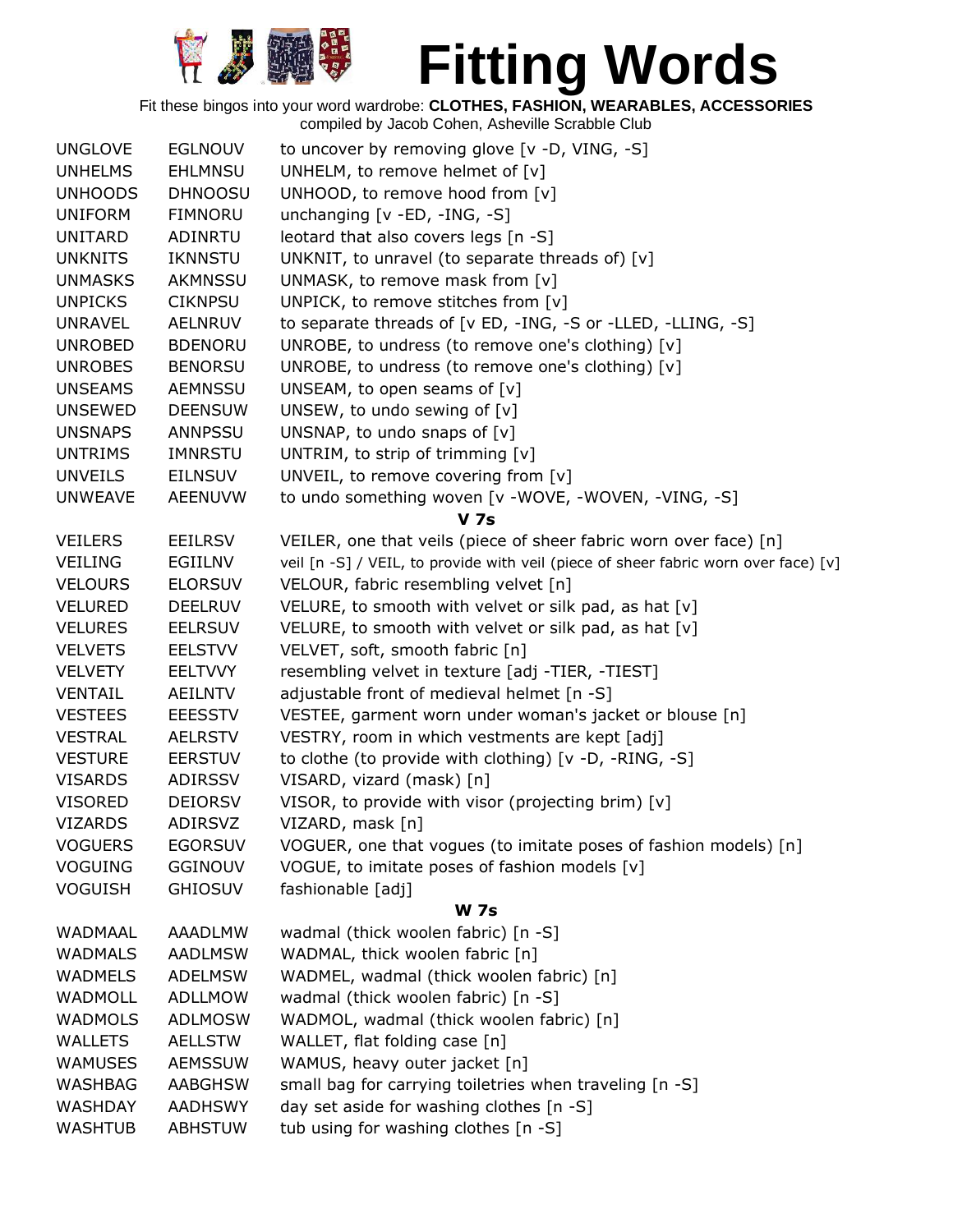

| <b>WATTLED</b> | <b>ADELTTW</b> | WATTLE, to weave into network [v]                                      |
|----------------|----------------|------------------------------------------------------------------------|
| <b>WATTLES</b> | <b>AELLSTW</b> | WATTLE, to weave into network [v]                                      |
| <b>WEARERS</b> | <b>AEERRSW</b> | WEARER, one that wears something [n]                                   |
| <b>WEAVERS</b> | <b>AEERSVW</b> | WEAVER, one that weaves (to form by interlacing threads) [n]           |
| <b>WEAVING</b> | <b>AEGINVW</b> | activity of creating woven materials [n -S]                            |
| <b>WEBBING</b> | <b>BBEGINW</b> | woven strip of fiber [n -S]                                            |
| <b>WEBSTER</b> | <b>BEERSTW</b> | weaver (one that weaves (to form by interlacing threads)) [n -S]       |
| <b>WEDGIES</b> | <b>DEEGISW</b> | WEDGIE, type of woman's shoe [n]                                       |
| WELLIES        | <b>EEILLSW</b> | WELLIE, Wellington boot [n] / WELLY, wellie (Wellington boot) [n]      |
| <b>WESKITS</b> | <b>EIKSSTW</b> | WESKIT, vest [n]                                                       |
| <b>WETSUIT</b> | <b>EISTTUW</b> | close-fitting rubberlike suit worn in cold water by skin divers [n -S] |
| <b>WHARVES</b> | <b>AEHRSVW</b> | WHARVE, round piece of wood used in spinning thread [n]                |
| <b>WHERVES</b> | <b>EEHRSVW</b> | WHERVE, wharve (round piece of wood used in spinning thread) [n]       |
| <b>WHITENS</b> | <b>EHINSTW</b> | WHITEN, to make white (of color of pure snow) [v]                      |
| <b>WHITEST</b> | <b>EHISTTW</b> | WHITE, of color of pure snow [adj]                                     |
| WIGGERY        | <b>EGGIRWY</b> | wig [n -RIES]                                                          |
| WIGGING        | <b>GGGIINW</b> | WIG, to provide with wig (artificial covering of hair for head) [v]    |
| WIGLESS        | <b>EGILSSW</b> | having no wig [adj]                                                    |
| WIGLETS        | <b>EGILSTW</b> | WIGLET, small wig [n]                                                  |
| WIGLIKE        | EGIIKLW        | resembling wig [adj]                                                   |
| WIMPLED        | <b>DEILMPW</b> | WIMPLE, to pleat (to fold in even manner) [v]                          |
| <b>WIMPLES</b> | <b>EILMPSW</b> | WIMPLE, to pleat (to fold in even manner) [v]                          |
| <b>WINCEYS</b> | <b>CEINSWY</b> | WINCEY, type of fabric (woven, felted, or knitted material) [n]        |
| WINGTIP        | <b>GIINPTW</b> | type of man's shoe [n -S]                                              |
| <b>WITNEYS</b> | <b>EINSTWY</b> | WITNEY, heavy woolen fabric [n]                                        |
| WOGGLES        | <b>EGGLOSW</b> | WOGGLE, ring through which Scout's neckerchief is threaded [n]         |
| <b>WOOLENS</b> | <b>ENLOOSW</b> | WOOLEN, fabric made of wool [n]                                        |
| <b>WOOLERS</b> | <b>ELOORSW</b> | WOOLER, domestic animal raised for its wool [n]                        |
| <b>WOOLHAT</b> | <b>AHLOOTW</b> | one who works small farm [n -S]                                        |
| <b>WOOLIER</b> | <b>EILOORW</b> | WOOLY, woolly (consisting of or resembling wool) [adj]                 |
| <b>WOOLIES</b> | <b>EILOOSW</b> | WOOLY, woolly (garment made of wool) [n] / WOOLIE, [n]                 |
| WOOLLED        | <b>DELLOOW</b> | wooled (having wool of specified kind) [adj]                           |
| <b>WOOLLEN</b> | <b>ELLNOOW</b> | woolen (fabric made of wool) [n -S]                                    |
| <b>WOOLMAN</b> | <b>ALMNOOW</b> | dealer in wool [n -MEN]                                                |
| <b>WORSETS</b> | <b>EORSSTW</b> | WORSET, worsted (woolen yarn) [n]                                      |
| <b>WORSTED</b> | <b>DEORSTW</b> | woolen yarn [n -S]                                                     |
|                |                | X <sub>7s</sub>                                                        |
|                |                | <b>Y 7s</b>                                                            |
| YAMALKA        | <b>AAAKLMY</b> | yarmulke (skullcap worn by Jewish males) [n -S]                        |
| YAMULKA        | <b>AAKLMUY</b> | yarmulke (skullcap worn by Jewish males) [n -S]                        |
| YASHMAC        | <b>AACHMSY</b> | yashmak (veil worn by Muslim women) [n -S]                             |
| <b>YASHMAK</b> | <b>AAHKMSY</b> | veil worn by Muslim women [n -S]                                       |
| <b>YASMAKS</b> | <b>AAKMSSY</b> | YASMAK, yashmak (veil worn by Muslim women) [n]                        |
| <b>YUKATAS</b> | <b>AAKSTUY</b> | YUKATA, light cotton kimono [n]                                        |
|                |                | $Z$ 7s                                                                 |
| <b>ZAMARRA</b> | AAAMRRZ        | sheepskin coat [n -S]                                                  |